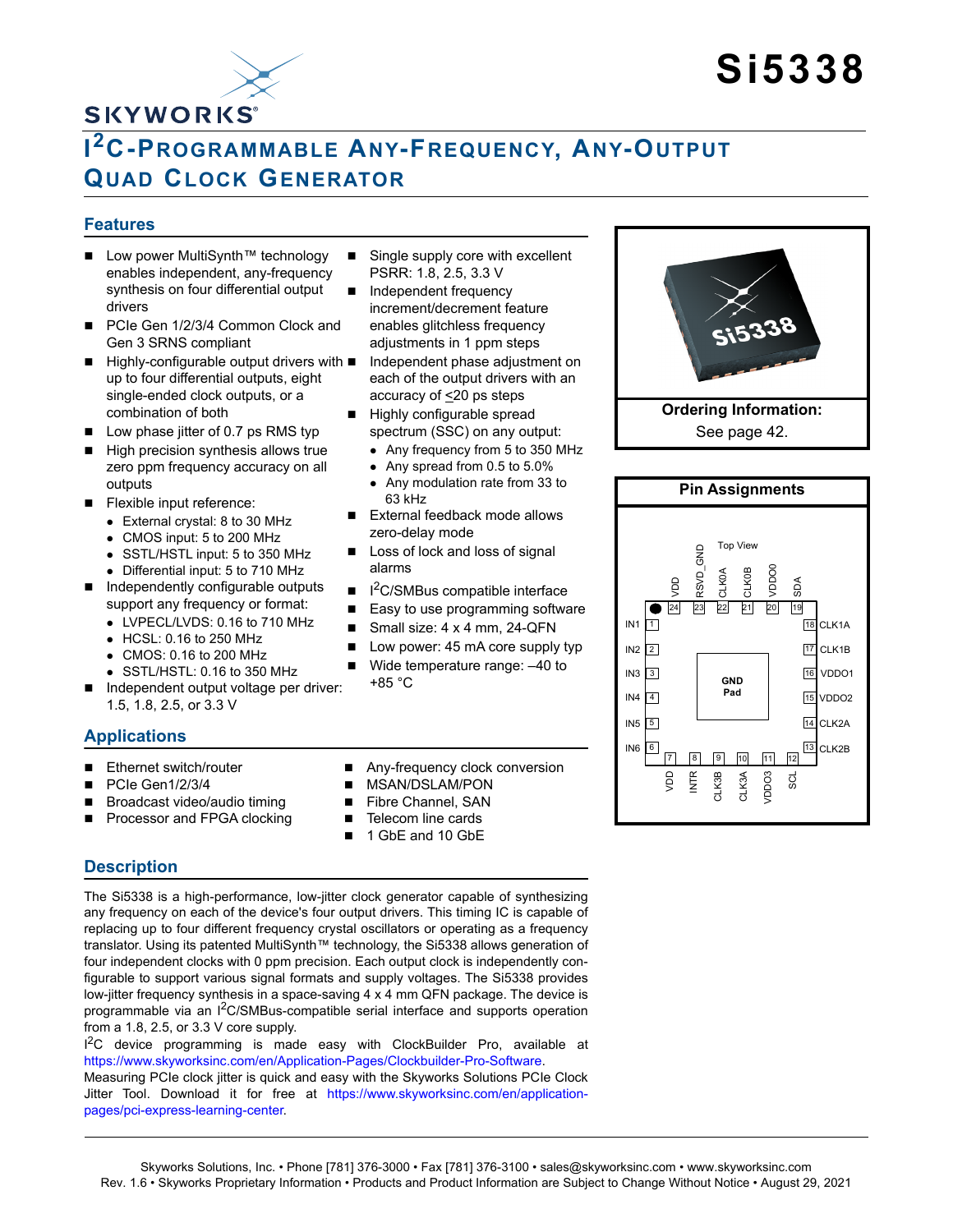## **Functional Block Diagram**



<sup>2</sup> Skyworks Solutions, Inc. • Phone [781] 376-3000 • Fax [781] 376-3100 • sales@skyworksinc.com • www.skyworksinc.com Rev. 1.6 • Skyworks Proprietary Information • Products and Product Information are Subject to Change Without Notice • August 29, 2021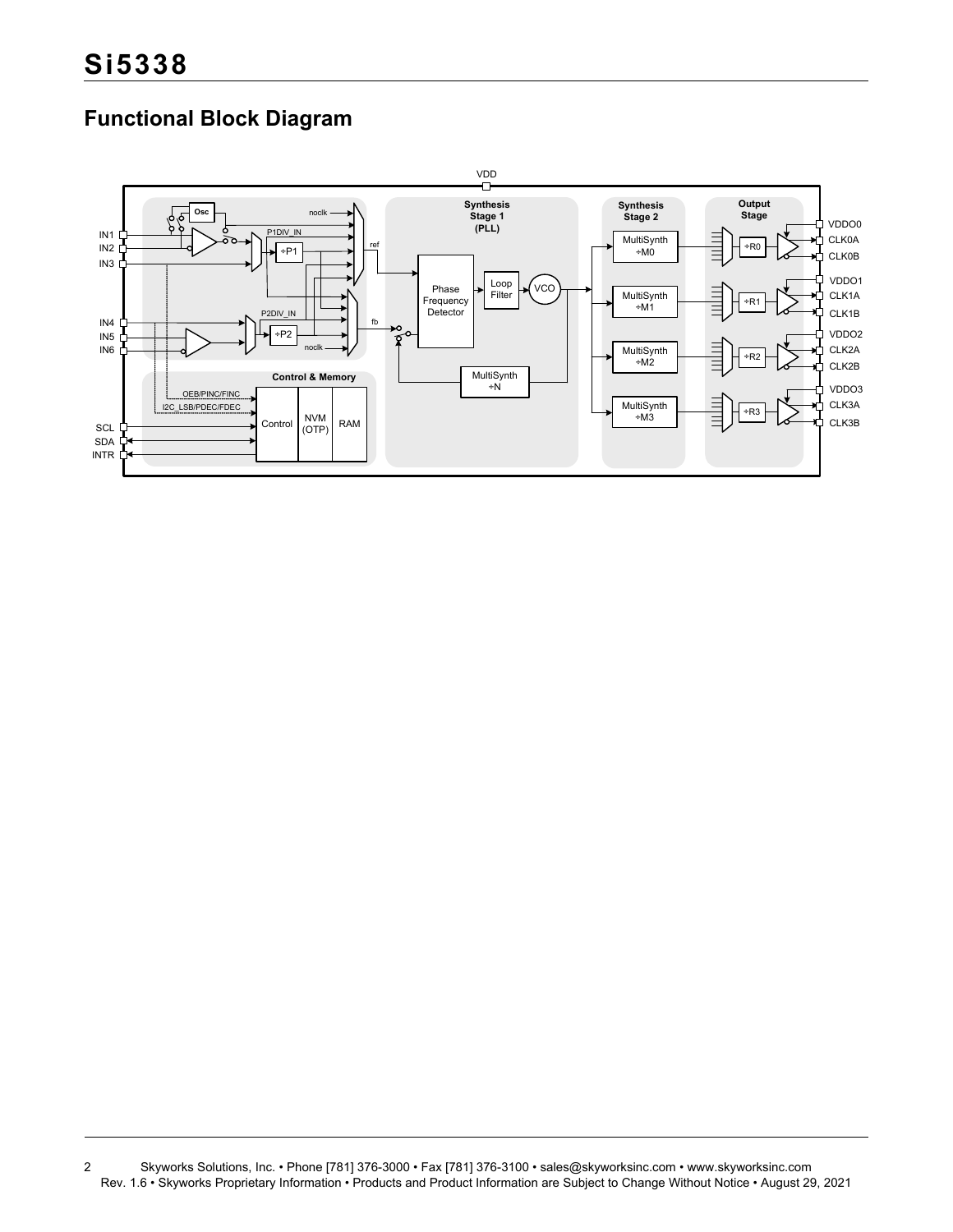## **TABLE OF CONTENTS**

## **Section Page**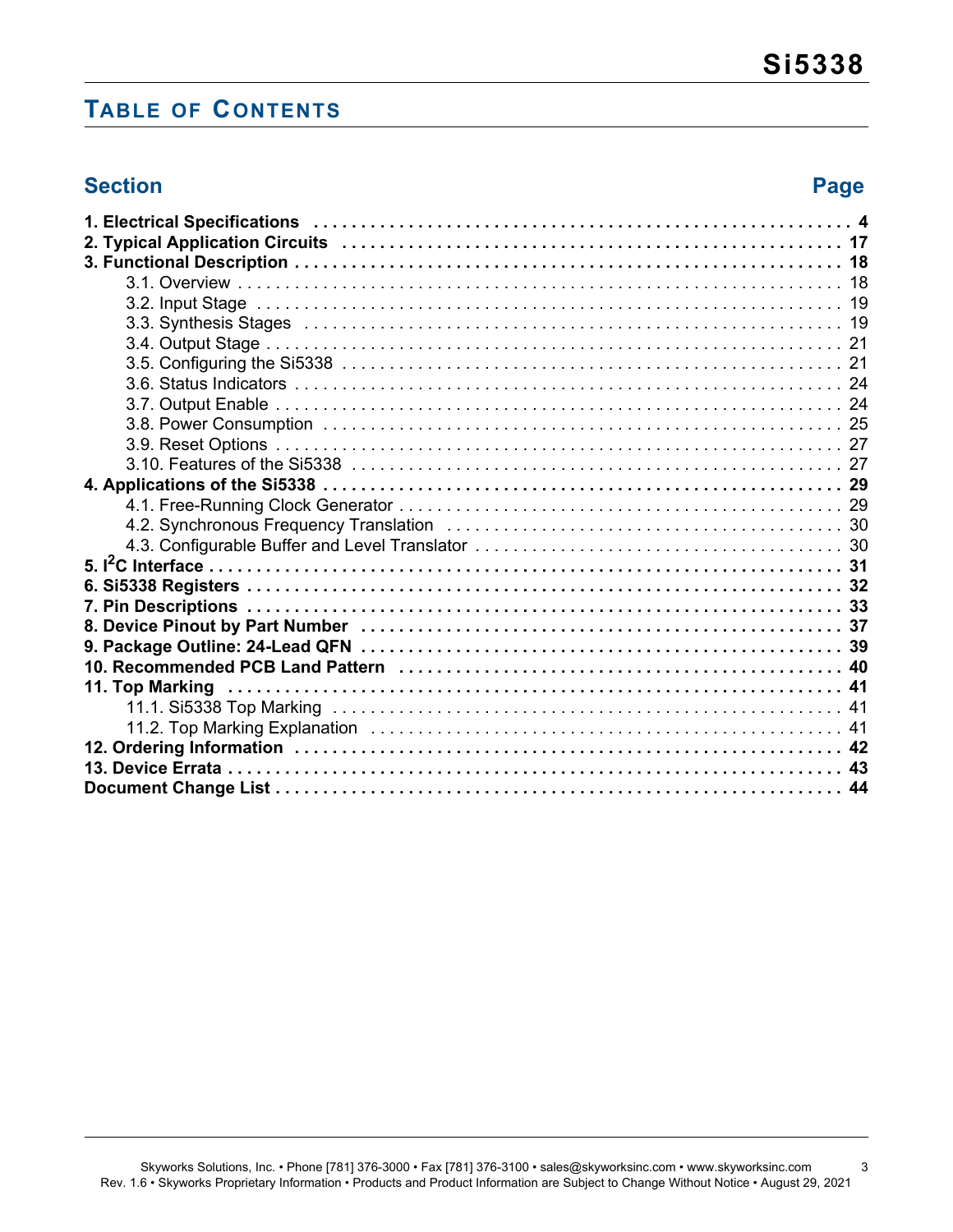## <span id="page-3-0"></span>**1. Electrical Specifications**

### **Table 1. Recommended Operating Conditions**

( $V_{DD}$  = 1.8 V –5% to +10%, 2.5 V ±10%, or 3.3 V ±10%, T<sub>A</sub> = –40 to 85 °C)

| <b>Parameter</b>                                                                                                                                                                                                                    | Symbol          | <b>Test Condition</b> | Min   | <b>Typ</b> | <b>Max</b> | Unit        |  |  |  |
|-------------------------------------------------------------------------------------------------------------------------------------------------------------------------------------------------------------------------------------|-----------------|-----------------------|-------|------------|------------|-------------|--|--|--|
| <b>Ambient Temperature</b>                                                                                                                                                                                                          | $T_A$           |                       | $-40$ | 25         | 85         | $^{\circ}C$ |  |  |  |
|                                                                                                                                                                                                                                     |                 |                       | 2.97  | 3.3        | 3.63       |             |  |  |  |
| <b>Core Supply Voltage</b>                                                                                                                                                                                                          | V <sub>DD</sub> |                       | 2.25  | 2.5        | 2.75       | v           |  |  |  |
|                                                                                                                                                                                                                                     |                 |                       | 1.71  | 1.8        | 1.98       | V           |  |  |  |
| Output Buffer Supply<br>Voltage                                                                                                                                                                                                     | $V_{DDOn}$      |                       | 1.4   |            | 3.63       |             |  |  |  |
| Note: All minimum and maximum specifications are guaranteed and apply across the recommended operating conditions.<br>Typical values apply at nominal supply voltages and an operating temperature of 25 °C unless otherwise noted. |                 |                       |       |            |            |             |  |  |  |

## <span id="page-3-3"></span>**Table 2. Absolute Maximum Ratings[1](#page-3-1)**

| <b>Parameter</b>                               | Symbol                      | <b>Test Condition</b>                                 | Value                   | Unit        |
|------------------------------------------------|-----------------------------|-------------------------------------------------------|-------------------------|-------------|
| DC Supply Voltage                              | V <sub>DD</sub>             |                                                       | $-0.5$ to 3.8           | v           |
| Storage Temperature Range                      | $\mathsf{T}_{\textsf{STG}}$ |                                                       | $-55$ to 150            | $^{\circ}C$ |
| <b>ESD Tolerance</b>                           |                             | <b>HBM</b><br>$(100 \text{ pF}, 1.5 \text{ k}\Omega)$ | 2.5                     | kV          |
| <b>ESD Tolerance</b>                           |                             | <b>CDM</b>                                            | 550                     |             |
| <b>ESD Tolerance</b>                           |                             | MM                                                    | 175                     | v           |
| Latch-up Tolerance                             |                             |                                                       | <b>JESD78 Compliant</b> |             |
| Junction Temperature                           | T,                          |                                                       | 150                     | $^{\circ}C$ |
| Peak Soldering Reflow Temperature <sup>2</sup> |                             |                                                       | 260                     | $^{\circ}C$ |

<span id="page-3-1"></span>**Notes:**

**1.** Permanent device damage may occur if the absolute maximum ratings are exceeded. Functional operation should be restricted to the conditions as specified in the operational sections of this data sheet. Exposure to absolute maximum rating conditions for extended periods may affect device reliability.

<span id="page-3-2"></span>**2.** Refer to JEDEC J-STD-020 standard for more information.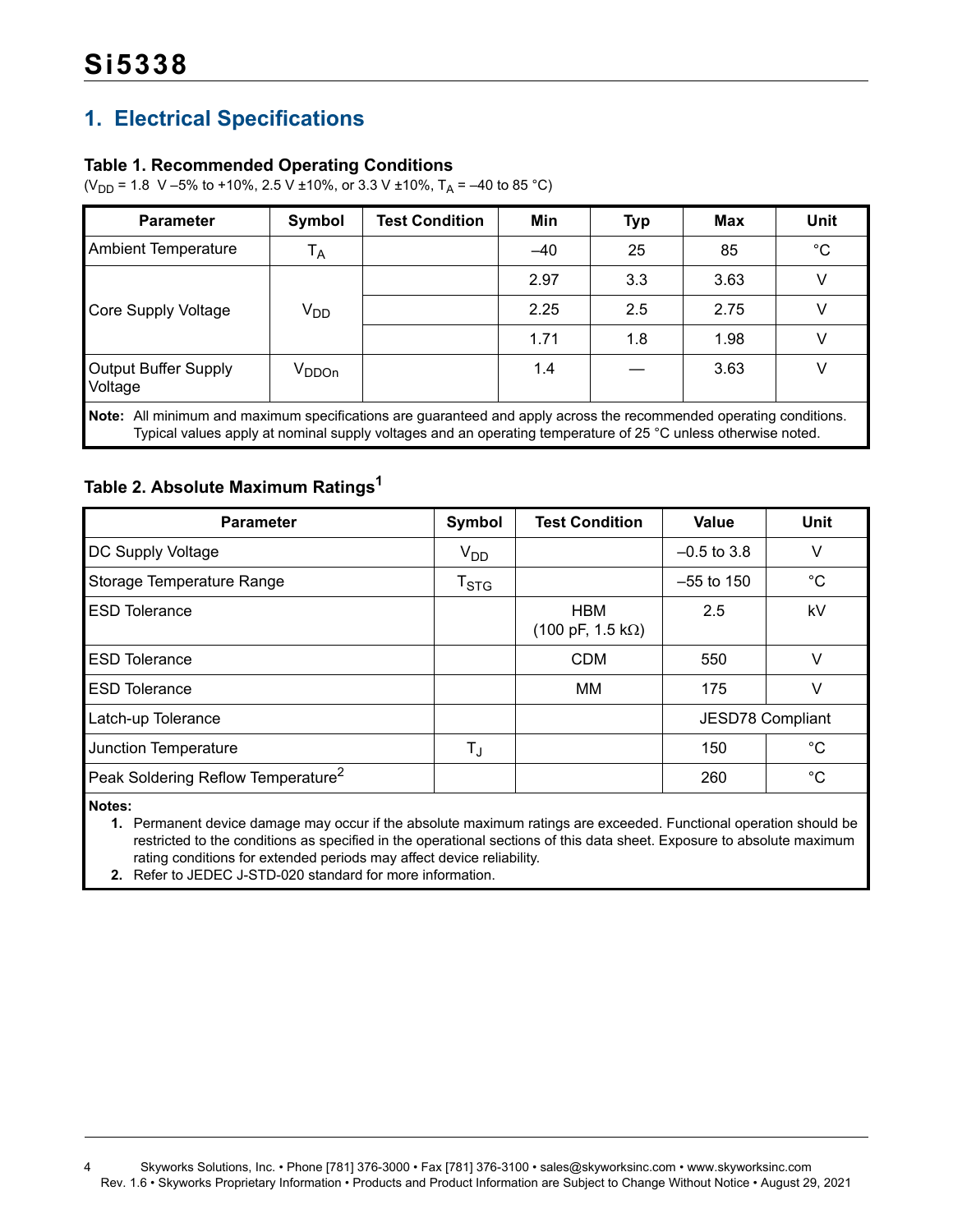### <span id="page-4-2"></span>**Table 3. DC Characteristics**

(V<sub>DD</sub> = 1.8 V –5% to +10%, 2.5 V ±10%, or 3.3 V ±10%, T<sub>A</sub> = –40 to 85 °C)

| <b>Parameter</b>                                                                                   | Symbol           | <b>Test Condition</b>                      | Min | <b>Typ</b>     | <b>Max</b> | <b>Unit</b> |
|----------------------------------------------------------------------------------------------------|------------------|--------------------------------------------|-----|----------------|------------|-------------|
| Core Supply Current                                                                                | $I_{DD}$         | 100 MHz on all outputs,<br>25 MHz refclk   |     | 45             | 60         | mA          |
| Core Supply Current<br>(Buffer Mode)                                                               | l <sub>DDB</sub> | 50 MHz refclk                              |     | 12             |            | mA          |
|                                                                                                    |                  | LVPECL, 710 MHz                            |     |                | 30         | mA          |
|                                                                                                    |                  | LVDS, 710 MHz                              |     |                | 8          | mA          |
|                                                                                                    |                  | HCSL, 250 MHz<br>2 pF load                 |     |                | 20         | mA          |
|                                                                                                    | $I_{DDOX}$       | <b>CML, 350 MHz</b>                        |     | 12             |            | mA          |
|                                                                                                    |                  | SSTL, 350 MHz                              |     |                | 19         | mA          |
| Output Buffer Supply Current                                                                       |                  | CMOS, 50 MHz<br>15 pF load <sup>1</sup>    |     | 6              | 9          | mA          |
|                                                                                                    |                  | CMOS, 200 MHz <sup>1,2</sup><br>3.3 V VDD0 |     | 13             | 18         | mA          |
|                                                                                                    |                  | CMOS, 200 MHz <sup>1,2</sup><br>2.5V       |     | 10             | 14         | mA          |
|                                                                                                    |                  | CMOS, 200 MHz <sup>1,2</sup><br>1.8V       |     | $\overline{7}$ | 10         | mA          |
|                                                                                                    |                  | HSTL, 350 MHz                              |     |                | 19         | mA          |
| Notes:<br>1. Single CMOS driver active.<br>2. Measured into a 5" 50 $\Omega$ trace with 2 pF load. |                  |                                            |     |                |            |             |

#### <span id="page-4-1"></span><span id="page-4-0"></span>**Table 4. Thermal Characteristics**

| <b>Parameter</b>                          | Symbol        | <b>Test Condition</b> | Value | Unit          |
|-------------------------------------------|---------------|-----------------------|-------|---------------|
| Thermal Resistance<br>Junction to Ambient | $\theta_{JA}$ | Still Air             | 37    | $\degree$ C/W |
| Thermal Resistance<br>Junction to Case    | მედ           | Still Air             | 10    | $\degree$ C/W |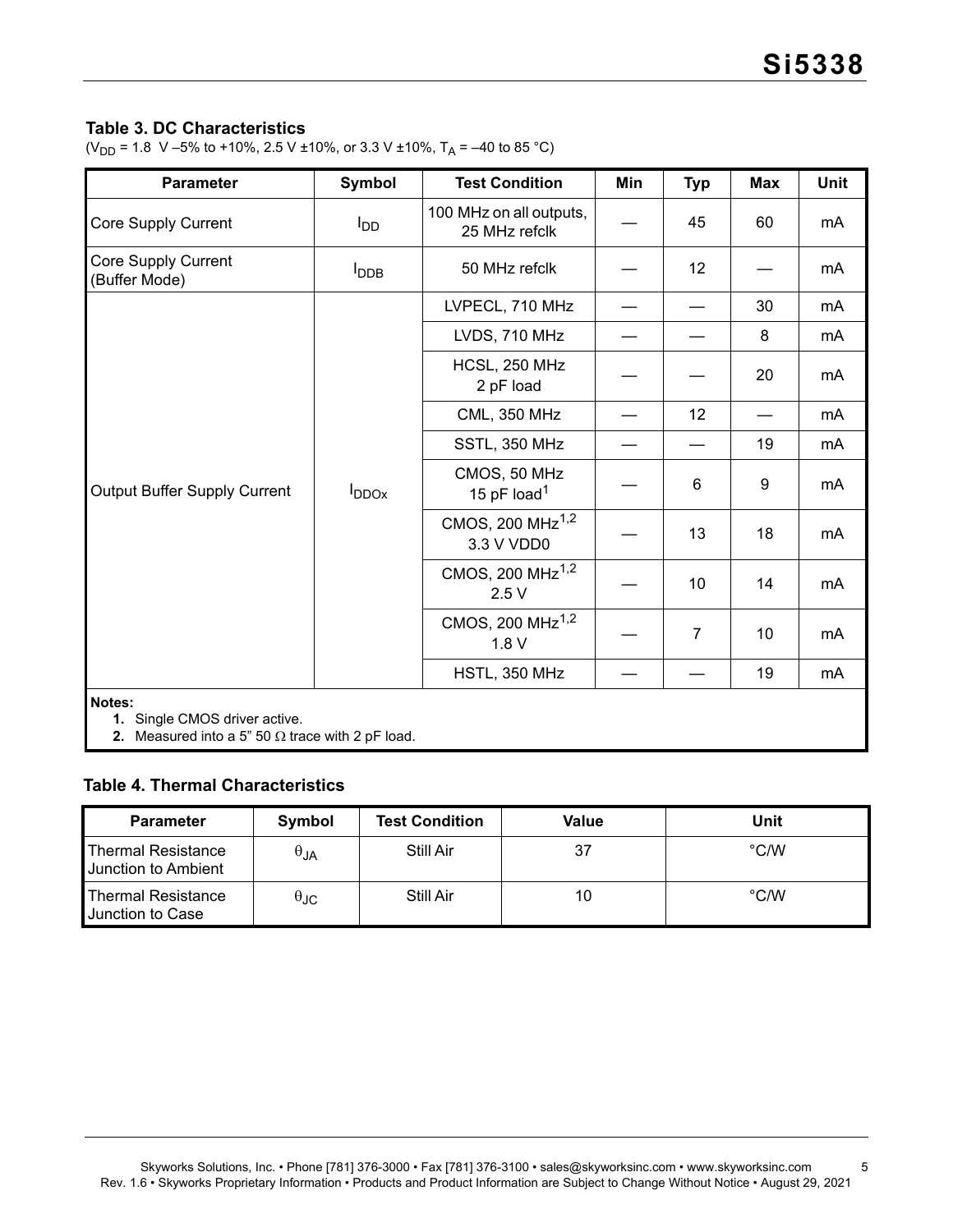### **Table 5. Performance Characteristics**

(V<sub>DD</sub> = 1.8 V –5% to +10%, 2.5 V ±10%, or 3.3 V ±10%, T<sub>A</sub> = –40 to 85 °C)

| <b>Parameter</b>                                           | <b>Symbol</b>             | <b>Test Condition</b>                                   | Min      | <b>Typ</b>  | <b>Max</b>          | <b>Unit</b> |
|------------------------------------------------------------|---------------------------|---------------------------------------------------------|----------|-------------|---------------------|-------------|
| <b>PLL Acquisition Time</b>                                | t <sub>ACQ</sub>          |                                                         |          |             | 25                  | ms          |
| <b>PLL Tracking Range</b>                                  | <b>f</b> <sub>TRACK</sub> |                                                         | 5000     | 20000       |                     | ppm         |
| PLL Loop Bandwidth                                         | $f_{BW}$                  |                                                         |          | 1.6         |                     | <b>MHz</b>  |
| <b>MultiSynth Frequency</b><br><b>Synthesis Resolution</b> | $f_{RES}$                 | Output frequency $\leq$ Fvco/8                          | $\Omega$ | $\mathbf 0$ | 1                   | ppb         |
| <b>CLKIN Loss of Signal Detect</b><br>Time                 | $t_{LOS}$                 |                                                         |          | 2.6         | 5                   | μs          |
| <b>CLKIN Loss of Signal Release</b><br>Time                | $t_{LOSRLS}$              |                                                         | 0.01     | 0.2         | $\mathbf{1}$        | μs          |
| PLL Loss of Lock Detect Time                               | $t_{\text{LOL}}$          |                                                         |          | 5           | 10                  | ms          |
| POR to Output Clock Valid<br>(Pre-programmed Devices)      | t <sub>RDY</sub>          |                                                         |          |             | $\overline{2}$      | ms          |
| Input-to-Output Propagation<br>Delay                       | t <sub>PROP</sub>         | <b>Buffer Mode</b><br>(PLL Bypass)                      |          | 2.5         | $\overline{4}$      | ns          |
| Output-Output Skew                                         | t <sub>DSKEW</sub>        | Rn divider = $11$                                       |          |             | 100                 | ps          |
| POR to I <sup>2</sup> C Ready                              |                           |                                                         |          |             | 15                  | ms          |
| Programmable Initial<br><b>Phase Offset</b>                | POFFSET                   |                                                         | $-45$    |             | $+45$               | ns          |
| Phase Increment/Decrement<br>Accuracy                      | P <sub>STEP</sub>         |                                                         |          |             | 20                  | ps          |
| Phase Increment/Decrement<br>Range                         | PRANGE                    |                                                         | $-45$    |             | $+45$               | ns          |
| MultiSynth range for phase<br>increment/decrement          | f <sub>PRANGE</sub>       |                                                         | 5        |             | Fvco/8 <sup>2</sup> | <b>MHz</b>  |
| Phase Increment/Decrement<br><b>Update Time</b>            | PUPDATE                   | Pin control <sup>2,3</sup><br>MultiSynth output >18 MHz | 667      |             |                     | ns          |

#### <span id="page-5-1"></span>**Notes:**

**1.** Outputs at integer-related frequencies and using the same driver format. See ["3.10.3. Programmable Initial Phase](#page-26-2)  [Offset" on page 27](#page-26-2).

<span id="page-5-0"></span>**2.** The maximum step size is only limited by the register lengths; however, the MultiSynth output frequency must be kept between 5 MHz and Fvco/8.

<span id="page-5-2"></span>**3.** Update rate via I<sup>2</sup>C is also limited by the time it takes to perform a write operation.

<span id="page-5-4"></span>**4.** Default value is 0.5% down spread.

<span id="page-5-3"></span>**5.** Default value is ~31.5 kHz.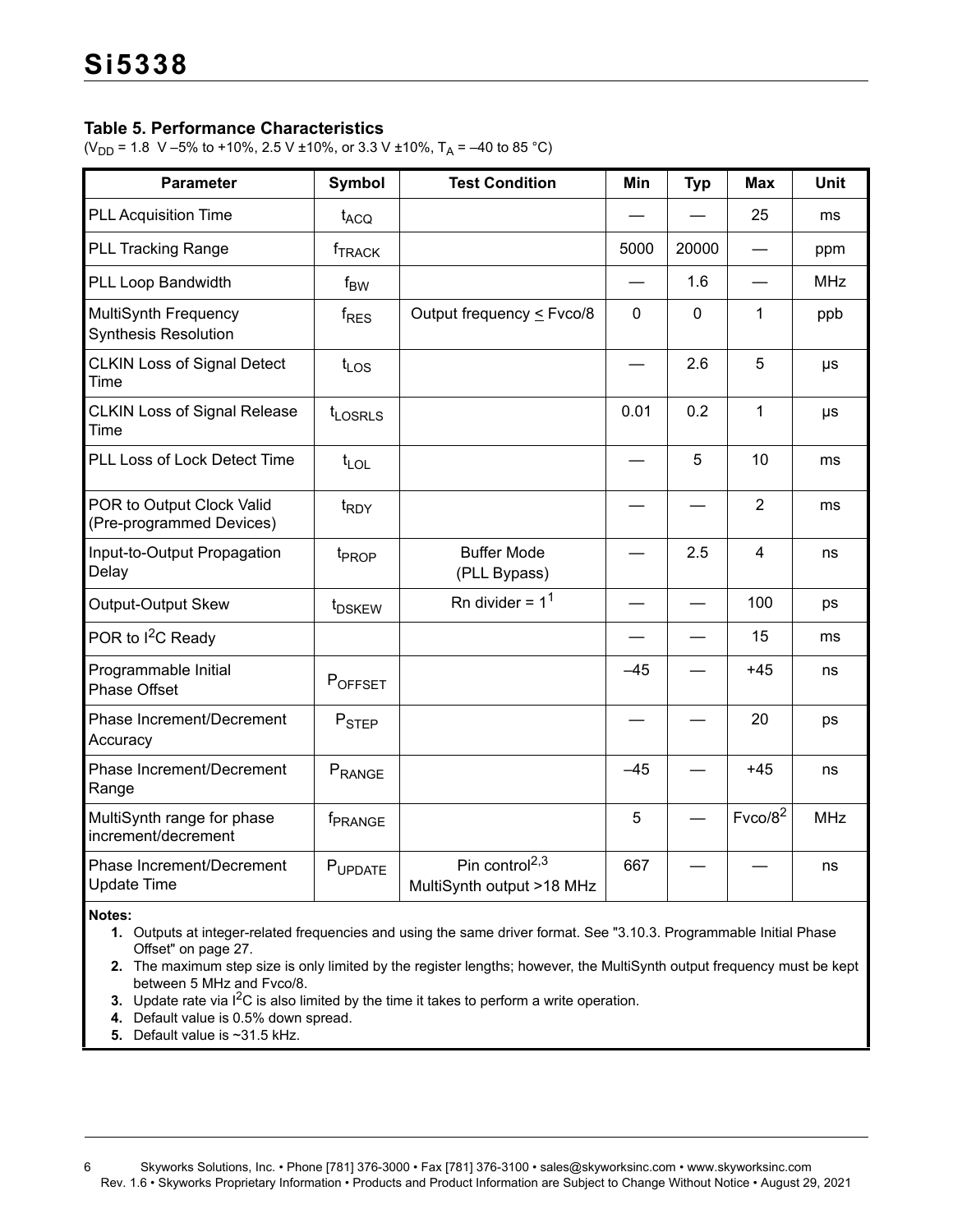### **Table 5. Performance Characteristics (Continued)**

(V<sub>DD</sub> = 1.8 V –5% to +10%, 2.5 V ±10%, or 3.3 V ±10%, T<sub>A</sub> = –40 to 85 °C)

| <b>Parameter</b>                                      | <b>Symbol</b>       | <b>Test Condition</b>                                                                                          | Min | <b>Typ</b> | <b>Max</b>      | <b>Unit</b>   |
|-------------------------------------------------------|---------------------|----------------------------------------------------------------------------------------------------------------|-----|------------|-----------------|---------------|
| Phase Increment/Decrement<br><b>Update Time</b>       | PUPDATE             | Pin control <sup>2,3</sup><br>MultiSynth output <18 MHz<br>Number of periods of<br>MultiSynth output frequency |     | 10         | 12              | Periods       |
| Frequency<br>Increment/Decrement Step Size            | $f_{\text{STEP}}$   | R divider not used                                                                                             | 1   |            | See<br>Note $2$ | ppm           |
| MultiSynth range for frequency<br>increment/decrement | <b>FRANGE</b>       | R divider not used                                                                                             | 5   |            | Fvco/8          | <b>MHz</b>    |
| Frequency<br>Increment/Decrement Update<br>Time       | f <sub>UPDATE</sub> | Pin control <sup>2,3</sup><br>MultiSynth output >18 MHz                                                        |     |            | 667             | ns            |
| Frequency<br>Increment/Decrement Update<br>Time       | f <sub>UPDATE</sub> | Pin control <sup>2,3</sup><br>MultiSynth output <18 MHz<br>Number of periods of<br>MultiSynth output frequency |     | 10         | 12              | Periods       |
| Spread Spectrum PP<br><b>Frequency Deviation</b>      | SS <sub>DEV</sub>   | MultiSynth Output $\leq$ ~Fvco/8                                                                               | 0.1 |            | $5.0^{4}$       | $\frac{0}{0}$ |
| <b>Spread Spectrum Modulation</b><br>Rate             | SS <sub>DEV</sub>   | MultiSynth Output $\leq$ ~Fvco/8                                                                               | 30  |            | $63^{5}$        | kHz           |

**Notes:**

**1.** Outputs at integer-related frequencies and using the same driver format. See "3.10.3. Programmable Initial Phase Offset" on page 27.

**2.** The maximum step size is only limited by the register lengths; however, the MultiSynth output frequency must be kept between 5 MHz and Fvco/8.

**3.** Update rate via  $1^2C$  is also limited by the time it takes to perform a write operation.

**4.** Default value is 0.5% down spread.

**5.** Default value is ~31.5 kHz.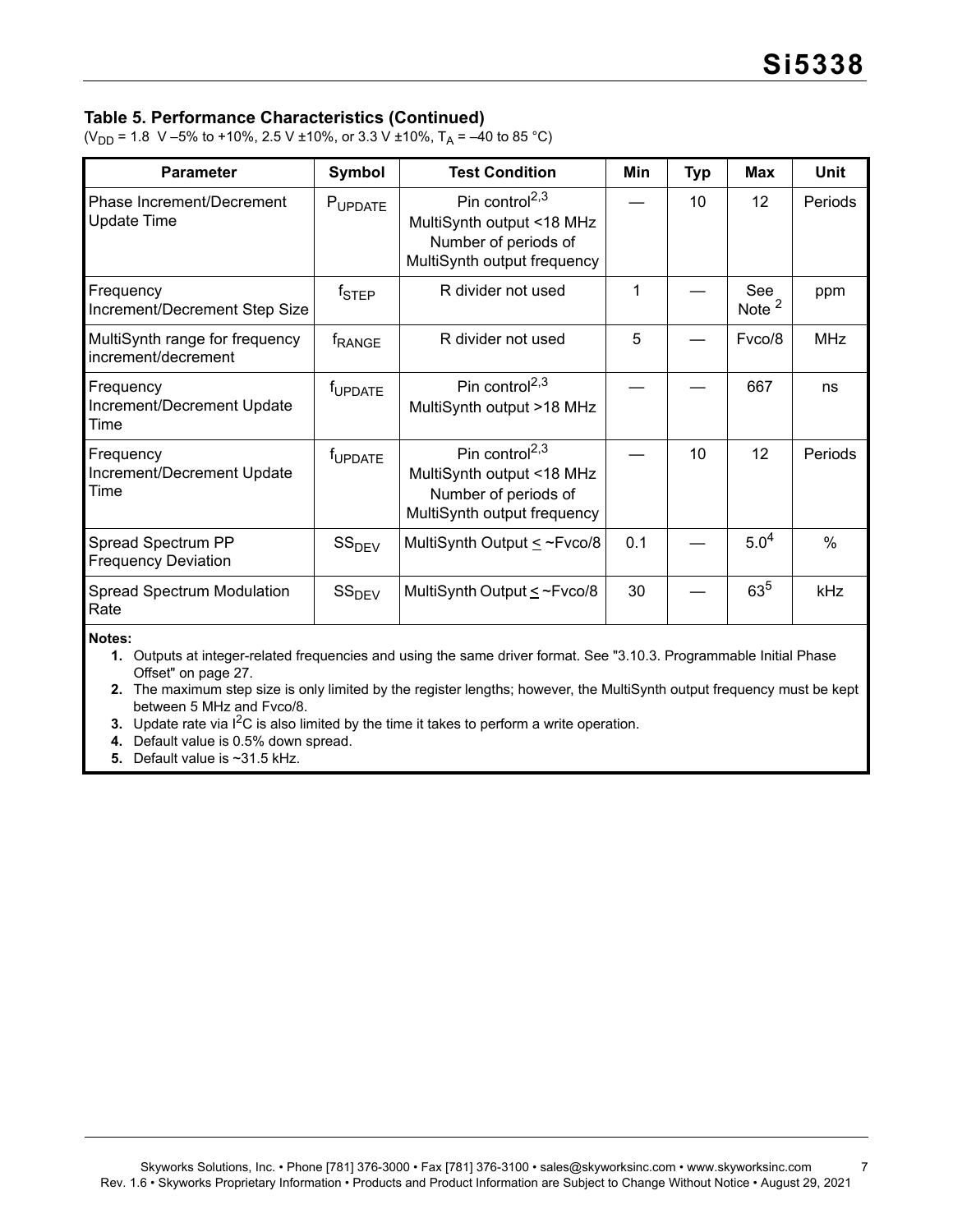### <span id="page-7-8"></span>**Table 6. Input and Output Clock Characteristics**

(V<sub>DD</sub> = 1.8 V –5% to +10%, 2.5 V ±10%, or 3.3 V ±10%, T<sub>A</sub> = –40 to 85 °C)

| <b>Parameter</b>                                                                     | Symbol                           | <b>Test Condition</b> | Min    | <b>Typ</b>      | <b>Max</b>     | <b>Unit</b>     |
|--------------------------------------------------------------------------------------|----------------------------------|-----------------------|--------|-----------------|----------------|-----------------|
| Input Clock (AC Coupled Differential Input Clocks on Pins IN1/2, IN5/6) <sup>1</sup> |                                  |                       |        |                 |                |                 |
| Frequency                                                                            | $f_{\text{IN}}$                  |                       | 5      | $\qquad \qquad$ | 710            | <b>MHz</b>      |
| Differential Voltage<br>Swing                                                        | V <sub>PP</sub>                  | 710 MHz input         | 0.4    |                 | 2.4            | V <sub>PP</sub> |
| Rise/Fall Time <sup>2</sup>                                                          | $t_R/t_F$                        | 20%-80%               |        |                 | 1.0            | ns              |
| Duty Cycle                                                                           | DC                               | $<$ 1 ns tr/tf        | 40     |                 | 60             | $\%$            |
| Duty Cycle                                                                           | <b>DC</b><br>$(PLL$ bypass $)^3$ | $<$ 1 ns tr/tf        | 45     |                 | 55             | $\%$            |
| Input Impedance <sup>1</sup>                                                         | $R_{IN}$                         |                       | 10     |                 |                | $k\Omega$       |
| Input Capacitance                                                                    | $C_{IN}$                         |                       |        | 3.5             |                | pF              |
| Input Clock (DC-Coupled Single-Ended Input Clock on Pins IN3/4)                      |                                  |                       |        |                 |                |                 |
| Frequency                                                                            | $f_{IN}$                         | <b>CMOS</b>           | 5      |                 | 200            | <b>MHz</b>      |
| Input Voltage                                                                        | $V_{I}$                          |                       | $-0.1$ |                 | 3.73           | $\vee$          |
| Input Voltage Swing                                                                  |                                  | <b>200 MHz</b>        | 0.8    |                 | VDD+10%        | Vpp             |
| Rise/Fall Time <sup>4</sup>                                                          | $t_R/t_F$                        | 10%-90%               |        |                 | $\overline{4}$ | ns              |
| Rise/Fall Time <sup>4</sup>                                                          | $t_R/t_F$                        | 20%-80%               |        |                 | 2.3            | ns              |
| Duty Cycle <sup>5</sup>                                                              | <b>DC</b>                        | $<$ 4 ns tr/tf        | 40     |                 | 60             | $\%$            |
| Input Capacitance                                                                    | $C_{IN}$                         |                       |        | 2.0             |                | pF              |
| <b>Output Clocks (Differential)</b>                                                  |                                  |                       |        |                 |                |                 |
| Frequency <sup>6</sup>                                                               | $f_{\text{OUT}}$                 | LVPECL, LVDS,         | 0.16   |                 | 350            | <b>MHz</b>      |
|                                                                                      |                                  | <b>CML</b>            | 367    |                 | 473.33         | <b>MHz</b>      |
|                                                                                      |                                  |                       | 550    |                 | 710            | <b>MHz</b>      |
|                                                                                      |                                  | <b>HCSL</b>           | 0.16   |                 | 250            | <b>MHz</b>      |
| Notes <sup>.</sup>                                                                   |                                  |                       |        |                 |                |                 |

<span id="page-7-0"></span>**Notes:**

**1.** Use an external 100  $\Omega$  resistor to provide load termination for a differential clock. See [Figure 3.](#page-18-2)

<span id="page-7-1"></span>**2.** For best jitter performance, keep the midpoint differential input slew rate on pins 1,2,5,6 faster than 0.3 V/ns.

<span id="page-7-5"></span>**3.** Minimum input frequency in clock buffer mode (PLL bypass) is 5 MHz. Operation to 1 MHz is also supported in buffer mode, but loss-of-signal (LOS) status is not functional.

<span id="page-7-3"></span>**4.** For best jitter performance, keep the mid point input single ended slew rate on pins 3 or 4 faster than 1 V/ns.

<span id="page-7-2"></span>**5.** Not in PLL bypass mode.

<span id="page-7-4"></span>**6.** Only two unique frequencies above 350 MHz can be simultaneously output, Fvco/4 and Fvco/6. See ["3.3. Synthesis](#page-18-1)  [Stages" on page 19](#page-18-1).

<span id="page-7-6"></span>**7.** CML output format requires ac-coupling of the differential outputs to a differential 100  $\Omega$  load at the receiver.

<span id="page-7-7"></span>**8.** Includes effect of internal series 22  $\Omega$  resistor.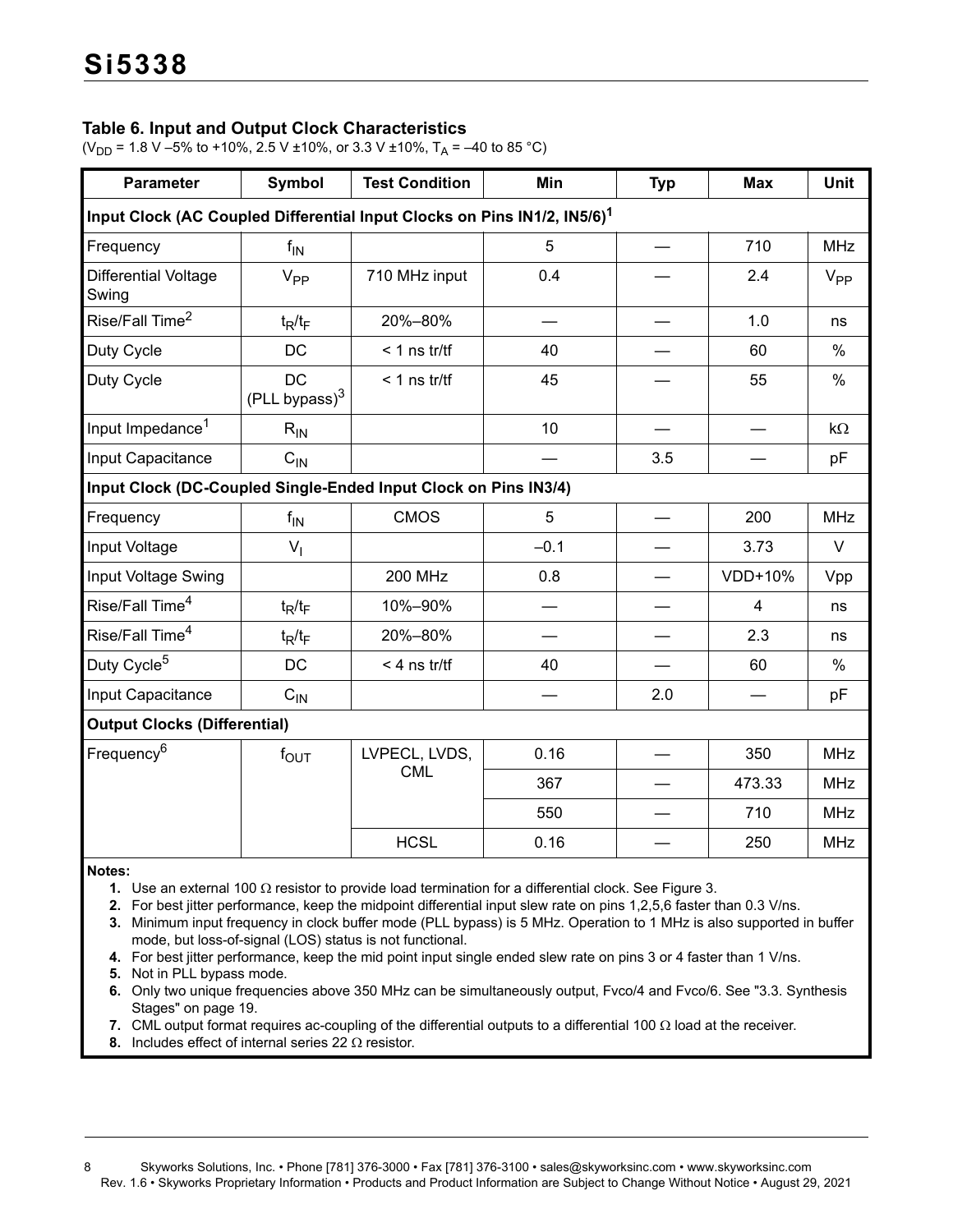#### **Table 6. Input and Output Clock Characteristics (Continued)**

(V<sub>DD</sub> = 1.8 V –5% to +10%, 2.5 V ±10%, or 3.3 V ±10%, T<sub>A</sub> = –40 to 85 °C)

| <b>Parameter</b>                      | <b>Symbol</b>     | <b>Test Condition</b>                 | Min                      | <b>Typ</b>                | <b>Max</b>               | <b>Unit</b>     |
|---------------------------------------|-------------------|---------------------------------------|--------------------------|---------------------------|--------------------------|-----------------|
| <b>LVPECL Output</b><br>Voltage       | $V_{OC}$          | common mode                           |                          | V <sub>DDO</sub><br>1.45V |                          | $\vee$          |
|                                       | V <sub>SEPP</sub> | peak-to-peak sin-<br>gle-ended swing  | 0.55                     | 0.8                       | 0.96                     | $V_{PP}$        |
| <b>LVDS Output Voltage</b>            | $V_{OC}$          | common mode                           | 1.125                    | 1.2                       | 1.275                    | $\vee$          |
| (2.5/3.3 V)                           | V <sub>SEPP</sub> | Peak-to-Peak<br>Single-Ended<br>Swing | 0.25                     | 0.35                      | 0.45                     | V <sub>PP</sub> |
| <b>LVDS Output</b>                    | $V_{OC}$          | Common Mode                           | 0.8                      | 0.875                     | 0.95                     | $\vee$          |
| Voltage (1.8 V)                       | V <sub>SEPP</sub> | Peak-to-Peak<br>Single-Ended<br>Swing | 0.25                     | 0.35                      | 0.45                     | $V_{PP}$        |
| <b>HCSL Output Voltage</b>            | $V_{OC}$          | Common Mode                           | 0.35                     | 0.375                     | 0.400                    | $\vee$          |
|                                       | V <sub>SEPP</sub> | Peak-to-Peak<br>Single-Ended<br>Swing | 0.575                    | 0.725                     | 0.85                     | $V_{PP}$        |
| <b>CML Output Voltage</b>             | $V_{OC}$          | Common Mode                           |                          | See Note <sup>7</sup>     | $\overline{\phantom{0}}$ | V               |
|                                       | V <sub>SEPP</sub> | Peak-to-Peak<br>Single-Ended<br>Swing | 0.67                     | 0.860                     | 1.07                     | V <sub>PP</sub> |
| <b>Rise/Fall Time</b>                 | $t_R/t_F$         | 20%-80%                               | $\overline{\phantom{0}}$ | $\qquad \qquad$           | 450                      | ps              |
| Duty Cycle <sup>5</sup>               | <b>DC</b>         |                                       | 45                       |                           | 55                       | $\%$            |
| <b>Output Clocks (Single-Ended)</b>   |                   |                                       |                          |                           |                          |                 |
| Frequency                             | $f_{\text{OUT}}$  | <b>CMOS</b>                           | 0.16                     |                           | 200                      | <b>MHz</b>      |
|                                       |                   | SSTL, HSTL                            | 0.16                     |                           | 350                      | <b>MHz</b>      |
| CMOS 20%-80%<br><b>Rise/Fall Time</b> | $t_R/t_F$         | 2 pF load                             |                          | 0.45                      | 0.85                     | ns              |
| CMOS 20%-80%<br><b>Rise/Fall Time</b> | $t_R/t_F$         | 15 pF load                            |                          |                           | 2.0                      | ns              |

**1.** Use an external 100  $\Omega$  resistor to provide load termination for a differential clock. See Figure 3.

**2.** For best jitter performance, keep the midpoint differential input slew rate on pins 1,2,5,6 faster than 0.3 V/ns.

**3.** Minimum input frequency in clock buffer mode (PLL bypass) is 5 MHz. Operation to 1 MHz is also supported in buffer mode, but loss-of-signal (LOS) status is not functional.

**4.** For best jitter performance, keep the mid point input single ended slew rate on pins 3 or 4 faster than 1 V/ns.

**5.** Not in PLL bypass mode.

**6.** Only two unique frequencies above 350 MHz can be simultaneously output, Fvco/4 and Fvco/6. See "3.3. Synthesis Stages" on page 19.

**7.** CML output format requires ac-coupling of the differential outputs to a differential 100  $\Omega$  load at the receiver.

**8.** Includes effect of internal series 22  $\Omega$  resistor.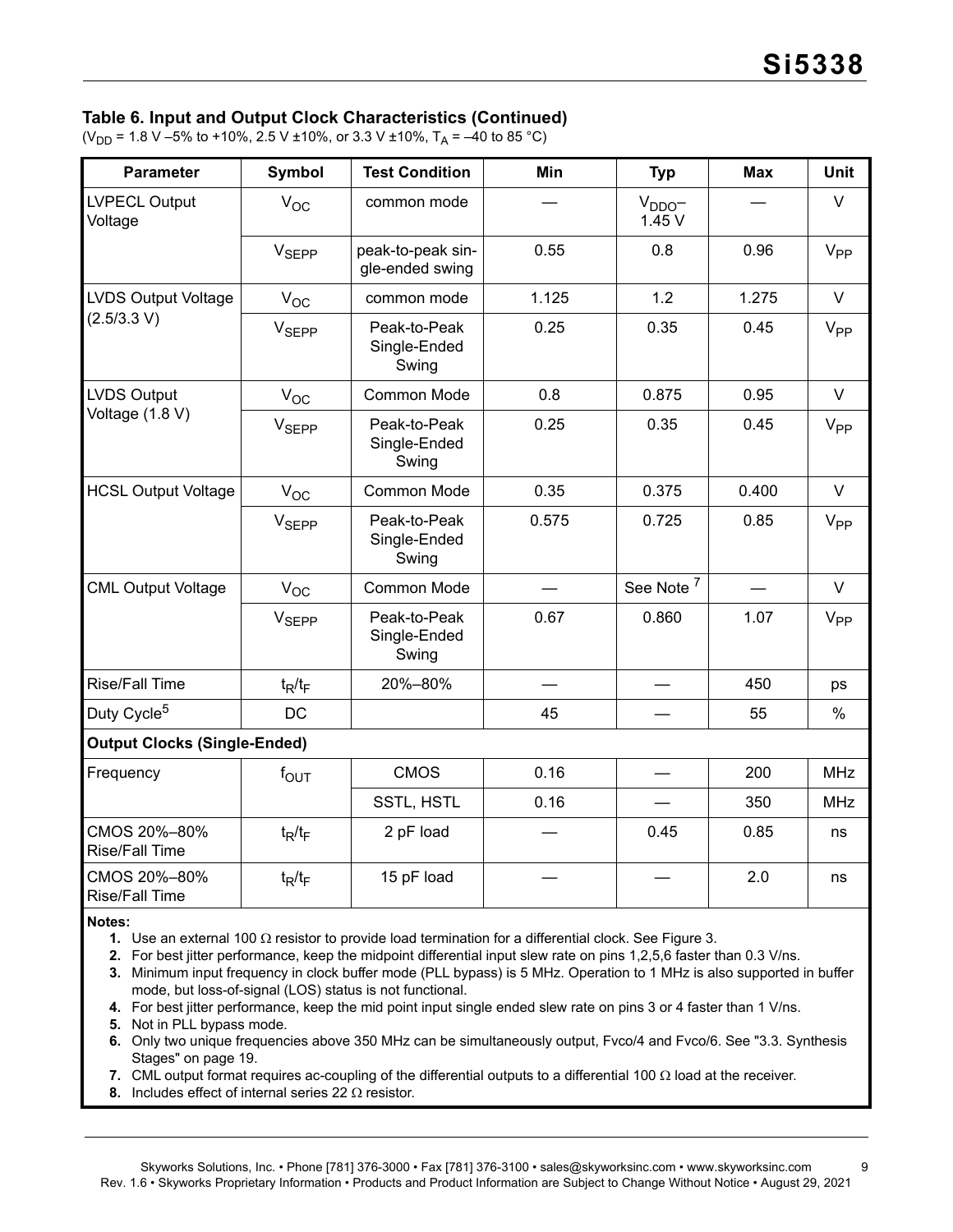### **Table 6. Input and Output Clock Characteristics (Continued)**

(V<sub>DD</sub> = 1.8 V –5% to +10%, 2.5 V ±10%, or 3.3 V ±10%, T<sub>A</sub> = –40 to 85 °C)

| <b>Parameter</b>                 | Symbol   | <b>Test Condition</b>                 | Min            | <b>Typ</b> | <b>Max</b>           | <b>Unit</b> |
|----------------------------------|----------|---------------------------------------|----------------|------------|----------------------|-------------|
| <b>CMOS Output</b><br>Resistance |          |                                       |                | 50         |                      | Ω           |
| <b>SSTL Output</b><br>Resistance |          |                                       |                | 50         |                      | $\Omega$    |
| <b>HSTL Output</b><br>Resistance |          |                                       |                | 50         |                      | $\Omega$    |
| <b>CMOS Output Volt-</b>         | $V_{OH}$ | 4 mA load                             | $VDDO - 0.3$   |            |                      | $\vee$      |
| age <sup>8</sup>                 | $V_{OL}$ | 4 mA load                             |                |            | 0.3                  | $\vee$      |
| <b>SSTL Output Voltage</b>       | $V_{OH}$ | SSTL-3<br>$VDDOx = 2.97$ to<br>3.63 V | 0.45xVDDO+0.41 |            |                      | $\vee$      |
|                                  | $V_{OL}$ |                                       |                |            | 0.45xVDDO<br>$-0.41$ | $\vee$      |
|                                  | $V_{OH}$ | SSTL-2                                | 0.5xVDDO+0.41  |            |                      | $\vee$      |
|                                  | $V_{OL}$ | $VDDOx = 2.25$ to<br>2.75 V           |                |            | 0.5xVDDO-<br>0.41    | $\vee$      |
|                                  | $V_{OH}$ | <b>SSTL-18</b>                        | 0.5xVDDO+0.34  |            |                      | $\vee$      |
|                                  | $V_{OL}$ | $VDDOx = 1.71$ to<br>1.98 V           |                |            | 0.5xVDDO-<br>0.34    | $\vee$      |
| <b>HSTL Output Voltage</b>       | $V_{OH}$ | $VDDO = 1.4$ to                       | 0.5xVDDO+0.3   |            |                      | $\vee$      |
|                                  | $V_{OL}$ | 1.6V                                  |                |            | $0.5xVDDO -$<br>0.3  | $\vee$      |
| Duty Cycle <sup>5</sup>          | DC       |                                       | 45             |            | 55                   | $\%$        |

**Notes:**

**1.** Use an external 100  $\Omega$  resistor to provide load termination for a differential clock. See Figure 3.

**2.** For best jitter performance, keep the midpoint differential input slew rate on pins 1,2,5,6 faster than 0.3 V/ns.

**3.** Minimum input frequency in clock buffer mode (PLL bypass) is 5 MHz. Operation to 1 MHz is also supported in buffer mode, but loss-of-signal (LOS) status is not functional.

**4.** For best jitter performance, keep the mid point input single ended slew rate on pins 3 or 4 faster than 1 V/ns.

**5.** Not in PLL bypass mode.

**6.** Only two unique frequencies above 350 MHz can be simultaneously output, Fvco/4 and Fvco/6. See "3.3. Synthesis Stages" on page 19.

**7.** CML output format requires ac-coupling of the differential outputs to a differential 100  $\Omega$  load at the receiver.

**8.** Includes effect of internal series 22  $\Omega$  resistor.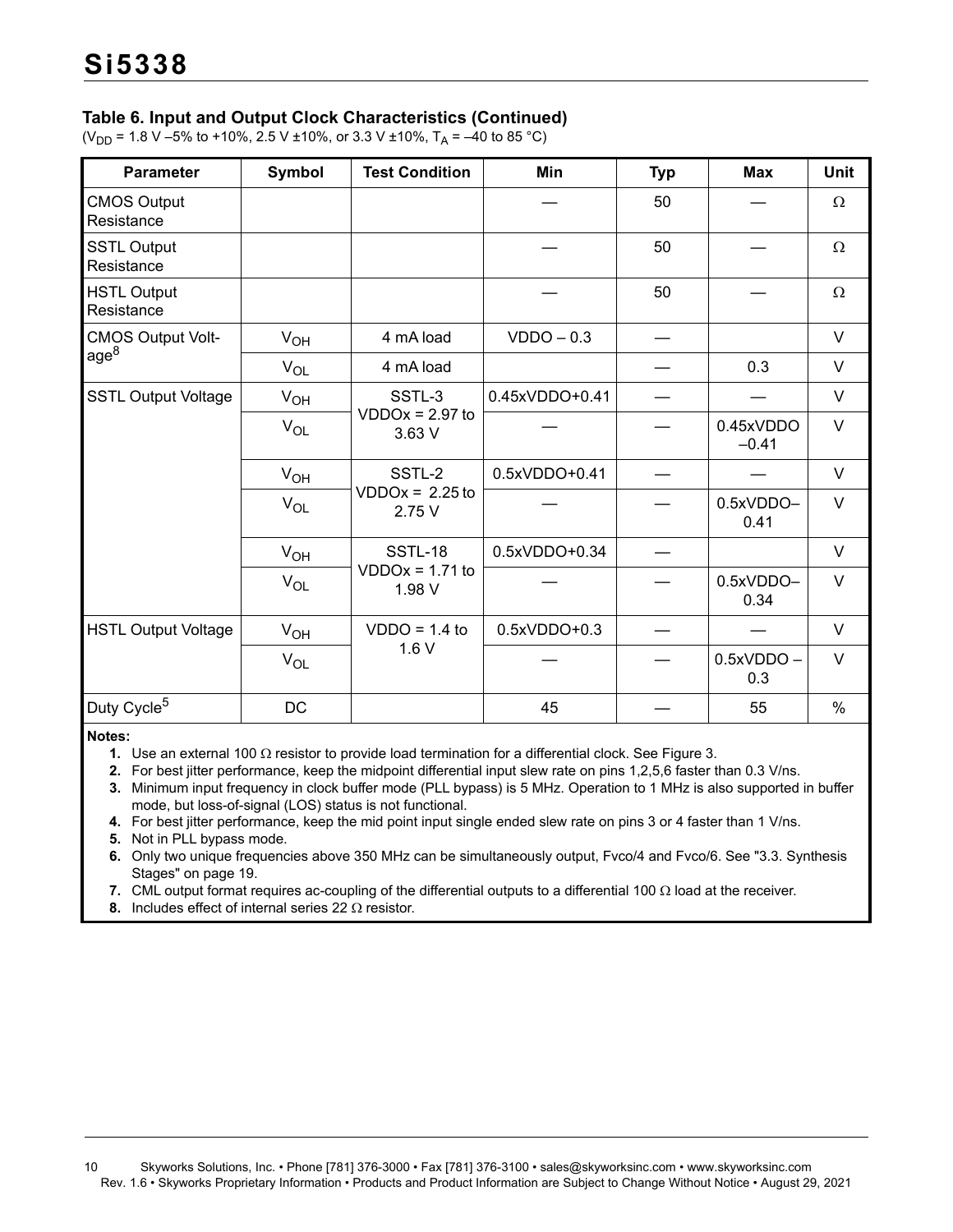#### **Table 7. Control Pins**

(V<sub>DD</sub> = 1.8 V –5% to +10%, 2.5 V ±10%, or 3.3 V ±10%, T<sub>A</sub> = –40 to 85 °C)

| <b>Parameter</b>                  | Symbol                     | <b>Condition</b>                      | Min                 | <b>Typ</b> | <b>Max</b>          | Unit |  |  |  |  |
|-----------------------------------|----------------------------|---------------------------------------|---------------------|------------|---------------------|------|--|--|--|--|
| Input Control Pins (IN3, IN4)     |                            |                                       |                     |            |                     |      |  |  |  |  |
| Input Voltage Low                 | $\mathsf{V}_{\mathsf{IL}}$ |                                       | $-0.1$              |            | $0.3 \times V_{DD}$ | V    |  |  |  |  |
| Input Voltage High                | V <sub>IH</sub>            |                                       | $0.7 \times V_{DD}$ |            | 3.73                | V    |  |  |  |  |
| Input Capacitance                 | $C_{IN}$                   |                                       |                     |            | 4                   | pF   |  |  |  |  |
| Input Resistance                  | $R_{IN}$                   |                                       |                     | 20         |                     | kΩ   |  |  |  |  |
| <b>Output Control Pins (INTR)</b> |                            |                                       |                     |            |                     |      |  |  |  |  |
| <b>Output Voltage Low</b>         | $V_{OL}$                   | $I_{SINK}$ = 3 mA                     | $\mathbf 0$         |            | 0.4                 | V    |  |  |  |  |
| Rise/Fall Time 20-80%             | $t_R/t_F$                  | $C_1$ < 10 pf, pull up = 1 k $\Omega$ |                     |            | 10                  | ns   |  |  |  |  |

### <span id="page-10-0"></span>**Table 8. Crystal Specifications for 8 to 11 MHz**

| <b>Parameter</b>                                                                                                                                       | Symbol              | Min | <b>Typ</b> | <b>Max</b> | Unit       |  |  |  |  |
|--------------------------------------------------------------------------------------------------------------------------------------------------------|---------------------|-----|------------|------------|------------|--|--|--|--|
| <b>Crystal Frequency</b>                                                                                                                               | $f_{\text{XTAL}}$   | 8   |            | 11         | <b>MHz</b> |  |  |  |  |
| Load Capacitance (on-chip differential)                                                                                                                | $c_i$ (supported)*  | 11  | 12         | 13         | рF         |  |  |  |  |
|                                                                                                                                                        | $c_i$ (recommended) | 17  | 18         | 19         | pF         |  |  |  |  |
| <b>Crystal Output Capacitance</b>                                                                                                                      | $c_{\rm O}$         |     |            | 6          | pF         |  |  |  |  |
| <b>Equivalent Series Resistance</b>                                                                                                                    | $r_{ESR}$           |     |            | 300        | Ω          |  |  |  |  |
| <b>Crystal Max Drive Level</b>                                                                                                                         | $d_1$               | 100 |            |            | μW         |  |  |  |  |
| *Note: See "AN360: Crystal Selection Guide for Si533x and Si5355/56 Devices" for how to adjust the registers to<br>accommodate a 12 pF crystal $C_1$ . |                     |     |            |            |            |  |  |  |  |

### **Table 9. Crystal Specifications for 11 to 19 MHz**

| <b>Parameter</b>                                                                                                                                       | Symbol                       | Min | <b>Typ</b> | <b>Max</b> | <b>Unit</b> |  |  |  |
|--------------------------------------------------------------------------------------------------------------------------------------------------------|------------------------------|-----|------------|------------|-------------|--|--|--|
| <b>Crystal Frequency</b>                                                                                                                               | <sup>T</sup> XTAL            | 11  |            | 19         | <b>MHz</b>  |  |  |  |
| Load Capacitance (on-chip differential)                                                                                                                | $c_i$ (supported)*           | 11  | 12         | 13         | рF          |  |  |  |
|                                                                                                                                                        | c <sub>l</sub> (recommended) | 17  | 18         | 19         | рF          |  |  |  |
| <b>Crystal Output Capacitance</b>                                                                                                                      | $c_{\rm O}$                  |     |            | 5          | рF          |  |  |  |
| <b>Equivalent Series Resistance</b>                                                                                                                    | <b>FESR</b>                  |     |            | 200        | Ω           |  |  |  |
| <b>Crystal Max Drive Level</b>                                                                                                                         | $d_L$                        | 100 |            |            | μW          |  |  |  |
| *Note: See "AN360: Crystal Selection Guide for Si533x and Si5355/56 Devices" for how to adjust the registers to<br>accommodate a 12 pF crystal $C_1$ . |                              |     |            |            |             |  |  |  |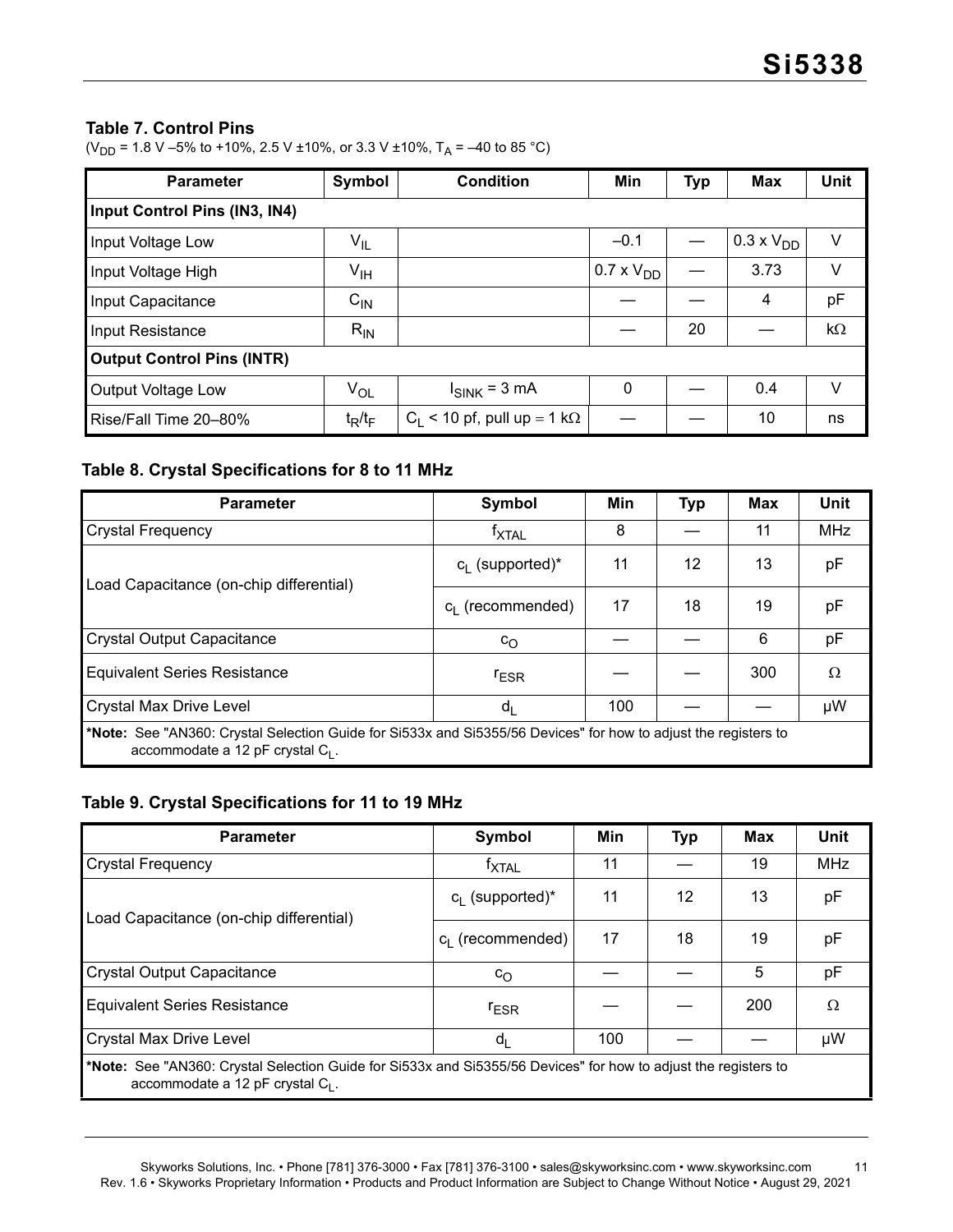## **Table 10. Crystal Specifications for 19 to 26 MHz**

| <b>Parameter</b>                                                                                                                                       | Symbol             | Min | <b>Typ</b> | <b>Max</b> | Unit       |  |  |  |
|--------------------------------------------------------------------------------------------------------------------------------------------------------|--------------------|-----|------------|------------|------------|--|--|--|
| <b>Crystal Frequency</b>                                                                                                                               | <b>TXTAL</b>       | 19  |            | 26         | <b>MHz</b> |  |  |  |
| Load Capacitance (on-chip differential)                                                                                                                | $c_i$ (supported)* | 11  | 12         | 13         | рF         |  |  |  |
|                                                                                                                                                        | $c1$ (recommended) | 17  | 18         | 19         | pF         |  |  |  |
| <b>Crystal Output Capacitance</b>                                                                                                                      | $c_{\rm O}$        |     |            | 5          | pF         |  |  |  |
| <b>Equivalent Series Resistance</b>                                                                                                                    | $r_{ESR}$          |     |            | 100        | Ω          |  |  |  |
| <b>Crystal Max Drive Level</b>                                                                                                                         | $d_{L}$            | 100 |            |            | μW         |  |  |  |
| *Note: See "AN360: Crystal Selection Guide for Si533x and Si5355/56 Devices" for how to adjust the registers to<br>accommodate a 12 pF crystal $C_1$ . |                    |     |            |            |            |  |  |  |

### <span id="page-11-0"></span>**Table 11. Crystal Specifications for 26 to 30 MHz**

| <b>Parameter</b>                                                                                                                                       | Symbol              | Min | <b>Typ</b> | <b>Max</b> | Unit       |  |  |  |
|--------------------------------------------------------------------------------------------------------------------------------------------------------|---------------------|-----|------------|------------|------------|--|--|--|
| <b>Crystal Frequency</b>                                                                                                                               | <b>TXTAL</b>        | 26  |            | 30         | <b>MHz</b> |  |  |  |
| Load Capacitance (on-chip differential)                                                                                                                | $c_i$ (supported)*  | 11  | 12         | 13         | pF         |  |  |  |
|                                                                                                                                                        | $c_i$ (recommended) | 17  | 18         | 19         | рF         |  |  |  |
| <b>Crystal Output Capacitance</b>                                                                                                                      | $c_{\rm O}$         |     |            | 5          | рF         |  |  |  |
| <b>Equivalent Series Resistance</b>                                                                                                                    | <b>FESR</b>         |     |            | 75         | Ω          |  |  |  |
| <b>Crystal Max Drive Level</b>                                                                                                                         | d <sub>l</sub>      | 100 |            |            | μW         |  |  |  |
| *Note: See "AN360: Crystal Selection Guide for Si533x and Si5355/56 Devices" for how to adjust the registers to<br>accommodate a 12 pF crystal $C_1$ . |                     |     |            |            |            |  |  |  |

<sup>12</sup> Skyworks Solutions, Inc. • Phone [781] 376-3000 • Fax [781] 376-3100 • sales@skyworksinc.com • www.skyworksinc.com Rev. 1.6 • Skyworks Proprietary Information • Products and Product Information are Subject to Change Without Notice • August 29, 2021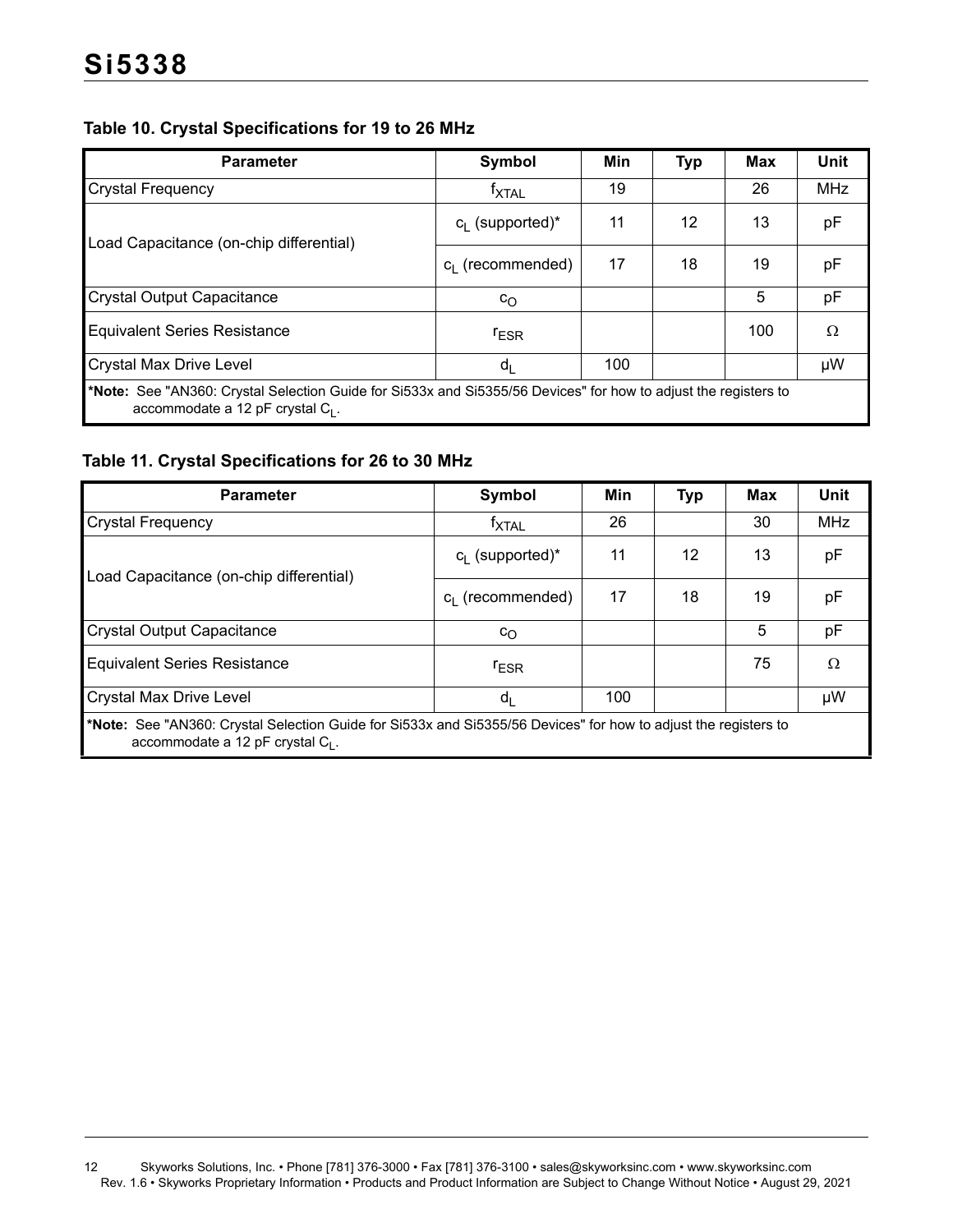## <span id="page-12-9"></span>**Table 12. Jitter Specifications[1,](#page-12-0)[2](#page-12-1)[,3](#page-12-4)**

(V<sub>DD</sub> = 1.8 V –5% to +10%, 2.5 V ±10%, or 3.3 V ±10%, T<sub>A</sub> = –40 to 85 °C)

| <b>Parameter</b>                                           | Symbol           | <b>Test Condition</b>                                         | Min | <b>Typ</b> | <b>Max</b> | <b>Unit</b> |
|------------------------------------------------------------|------------------|---------------------------------------------------------------|-----|------------|------------|-------------|
| <b>GbE Random Jitter</b><br>(12 kHz-20 MHz) <sup>4</sup>   | $J_{\text{GbE}}$ | $CLKIN = 25 MHz$<br>All CLKn at 125 MHz <sup>5</sup>          |     | 0.7        | 1          | ps RMS      |
| <b>GbE Random Jitter</b><br>$(1.875 - 20$ MHz)             | $R_{JGbE}$       | $CLKIN = 25 MHz$<br>All CLKn at 125 MHz <sup>5</sup>          |     | 0.38       | 0.79       | ps RMS      |
| OC-12 Random Jitter<br>(12 kHz-5 MHz)                      | $J_{OC12}$       | $CLKIN = 19.44 MHz$<br>All CLKn at<br>155.52 MHz <sup>5</sup> |     | 0.7        | 1          | ps RMS      |
| PCI Express 1.1 Common<br>Clocked                          |                  | Total Jitter <sup>6</sup>                                     |     | 20.1       | 33.6       | ps pk-pk    |
| PCI Express 2.1 Common                                     |                  | RMS Jitter <sup>6</sup> , 10 kHz to<br>$1.5$ MHz              |     | 0.15       | 1.47       | ps RMS      |
| Clocked                                                    |                  | RMS Jitter <sup>6</sup> , 1.5 MHz to<br>50 MHz                |     | 0.58       | 0.75       | ps RMS      |
| PCI Express 3.0 Common<br>Clocked                          |                  | RMS Jitter <sup>6</sup>                                       |     | 0.15       | 0.45       | ps RMS      |
| PCIe Gen 3 Separate<br>Reference No Spread,<br><b>SRNS</b> |                  | PLL BW of 2-4 or<br>$2-5$ MHz,<br>$CDR = 10 MHz$              |     | 0.11       | 0.32       | ps RMS      |
| PCIe Gen 4,<br><b>Common Clock</b>                         |                  | PLL BW of 2-4 or<br>$2-5$ MHz,<br>$CDR = 10 MHz$              |     | 0.15       | 0.45       | ps RMS      |
| Period Jitter                                              | J <sub>PER</sub> | $N = 10,000$ cycles <sup>7</sup>                              |     | 10         | 30         | ps pk-pk    |

<span id="page-12-0"></span>**Notes:**

**1.** All jitter measurements apply for LVDS/HCSL/LVPECL/CML output format with a low noise differential input clock and are made with an Agilent 90804 oscilloscope. All RJ measurements use RJ/DJ separation.

<span id="page-12-1"></span>**2.** For best jitter performance, keep the single ended clock input slew rates at Pins 3 and 4 more than 1.0 V/ns and the differential clock input slew rates more than 0.3 V/ns.

- <span id="page-12-4"></span>**3.** All jitter data in this table is based upon all output formats being differential. When single-ended outputs are used, there is the potential that the output jitter may increase due to the nature of single-ended outputs. If your configuration implements any single-ended output and any output is required to have jitter less than 3 ps rms, contact Skyworks Solutions for support to validate your configuration and ensure the best jitter performance. In many configurations, CMOS outputs have little to no effect upon jitter.
- <span id="page-12-2"></span>**4.** D<sub>j</sub> for PCI and GbE is < 5 ps pp
- <span id="page-12-3"></span>**5.** Output MultiSynth in Integer mode.
- <span id="page-12-6"></span>**6.** All output clocks 100 MHz HCSL format. Jitter is from the PCIE jitter filter combination that produces the highest jitter. See AN562 for details. Jitter is measured with the Intel Clock Jitter Tool, Ver. 1.6.4.
- <span id="page-12-5"></span>**7.** Input frequency to the Phase Detector between 25 and 40 MHz and any output frequency > 5 MHz.
- <span id="page-12-7"></span>**8.** Measured in accordance with JEDEC standard 65.
- <span id="page-12-8"></span>**9.** Ri is multiplied by 14; estimate the pp jitter from Ri over  $2^{12}$  rising edges.
- **10.** Gen 4 specifications based on the PCI-Express Base Specification 4.0 rev. 0.5.
- **11.** Download the Skyworks Solutions PCIe Clock Jitter Tool at [https://www.skyworksinc.com/en/application-pages/pci](https://www.skyworksinc.com/en/application-pages/pci-express-learning-center)[express-learning-center.](https://www.skyworksinc.com/en/application-pages/pci-express-learning-center)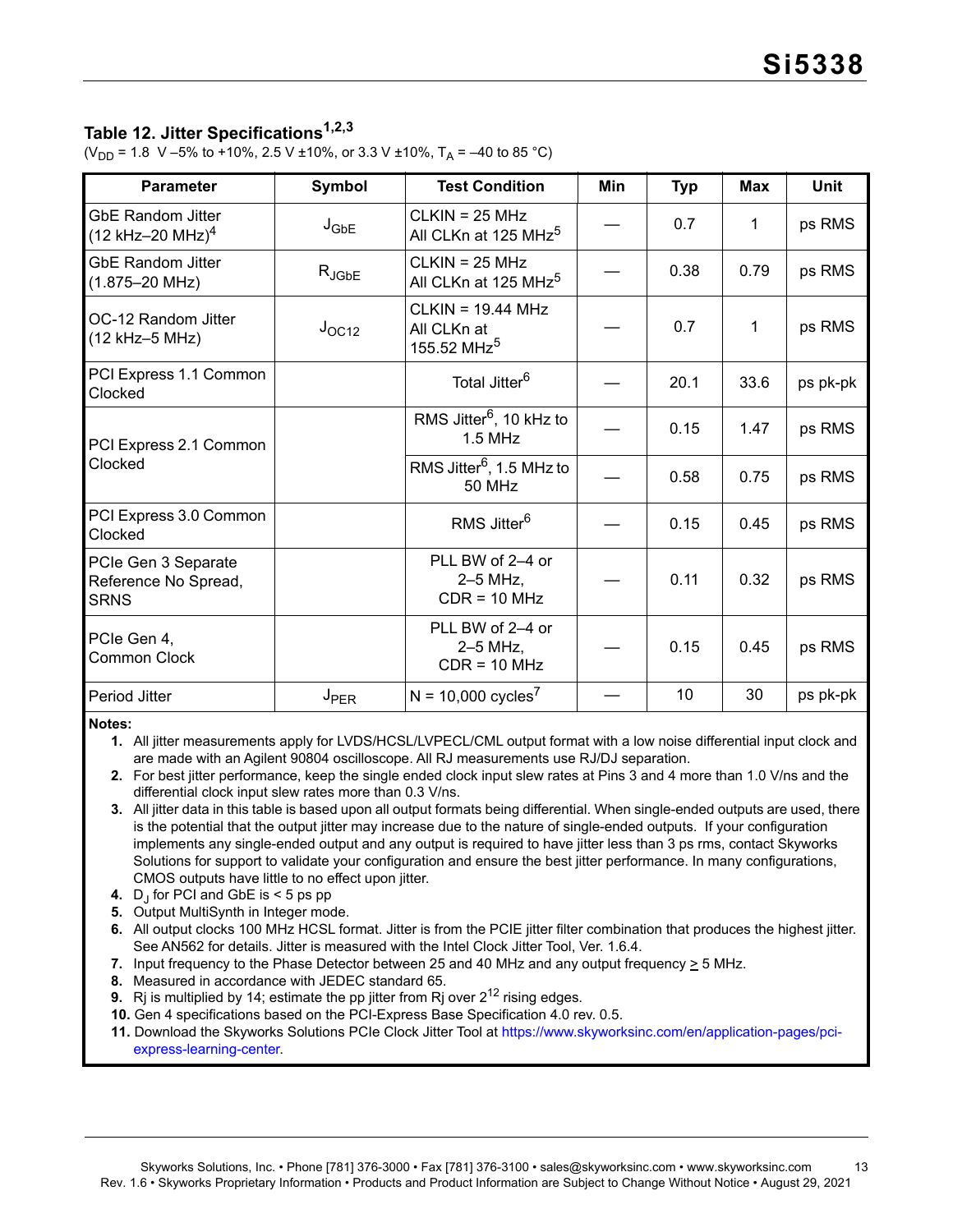## **Table 12. Jitter Specifications1,2,3 (Continued)**

(V<sub>DD</sub> = 1.8 V –5% to +10%, 2.5 V ±10%, or 3.3 V ±10%, T<sub>A</sub> = –40 to 85 °C)

| <b>Parameter</b>                 | Symbol                                                     | <b>Test Condition</b>                                                                              | Min | <b>Typ</b>      | Max | <b>Unit</b> |
|----------------------------------|------------------------------------------------------------|----------------------------------------------------------------------------------------------------|-----|-----------------|-----|-------------|
| Cycle-Cycle Jitter               | $J_{\rm CC}$                                               | $N = 10,000$ cycles<br>Output MultiSynth<br>operated in integer or<br>fractional mode <sup>7</sup> |     | 9               | 29  | ps $pk^8$   |
| Random Jitter<br>(12 kHz-20 MHz) | $R_{J}$                                                    | Output and feedback<br>MultiSynth in integer or<br>fractional mode <sup>7</sup>                    |     | 0.7             | 1.5 | ps RMS      |
|                                  | $D_J$                                                      | Output MultiSynth<br>operated in fractional<br>mode <sup>7</sup>                                   |     | 3               | 15  | ps pk-pk    |
| Deterministic Jitter             |                                                            | Output MultiSynth<br>operated in integer<br>mode <sup>7</sup>                                      |     | $\overline{2}$  | 10  | ps pk-pk    |
| Total Jitter                     | $T_{\rm J} = D_{\rm J} + 14xR_{\rm J}$<br>(See Note $9)$ ) | Output MultiSynth<br>operated in fractional<br>mode <sup>7</sup>                                   |     | 13              | 36  | ps pk-pk    |
| (12 kHz-20 MHz)                  |                                                            | Output MultiSynth<br>operated in integer<br>mode <sup>7</sup>                                      |     | 12 <sup>2</sup> | 20  | ps pk-pk    |

**Notes:**

**1.** All jitter measurements apply for LVDS/HCSL/LVPECL/CML output format with a low noise differential input clock and are made with an Agilent 90804 oscilloscope. All RJ measurements use RJ/DJ separation.

**2.** For best jitter performance, keep the single ended clock input slew rates at Pins 3 and 4 more than 1.0 V/ns and the differential clock input slew rates more than 0.3 V/ns.

**3.** All jitter data in this table is based upon all output formats being differential. When single-ended outputs are used, there is the potential that the output jitter may increase due to the nature of single-ended outputs. If your configuration implements any single-ended output and any output is required to have jitter less than 3 ps rms, contact Skyworks Solutions for support to validate your configuration and ensure the best jitter performance. In many configurations, CMOS outputs have little to no effect upon jitter.

**4.** D<sub>J</sub> for PCI and GbE is < 5 ps pp

**5.** Output MultiSynth in Integer mode.

**6.** All output clocks 100 MHz HCSL format. Jitter is from the PCIE jitter filter combination that produces the highest jitter. See AN562 for details. Jitter is measured with the Intel Clock Jitter Tool, Ver. 1.6.4.

- **7.** Input frequency to the Phase Detector between 25 and 40 MHz and any output frequency  $\geq$  5 MHz.
- **8.** Measured in accordance with JEDEC standard 65.
- **9.** Rj is multiplied by 14; estimate the pp jitter from Rj over 2<sup>12</sup> rising edges.
- **10.** Gen 4 specifications based on the PCI-Express Base Specification 4.0 rev. 0.5.

**11.** Download the Skyworks Solutions PCIe Clock Jitter Tool at https://www.skyworksinc.com/en/application-pages/pciexpress-learning-center.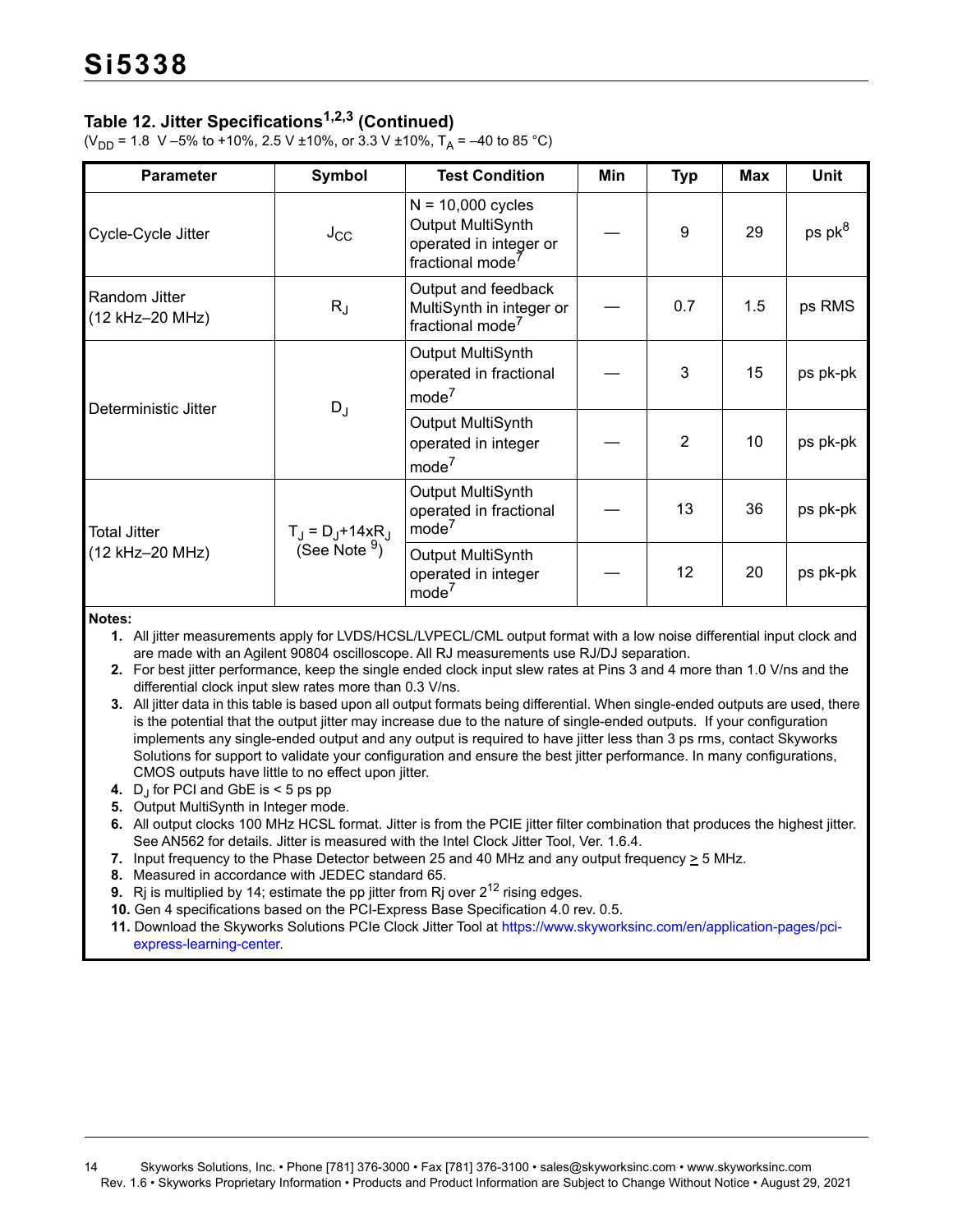#### <span id="page-14-0"></span>**Table 13. Jitter Specifications, Clock Buffer Mode (PLL Bypass)\***

| Parameter                                                                                                                                          | Symbol              | <b>Test Condition</b>                                                              | Min   | <b>Typ</b> | Max    | <b>Unit</b> |  |  |
|----------------------------------------------------------------------------------------------------------------------------------------------------|---------------------|------------------------------------------------------------------------------------|-------|------------|--------|-------------|--|--|
| Additive Phase Jitter<br>(12 kHz-20 MHz)                                                                                                           | <sup>t</sup> RPHASE | 0.7 V pk-pk differential input<br>clock at 622.08 MHz with<br>70 ps rise/fall time |       | 0.165      |        | ps RMS      |  |  |
| 0.7 V pk-pk differential input<br>Additive Phase Jitter<br>clock at 622.08 MHz with<br><b>IRPHASEWB</b><br>(50 kHz-80 MHz)<br>70 ps rise/fall time |                     |                                                                                    | 0.225 |            | ps RMS |             |  |  |
| *Note: All outputs are in Clock Buffer mode (PLL Bypass).                                                                                          |                     |                                                                                    |       |            |        |             |  |  |

(V<sub>DD</sub> = 1.8 V –5% to +10%, 2.5 V ±10%, or 3.3 V ±10%, T<sub>A</sub> = –40 to 85 °C)

### **Table 14. Typical Phase Noise Performance**

| <b>Offset Frequency</b> | 25 MHz XTAL<br>to 156.25 MHz | 27 MHz Ref In<br>to 148.3517 MHz | 19.44 MHz Ref In<br>to 155.52 MHz | <b>Units</b> |
|-------------------------|------------------------------|----------------------------------|-----------------------------------|--------------|
| $100$ Hz                | $-90$                        | $-87$                            | $-110$                            | dBc/Hz       |
| 1 kHz                   | $-120$                       | $-117$                           | $-116$                            | dBc/Hz       |
| $10$ kHz                | $-126$                       | $-123$                           | $-123$                            | dBc/Hz       |
| $100$ kHz               | $-132$                       | $-130$                           | $-128$                            | dBc/Hz       |
| 1 MHz                   | $-132$                       | $-132$                           | $-128$                            | dBc/Hz       |
| 10 MHz                  | $-145$                       | $-145$                           | $-145$                            | dBc/Hz       |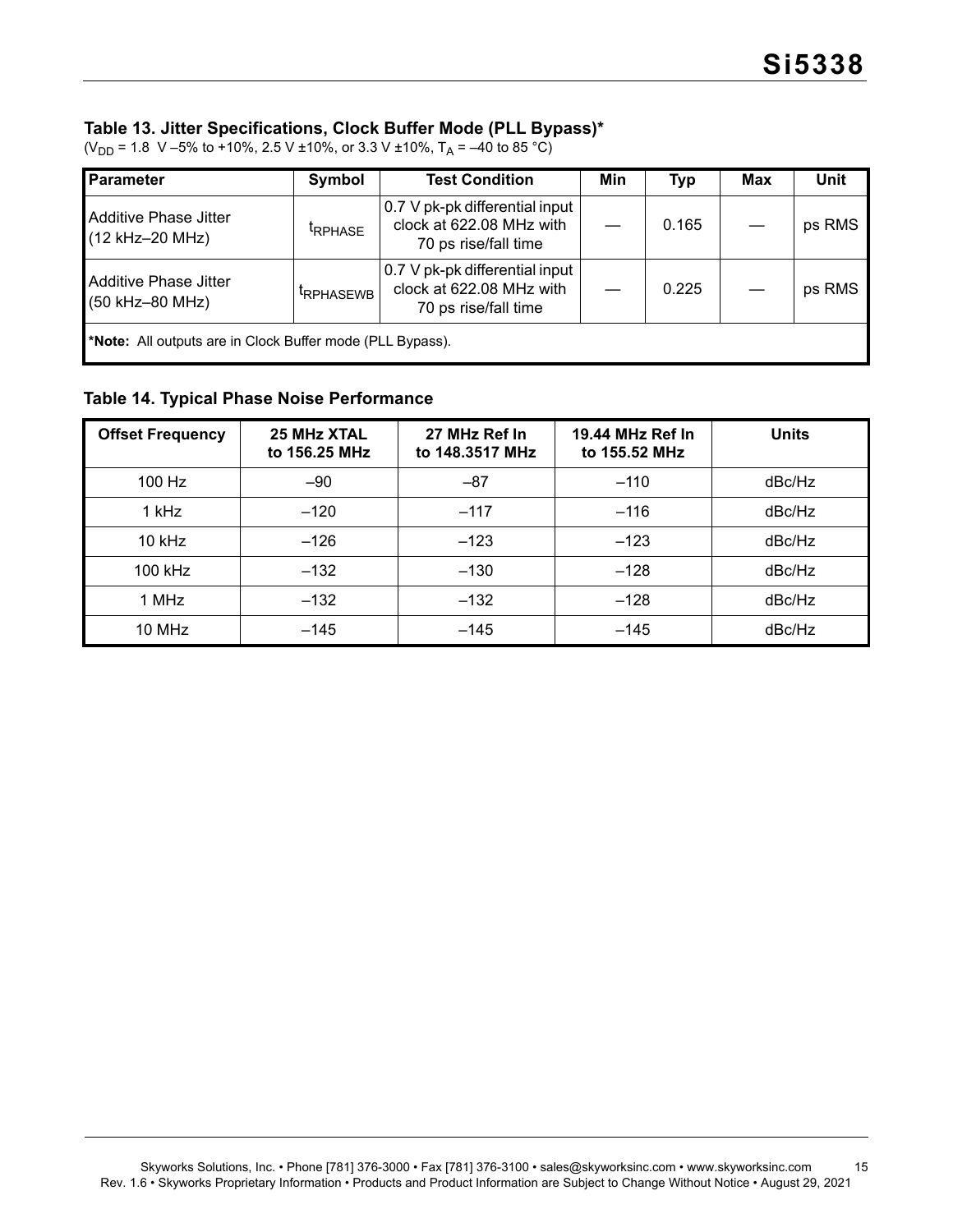## <span id="page-15-2"></span>**Table 15. I2C Specifications (SCL,SDA[\)1](#page-15-0)**

| <b>Parameter</b>                                                            | Symbol              | <b>Test Condition</b>          | <b>Standard Mode</b>       |                            |                          | <b>Fast Mode</b>         |         |  |  |
|-----------------------------------------------------------------------------|---------------------|--------------------------------|----------------------------|----------------------------|--------------------------|--------------------------|---------|--|--|
|                                                                             |                     |                                | Min                        | <b>Max</b>                 | Min                      | <b>Max</b>               |         |  |  |
| <b>LOW Level</b><br>Input Voltage                                           | V <sub>ILIZC</sub>  |                                | $-0.5$                     | $0.3 \times V_{DD12}$<br>C | $-0.5$                   | $0.3 \times V_{DDI2C}^2$ | $\vee$  |  |  |
| <b>HIGH Level</b><br>Input Voltage                                          | V <sub>IH12C</sub>  |                                | $0.7 \times V_{DD12}$<br>C | 3.63                       | $0.7 \times V_{DDI2C}^2$ | 3.63                     | $\vee$  |  |  |
| Hysteresis of<br><b>Schmitt Trigger</b><br>Inputs                           | $V_{HYS}$           |                                | N/A                        | N/A                        | 0.1                      |                          | $\vee$  |  |  |
| LOW Level Out-                                                              | $V_{OLIZC}^2$       | $V_{DDI2C}^2$ = 2.5/3.3 V      | $\mathbf 0$                | 0.4                        | $\mathbf 0$              | 0.4                      | $\vee$  |  |  |
| put Voltage<br>(open drain or<br>open collector)<br>at 3 mA Sink<br>Current |                     | $V_{DDI2C}^2$ = 1.8 V          | N/A                        | N/A                        | $\mathbf 0$              | $0.2 \times V_{DDI2C}$   | $\vee$  |  |  |
| <b>Input Current</b>                                                        | $I_{12C}$           |                                | $-10$                      | 10                         | $-10$                    | 10                       | μA      |  |  |
| Capacitance for<br>each I/O Pin                                             | C <sub>12C</sub>    | $V_{IN}$ = -0.1 to $V_{DDI2C}$ |                            | $\overline{4}$             |                          | $\overline{4}$           | pF      |  |  |
| $I2C$ Bus Time-<br>out                                                      |                     | <b>Timeout Enabled</b>         | 25                         | 35                         | 25                       | 35                       | ms      |  |  |
| Data Rate                                                                   |                     | <b>Standard Mode</b>           |                            | 100                        |                          | 400                      | kbps    |  |  |
| <b>Hold Time</b><br>(Repeated)<br><b>START</b><br>Condition                 | t <sub>HD:STA</sub> |                                | 4.0                        |                            | 0.6                      |                          | $\mu$ s |  |  |
| Set-Up Time for<br>a Repeated<br>START Condi-<br>tion                       | $t_{\text{SU:STA}}$ |                                | 4.7                        |                            | 0.6                      |                          | $\mu$ s |  |  |
| Data Hold<br>Time $3,4$                                                     | t <sub>HD:DAT</sub> |                                | 100                        |                            | 100                      |                          | ns      |  |  |
| Data Set-Up<br>Time                                                         | t <sub>SU:DAT</sub> |                                | 250                        |                            | 150                      |                          | ns      |  |  |

<span id="page-15-0"></span>**Notes:**

**1.** Refer to NXP's UM10204 I<sup>2</sup>C-bus specification and user manual UM10204\_3 for further details:

<span id="page-15-1"></span>2. I<sup>2</sup>C pullup voltages (VDDI2C) of 1.71 to 3.63 V are supported. Must write register 27[7] = 1 if the I<sup>2</sup>C bus voltage is less than 2.5 V to maintain compatibility with the  $1^2C$  bus standard.

**3.** Hold time is defined as the time that data should hold its logical value after clock has transitioned to a logic low.

**4.** Guaranteed by characterization.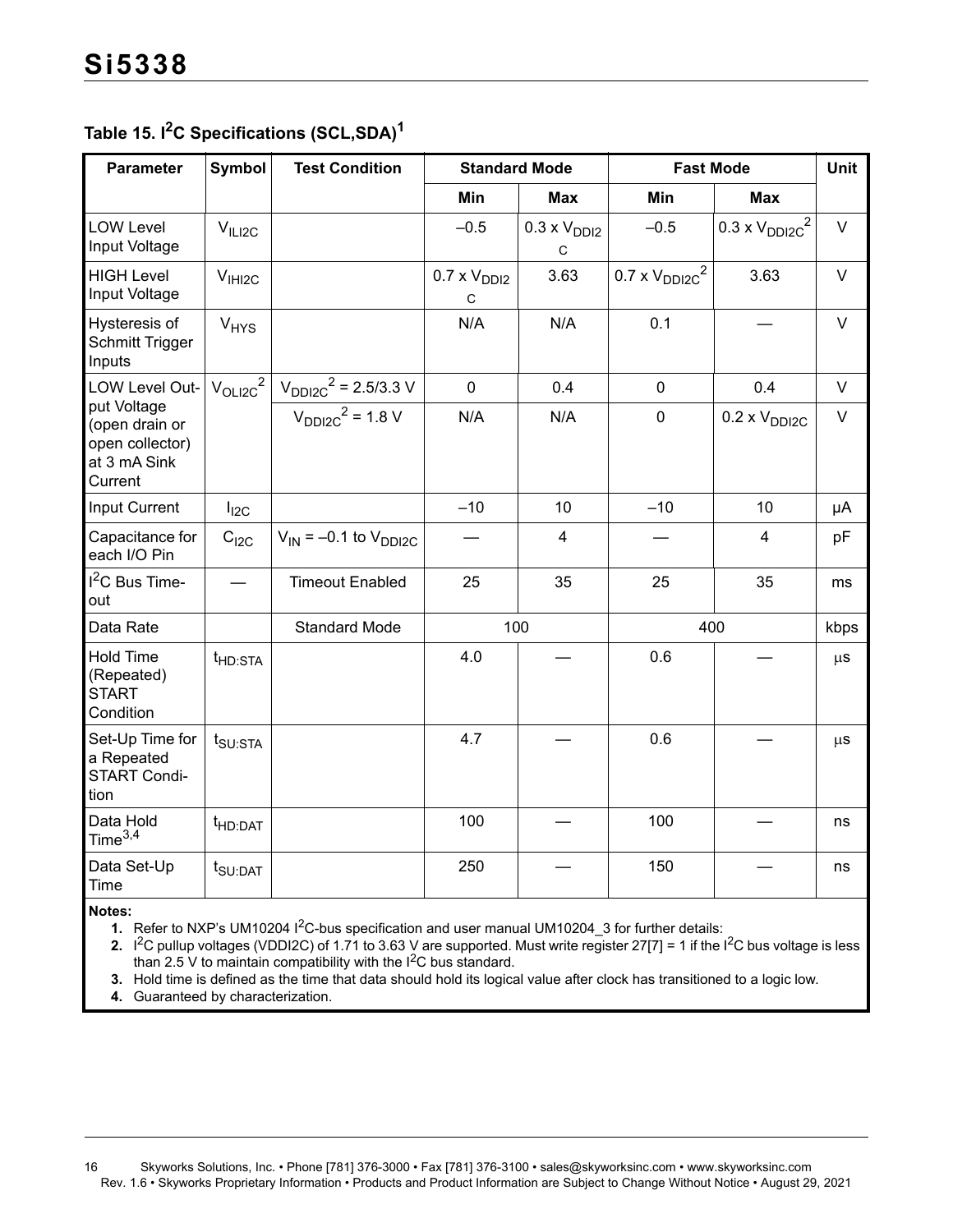## <span id="page-16-0"></span>**2. Typical Application Circuits**

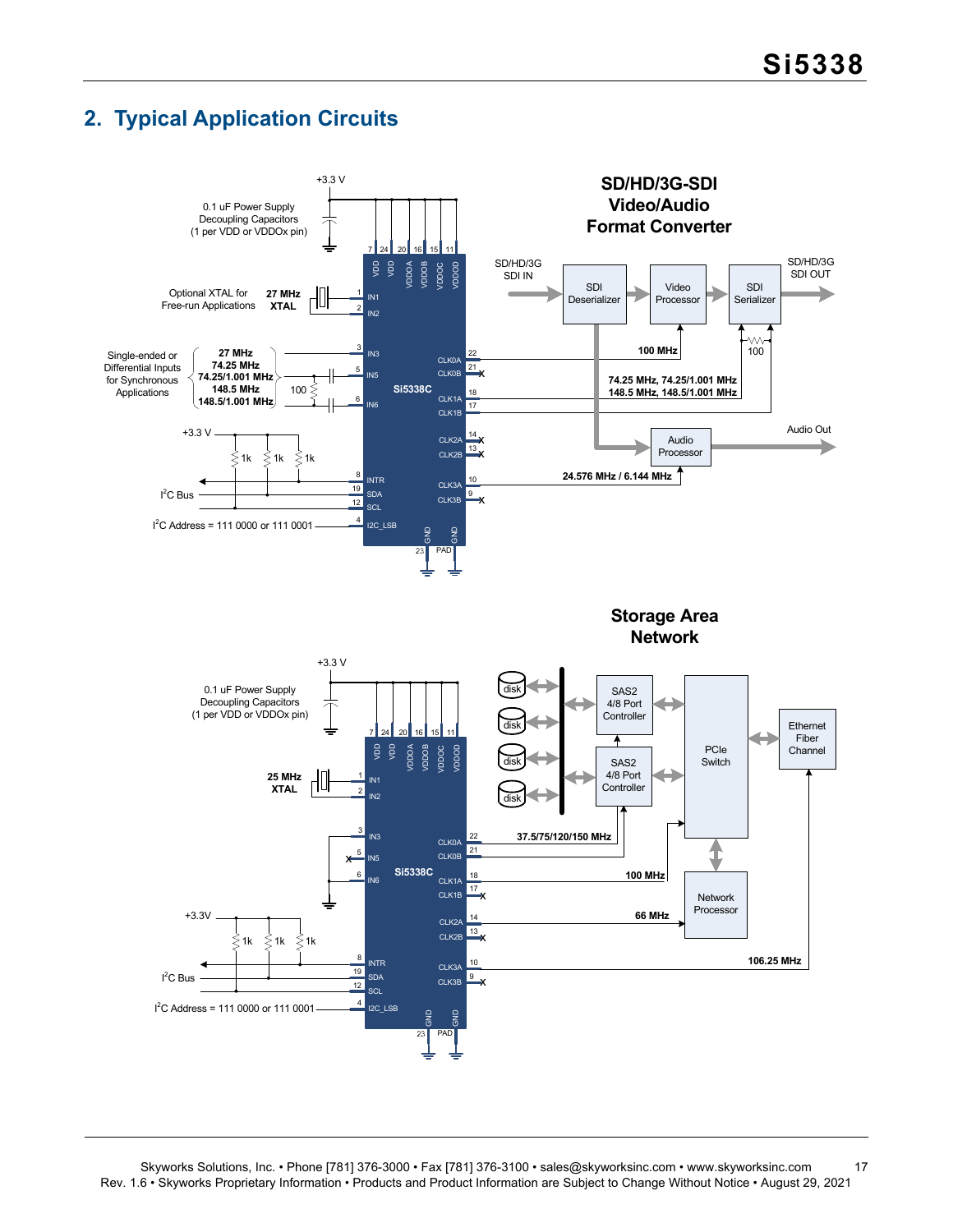## <span id="page-17-0"></span>**3. Functional Description**



**Figure 1. Si5338 Block Diagram**

## <span id="page-17-1"></span>**3.1. Overview**

The Si5338 is a high-performance, low-jitter clock generator capable of synthesizing four independent user-programmable clock frequencies up to 350 MHz and select frequencies up to 710 MHz. The device supports free-run operation using an external crystal, or it can lock to an external clock for generating synchronous clocks. The output drivers support four differential clocks or eight single-ended clocks or a combination of both. The output drivers are configurable to support common signal formats, such as LVPECL, LVDS, HCSL, CMOS, HSTL, and SSTL. Separate output supply pins allow supply voltages of 3.3, 2.5, 1.8, and 1.5 V to support the multi-format output driver. The core voltage supply accepts 3.3, 2.5, or 1.8 V and is independent from the output supplies.

Using its two-stage synthesis architecture and patented high-resolution MultiSynth technology, the Si5338 can generate four independent frequencies from a single input frequency. In addition to clock generation, the inputs can bypass the synthesis stage enabling the Si5338 to be used as a high-performance clock buffer or a combination of a buffer and generator.

For applications that need fine frequency adjustments, such as clock margining, each of the synthesized frequencies can be incremented or decremented in user-defined steps as low as 1 ppm per step.

Output-to-output phase delays are also adjustable in user-defined steps with an error of <20 ps to compensate for PCB trace delays or for fine tuning of setup and hold margins.

A zero-delay mode is also available to help minimize input-to-output delay. Spread spectrum is available on each of the clock outputs for EMI-sensitive applications, such as PCI Express.

Configuration and control of the Si5338 is mainly handled through the I<sup>2</sup>C/SMBus interface. Some features, such as output enable and frequency or phase adjustments, can optionally be pin controlled. The device has a maskable interrupt pin that can be monitored for loss of lock or loss of input signal conditions.

The device also provides the option of storing a userdefinable clock configuration in its non-volatile memory (NVM), which becomes the default clock configuration at power-up.

### <span id="page-17-2"></span>**3.1.1. ClockBuilder Pro™ Software**

To simplify device configuration, Skyworks Solutions provides ClockBuilder Pro, which can operate stand alone or in conjunction with the Si5338 EVB. When the software is connected to an Si5338 EVB it will control both the supply voltages to the Si5338 as well as the entire clock path within the Si5338. ClockBuilder Pro can also measure the current delivered by the EVB regulators to each supply voltage of the Si5338. A Si5338 configuration can be written to a text file to be used by any system to configure the Si5338 via  $I^2C$ .

ClockBuilder Pro can be downloaded from [https://www.skyworksinc.com/en/Application-](https://www.skyworksinc.com/en/Application-Pages/Clockbuilder-Pro-Software)[Pages/Clockbuilder-Pro-Software](https://www.skyworksinc.com/en/Application-Pages/Clockbuilder-Pro-Software)

<sup>18</sup> Skyworks Solutions, Inc. • Phone [781] 376-3000 • Fax [781] 376-3100 • sales@skyworksinc.com • www.skyworksinc.com Rev. 1.6 • Skyworks Proprietary Information • Products and Product Information are Subject to Change Without Notice • August 29, 2021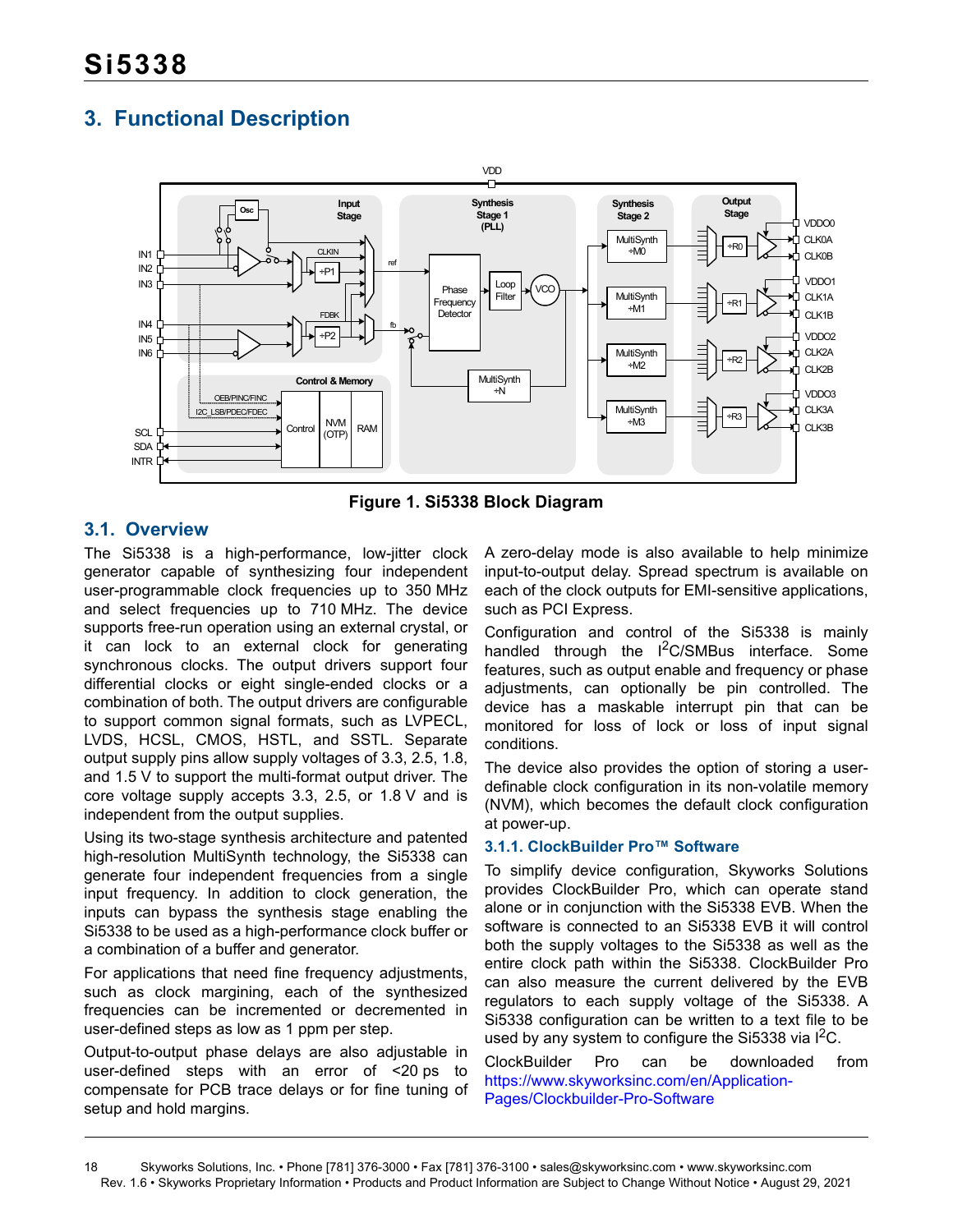### <span id="page-18-0"></span>**3.2. Input Stage**

The input stage supports four inputs. Two are used as the *clock inputs* to the synthesis stage, and the other two are used as *feedback inputs* for zero delay or external feedback mode. In cases where external feedback is not required, all four inputs are available to the synthesis stage. The *reference selector* selects one of the inputs as the reference to the synthesis stage. The input configuration is selectable through the  $I^2C$ interface. The input MUXes are set automatically in ClockBuilder Pro (see ["3.1.1. ClockBuilder Pro™](#page-17-2) [Software"\)](#page-17-2). For information on setting the input MUXs manually, see the Si5338 Reference Manual: Configuring the Si5338 without ClockBuilder Pro.



**Figure 2. Input Stage**

IN1/IN2 and IN5/IN6 are differential inputs capable of accepting clock rates from 5 to 710 MHz. The differential inputs are capable of interfacing to multiple signals, such as LVPECL, LVDS, HSCT, HCSL, and CML. Differential signals must be ac-coupled as shown in [Figure 3](#page-18-2). A termination resistor of 100  $\Omega$  placed close to the input pins is also required. Refer to [Table 6](#page-7-8) for signal voltage limits.



### <span id="page-18-2"></span>**Figure 3. Interfacing Differential and Single-Ended Signals to the Si5338**

IN3 and IN4 accept single-ended signals from 5 MHz to 200 MHz. The single-ended inputs are internally accoupled; so, they can accept a wide variety of signals without requiring a specific dc level. The input signal only needs to meet a minimum voltage swing and must not exceed a maximum VIH or a minimum VIL. Refer to [Table 6](#page-7-8) for signal voltage limits. A typical single-ended connection is shown in [Figure 3](#page-18-2). For additional termination options, refer to "AN408: Termination Options for Any-Frequency, Any-Output Clock Generators and Clock Buffers—Si5338, Si5334, Si5330".

For free-run operation, the internal oscillator can operate from a low-frequency fundamental mode crystal (XTAL) with a resonant frequency between 8 and 30 MHz. A crystal can easily be connected to pins IN1 and IN2 without external components as shown in [Figure 4](#page-18-3). See Tables [8](#page-10-0)–[11](#page-11-0) for crystal specifications that are guaranteed to work with the Si5338.



<span id="page-18-3"></span>**Figure 4. Connecting an XTAL to the Si5338**

Refer to "AN360: Crystal Selection Guide for Si533x/5x Devices" for information on the crystal selection.

#### <span id="page-18-4"></span>**3.2.1. Loss-of-Signal (LOS) Alarm Detectors**

There are two LOS detectors: LOS\_CLKIN and LOS\_FDBK. These detectors are tied to the outputs of the P1 and P2 frequency dividers, which are always enabled. See ["3.6. Status Indicators" on page 24](#page-23-0) for details on the alarm indicators. These alarms are used during programming to ensure that a valid input clock is detected. The input MUXs are set automatically in ClockBuilder Pro (see the Si5338 Reference Manual to set manually).

### <span id="page-18-1"></span>**3.3. Synthesis Stages**

Next-generation timing applications require a wide range of frequencies that are often non-integer related. Traditional clock architectures address this by using multiple single PLL ICs, often at the expense of BOM complexity and power. The Si5338 uses patented MultiSynth technology to dramatically simplify timing architectures by integrating the frequency synthesis capability of four Phase-Locked Loops (PLLs) in a single device, greatly reducing size and power requirements versus traditional solutions.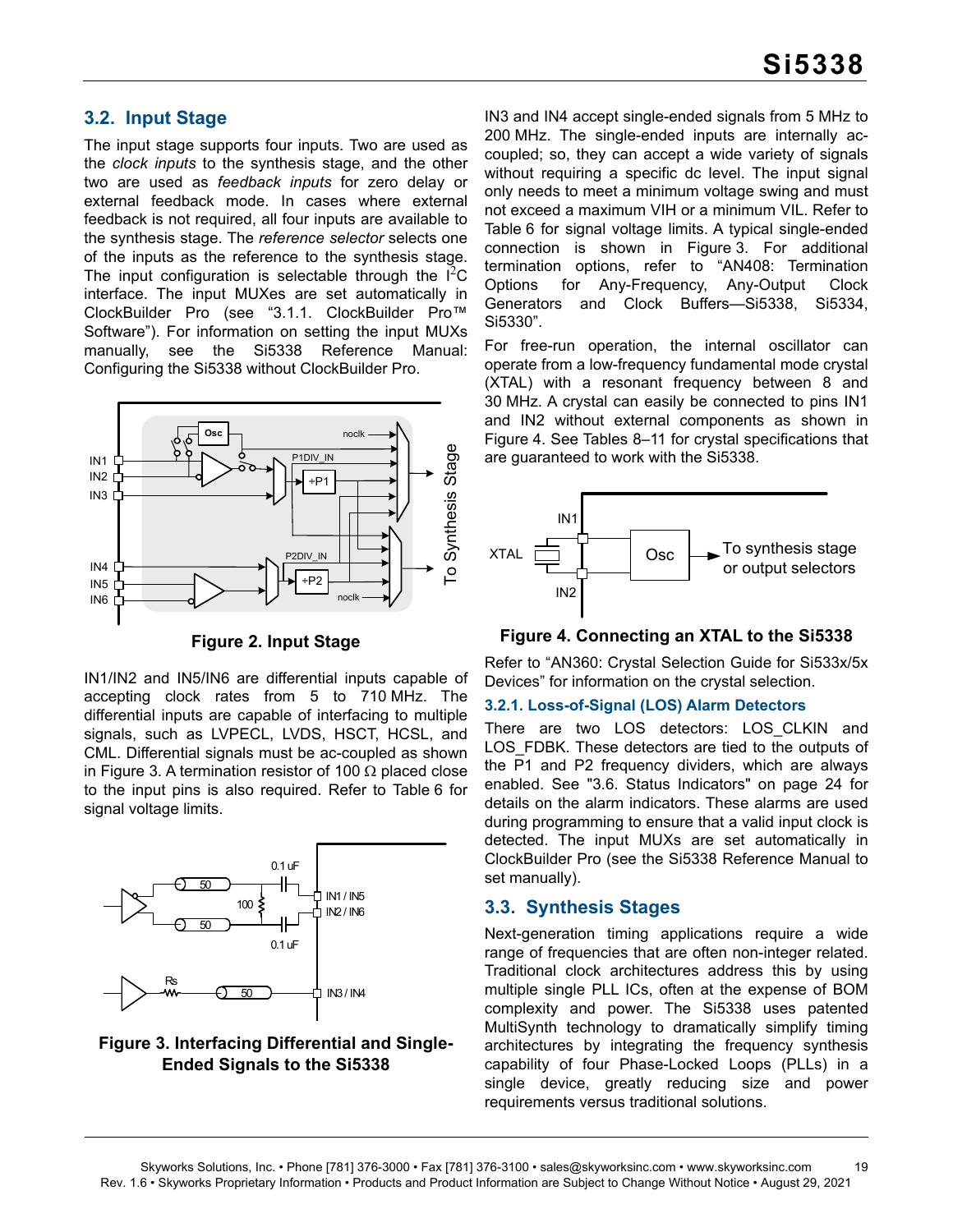Synthesis of the output clocks is performed in two stages, as shown in [Figure 5.](#page-19-0) The first stage consists of a high-frequency analog phase-locked loop (PLL) that multiplies the input stage to a frequency within the range of 2.2 to 2.84 GHz. Multiplication of the input frequency is accomplished using a proprietary and highly precise MultiSynth feedback divider (N), which allows the PLL to generate any frequency within its VCO range with much less jitter than typical fractional N PLL.



<span id="page-19-0"></span>**Figure 5. Synthesis Stages**

The second stage of synthesis consists of the output MultiSynth dividers ( $MS_x$ ). Based on a fractional N divider, the MultiSynth divider shown in [Figure 6](#page-19-1) switches seamlessly between the two closest integer divider values to produce the exact output clock frequency with 0 ppm error.

To eliminate phase error generated by this process, the MultiSynth block calculates the relative phase difference between the clock produced by the fractional-N divider and the desired output clock and dynamically adjusts the phase to match the ideal clock waveform. This novel approach makes it possible to generate any output clock frequency without sacrificing jitter performance.

This architecture allows the output of each MultiSynth to produce any frequency from 5 to  $F_{\text{vco}}/8$  MHz. To support higher frequency operation, the MultiSynth divider can be bypassed. In bypass mode, integer divide ratios of 4 and 6 are supported. This allows for output frequencies of  $F_{\text{vco}}/4$  and  $F_{\text{vco}}/6$  MHz, which translates to 367–473.33 MHz and 550–710 MHz respectively. Because each MultiSynth uses the same VCO output, there are output frequency limitations when output frequencies greater than  $F_{\text{vco}}/8$  are desired.

For example, if 375 MHz is needed at the output of MultiSynth0, the VCO frequency would need to be 2.25 GHz. Now, all the other MultiSynths can produce any frequency from 5 MHz up to a maximum frequency of 2250/8 = 281.25 MHz. MultiSynth1,2,3 could also produce  $F_{\text{vco}}/4$  = 562.5 MHz or  $F_{\text{vco}}/6$  = 375 MHz. Only two unique frequencies above  $F_{vco}/8$  can be output:  $F_{\text{vco}}/6$  and  $F_{\text{vco}}/4$ .



<span id="page-19-1"></span>20 Skyworks Solutions, Inc. • Phone [781] 376-3000 • Fax [781] 376-3100 • sales@skyworksinc.com • www.skyworksinc.com Rev. 1.6 • Skyworks Proprietary Information • Products and Product Information are Subject to Change Without Notice • August 29, 2021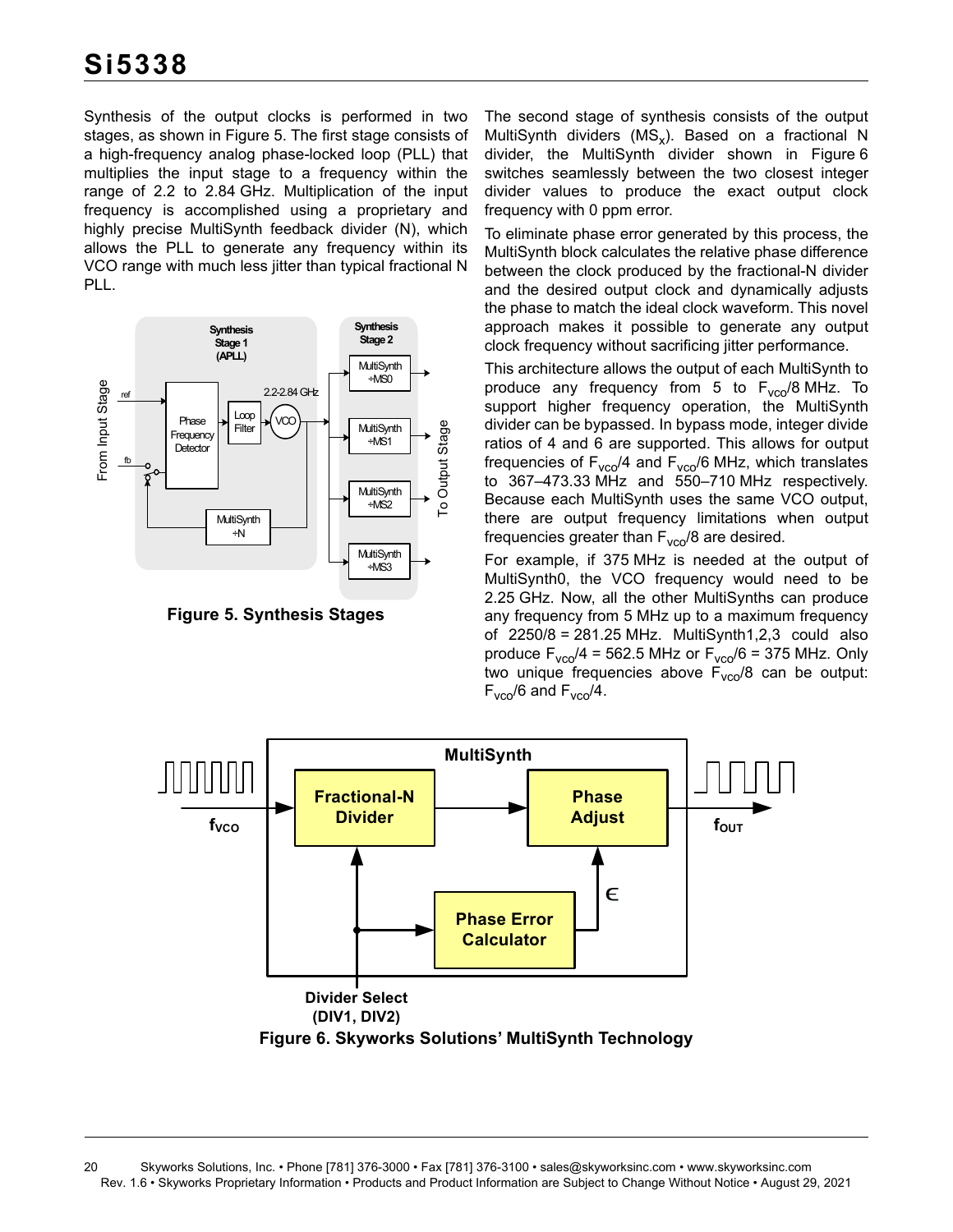## <span id="page-20-0"></span>**3.4. Output Stage**

The output stage consists of output selectors, output dividers, and programmable output drivers as shown in [Figure 7.](#page-20-2)



**Figure 7. Output Stage**

<span id="page-20-2"></span>The output selectors select the clock source for the output drivers. By default, each output driver is connected to its own MultiSynth block (e.g. MS0 to CLK0, MS1 to CLK1, etc), but other combinations are possible by reconfiguring the device. The PLL can be bypassed by connecting the input stage signals (osc, ref, refdiv, fb, or fbdiv) directly to the output divider. Bypassing an input directly to an output will not allow phase alignment of that output to other outputs. Each of the output drivers can also connect to the first MultiSynth block (MS0) enabling a fan-out function. This allows the Si5338 to act as a clock generator, a fanout buffer, or a combination of both in the same package.

The output dividers (R0, R1, R2, R3) allow another stage of clock division.These dividers are configurable as divide by 1 (default), 2, 4, 8, 16, or 32. When an Rn does not equal 1, the phase alignment function for that output will not work.

The output drivers are configurable to support common signal formats, such as LVPECL, LVDS, HCSL, CMOS, HSTL, and SSTL. Separate output supply pins (VDDO<sub>n</sub>) are provided for each output buffer.

The voltage on these supply pins can be 3.3, 2.5, 1.8, or 1.5 V as needed for the possible output formats. Additionally, the outputs can be configured to stop high, low, or tri-state when the PLL has lost lock. If the Si5338 is used in a zero delay mode, the output that is fed back must be set for always on, which will override any output disable signal.

Each of the outputs can also be enabled or disabled through the  $I^2C$  port. A single pin to enable/disable all outputs is available in the Si5338K/L/M.

## <span id="page-20-1"></span>**3.5. Configuring the Si5338**

The Si5338 is a highly-flexible clock generator that is entirely configurable through its  $I^2C$  interface. The device's default configuration is stored in non-volatile memory (NVM) as shown in [Figure 8](#page-20-3). The NVM is a one-time programmable memory (OTP), which can store a custom user configuration at power-up. This is a useful feature for applications that need a clock present at power-up (e.g., for providing a clock to a processor).



<span id="page-20-3"></span>

During a power cycle or a power-on reset (POR), the contents of the NVM are copied into random access memory (RAM), which sets the device configuration that will be used during operation. Any changes to the device configuration after power-up are made by reading and writing to registers in the RAM space through the  $1^2C$  interface. ClockBuilder Pro (see ["3.1.1.](#page-17-2) [ClockBuilder Pro™ Software" on page 18](#page-17-2)) can be used to easily configure register map files that can be written into RAM (see ["3.5.2. Creating a New Configuration for](#page-21-0) [RAM"](#page-21-0) for details). Alternatively, the register map file can be created manually with the help of the equations in the Si5338 Reference Manual.

Two versions of the Si5338 are available. First, standard, non-customized Si5338 devices are available in which the RAM can be configured in-circuit via  $1^2C$ (example part number Si5338C-A-GM). Alternatively, standard Si5338 devices can be field-programmed using the Si5338/56-PROG-EVB field programmer. Second, custom factory-programmed Si5338 devices are available that include a user-specified startup frequency configuration (example part number Si5338C-Axxxxx-GM). See ["12. Ordering Information"](#page-41-0) [on page 42](#page-41-0) for details.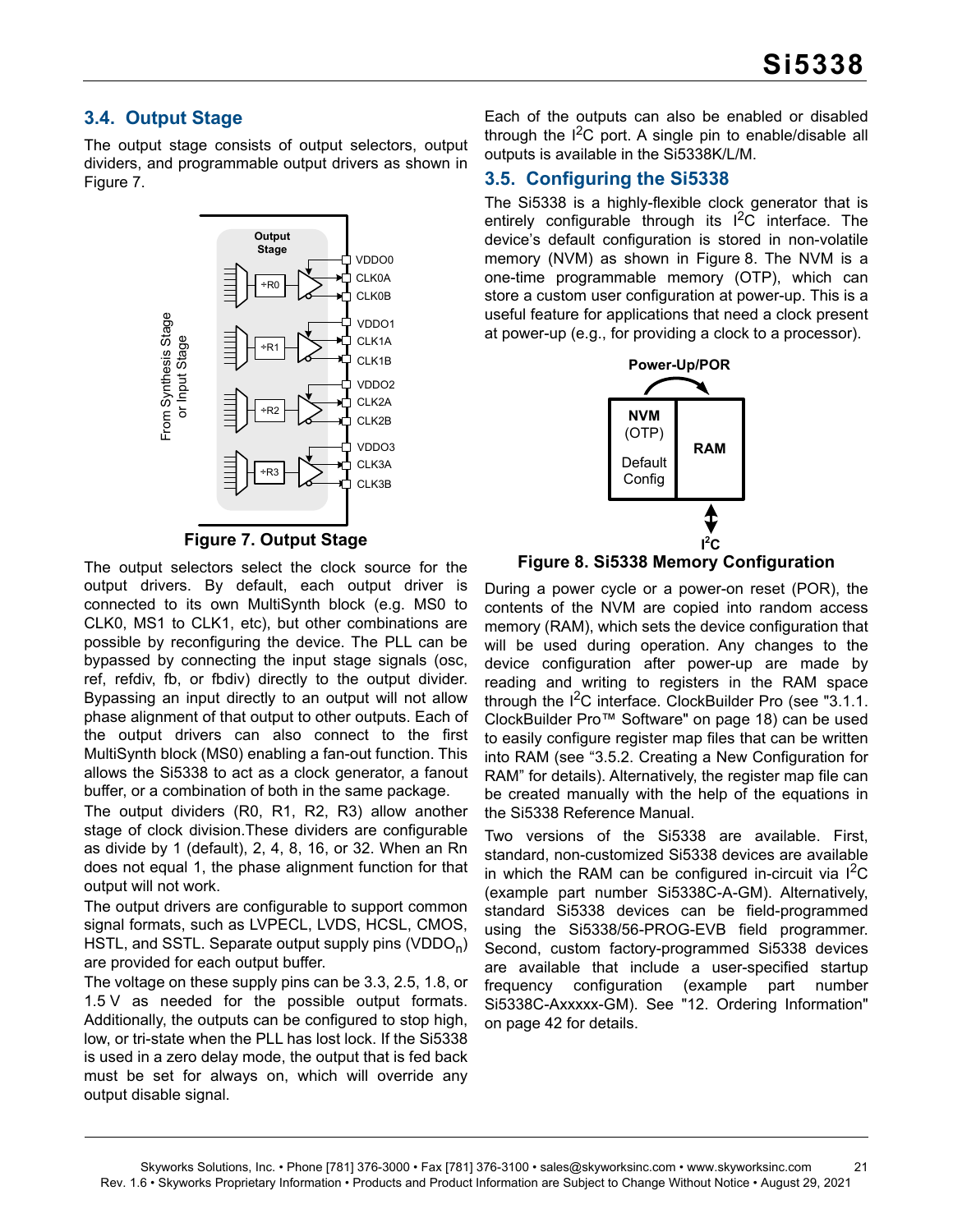#### **3.5.1. Ordering a Custom NVM Configuration**

The Si5338 is orderable with a factory-programmed custom NVM configuration. This is the simplest way of using the Si5338 since it generates the desired output frequencies at power-up or after a power-on reset (POR). This default configuration can be reconfigured in RAM through the  $I^2C$  interface after power-up (see ["3.5.2. Creating a](#page-21-0) [New Configuration for RAM"\)](#page-21-0).

Custom 7-bit  $I^2C$  addresses may also be requested. Note that for the A/B/C devices, the  $I^2C$  LS bit address is the logical "or" of the I<sup>2</sup>C address LS bit in Register 27 and the state of the I2C\_LSB pin. If I2C\_LSB pin functionality is required, custom  $1^2C$  addresses may only be even numbers. For all other variants of the device, custom  $1^2C$ addresses may be even or odd numbers. See the Si5338 Reference Manual: Configuring the Si5338 without ClockBuilder Pro for more details.

The first step in ordering a custom device is generating an NVM file which defines the input and output clock frequencies and signal formats. This is easily done using the ClockBuilder Pro software (see ["3.1.1. ClockBuilder](#page-17-2) [Pro™ Software" on page 18](#page-17-2)). This GUI based software generates an NVM file, which is used by the factory to manufacture custom parts. Each custom part is marked with a unique part number identifying the specific configuration (e.g., Si5338C-A00100-GM). Consult your local sales representative for more details on ordering a custom Si5338.

#### <span id="page-21-0"></span>**3.5.2. Creating a New Configuration for RAM**

Any Si5338 device can be configured by writing to registers in RAM through the  $1<sup>2</sup>C$  interface. A non-factory programmed device must be configured in this manner.

The first step is to determine all the register values for the required configuration. This can be accomplished by one of two methods.

- 1. Create a device configuration (register map) using ClockBuilder Pro (v3.0 or later; see ["3.1.1. ClockBuilder](#page-17-2)  [Pro™ Software" on page 18](#page-17-2)).
	- a. Configure the frequency plan.
	- b. Configure the output driver format and supply voltage.
	- c. Configure frequency and/or phase inc/dec (if desired).
	- d. Configure spread spectrum (if desired).
	- e. Configure for zero-delay mode (if desired, see ["3.10.6. Zero-Delay Mode" on page 28\)](#page-27-0).
	- f. If needed go to the Advanced tab and make additional configurations.
	- g. Save the configuration using the Options > Save Register Map File or Options > Save C code Header.
- 2. Create a device configuration, register by register, using the Si5338 Reference Manual.

#### **3.5.3. Writing a Custom Configuration to RAM**

Writing a new configuration (register map) to the RAM consists of pausing the LOL state-machine, writing new values to the IC accounting for the write-allowed mask (see the Si5338 Reference Manual, "10. Si5338 Registers"), validating the input clock or crystal, locking the PLL to the input with the new configuration, restarting the LOL state-machine, and calibrating the VCO for robust operation across temperature. The flow chart in [Figure 9](#page-22-0) enumerates the details:

**Note:** The write-allowed mask specifies which bits must be read and modified before writing the entire register byte (a.k.a. read-modify-write). "AN428: Jump Start: In-System, Flash-Based Programming for Skyworks Solutions' Timing Products" illustrates the procedure defined in Section [3.5.2](#page-21-0) with ANSI C code.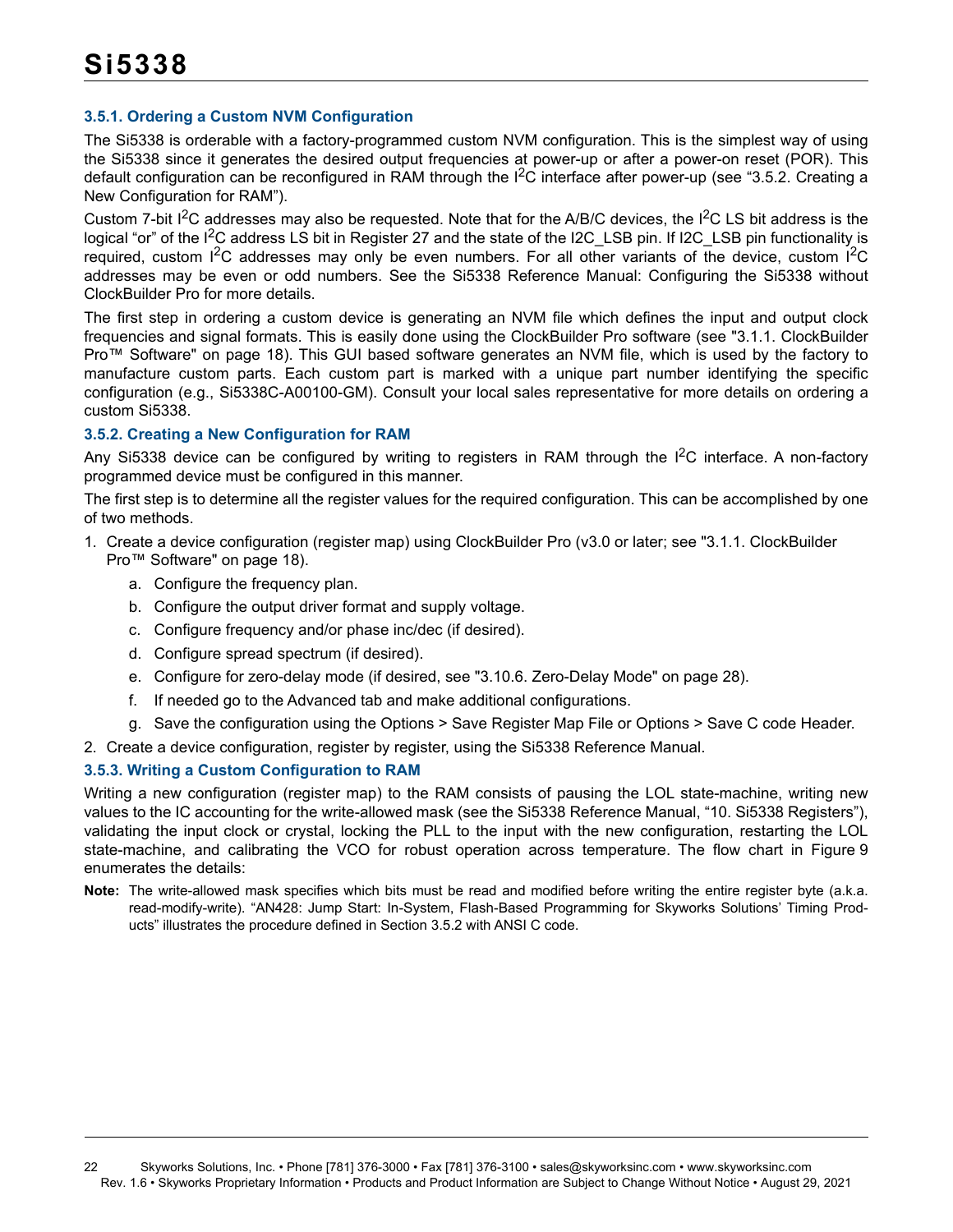<span id="page-22-0"></span>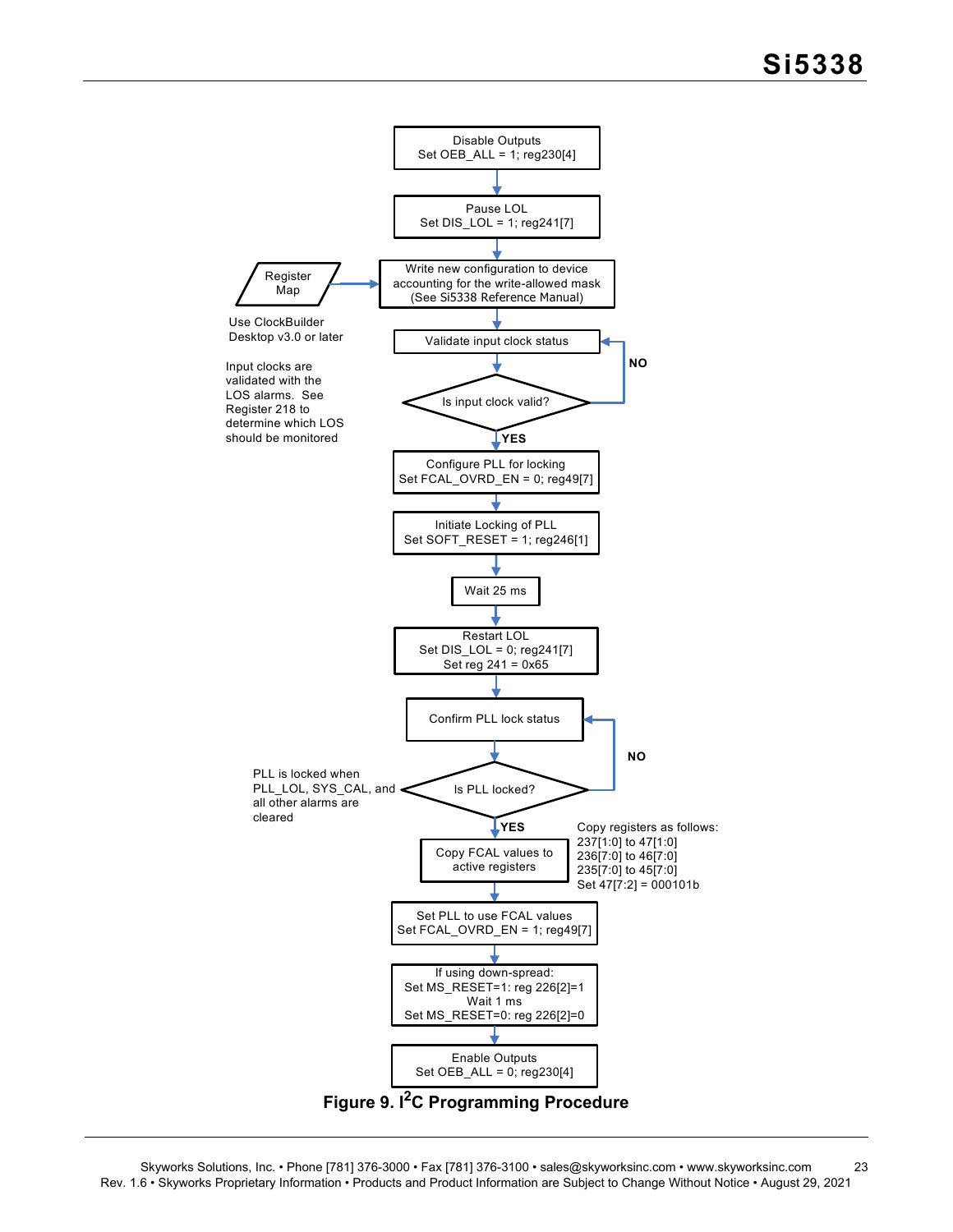#### **3.5.4. Writing a Custom Configuration to NVM**

An alternative to ordering an Si5338 with a custom NVM configuration is to use the field programming kit (Si5338/56-PROG-EVB) to write directly to the NVM of a "blank" Si5338. Since NVM is an OTP memory, it can only be written once. The default configuration can be reconfigured by writing to RAM through the  $I^2C$  interface (see ["3.5.2. Creating a New Configuration for RAM"](#page-21-0)).

#### <span id="page-23-0"></span>**3.6. Status Indicators**

A logic-high interrupt pin (INTR) is available to indicate a loss of signal (LOS) condition, a PLL loss of lock (PLL\_LOL) condition, or that the PLL is in process of acquiring lock (SYS\_CAL). PLL\_LOL is held high when the input frequency drifts beyond the PLL tracking range. It is held low during all other times and during a POR or soft\_reset. SYS\_CAL is held high during a POR or SOFT reset so that no chattering occurs during the locking process. As shown in [Figure 10](#page-23-2), a status register at address 218 is available to help identify the exact event that caused the interrupt pin to become active. Register 247 is the sticky version of Register 218, and Register 6 is the interrupt mask for Register 218.



**Figure 10. Status Register**

<span id="page-23-2"></span>[Figure 11](#page-23-3) shows a typical connection with the required pull-up resistor to VDD.

#### **3.6.1. Using the INTR Pin in Systems with I2C**

The INTR output pin is not latched and thus it should not be a polled input to an MCU but an edge-triggered interrupt. An MCU can process an interrupt event by reading the sticky register 247 to see what event caused the interrupt. The same register can be cleared by writing zeros to the bits that were set. Individual interrupt bits can be masked by register 6[4:0].

#### **3.6.2. Using the INTR Pin in Systems without I2C**

The INTR pin also provides a useful function in systems that require a pin-controlled fault indicator. Pre-setting the interrupt mask register allows the INTR pin to become an indicator for a specific event, such as LOS and/or LOL. Therefore, the INTR pin can be used to indicate a single fault event or even multiple events.



<span id="page-23-3"></span>**Figure 11. INTR Pin with Required Pull-Up**

### <span id="page-23-1"></span>**3.7. Output Enable**

There are two methods of enabling and disabling the output drivers: Pin control, and  $I^2C$  control.

#### **3.7.1. Enabling Outputs Using Pin Control**

The Si5338K/L/M devices provide an Output Enable pin (OEB) as shown in [Figure 12](#page-23-4). Pulling this pin high will turn all outputs off. The state of the individual drivers when turned off is controllable. If an individual output is set to always on, then the OEB pin will not have an effect on that driver. Drive state options and always on are explained in ["3.7.2. Enabling Outputs through the](#page-23-5) <sup>2</sup>C Interface".



<span id="page-23-4"></span>**Figure 12. Output Enable Pin (Si5338K/L/M)**

### <span id="page-23-5"></span>**3.7.2. Enabling Outputs through the I2C Interface**

Output enable can be controlled through the  $I^2C$ interface. As shown in [Figure 13](#page-24-1), register 230[3:0] allows control of each individual output driver. Register 230[4] controls all drivers at once. When register 230[4] is set to disable all outputs, the individual output enables will have no effect. Registers 110[7:6], 114[7:6], 118[7:6], and 112[7:6] control the output disabled state as tri-state, low, high, or always on. If always on is set, that output will always be on regardless of any other register or chip state. In addition, the always on mode must be selected for an output that is fed back in a Zero Delay application.

<sup>24</sup> Skyworks Solutions, Inc. • Phone [781] 376-3000 • Fax [781] 376-3100 • sales@skyworksinc.com • www.skyworksinc.com Rev. 1.6 • Skyworks Proprietary Information • Products and Product Information are Subject to Change Without Notice • August 29, 2021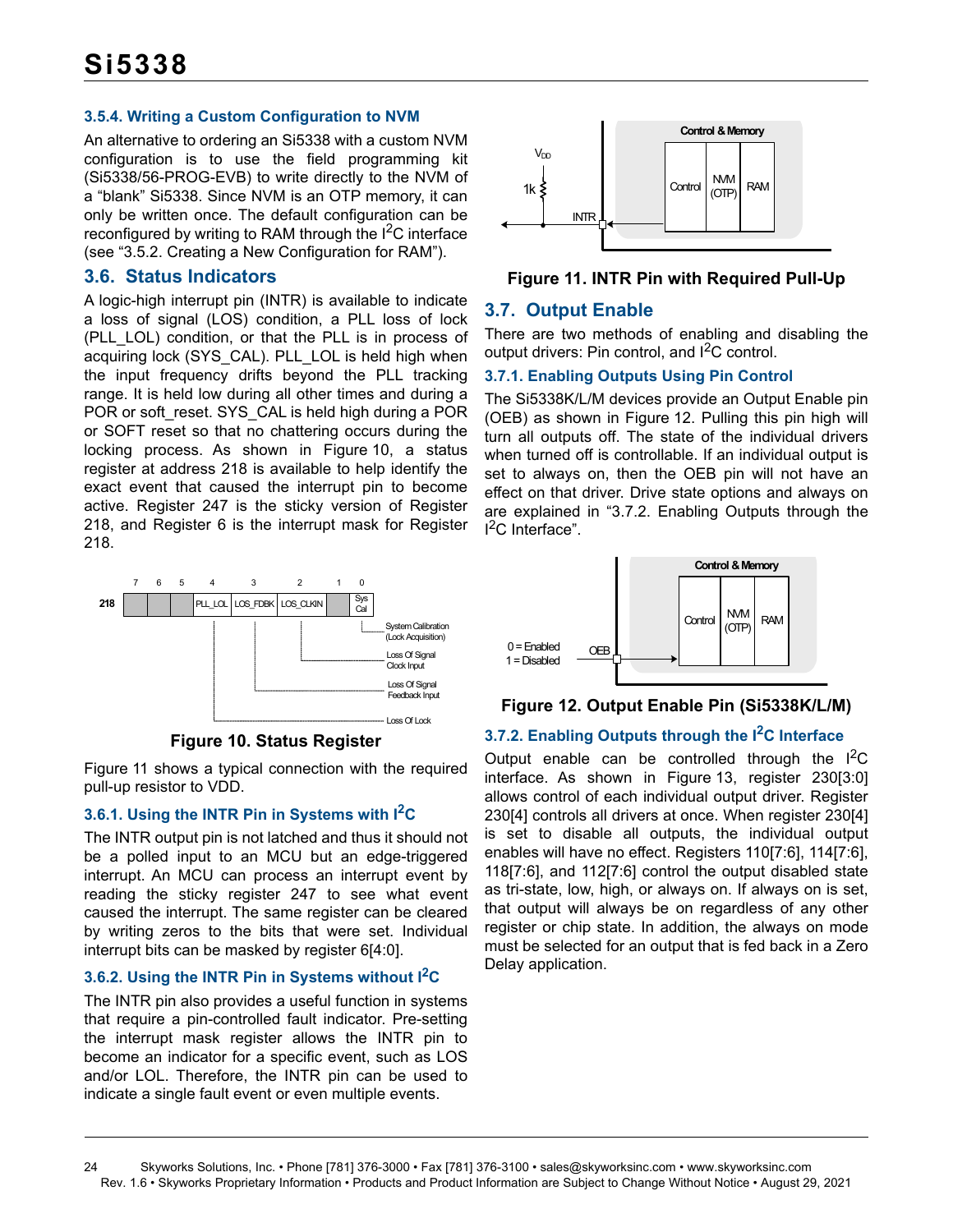



<span id="page-24-1"></span>**Figure 13. Output Enable Control Registers**

## <span id="page-24-0"></span>**3.8. Power Consumption**

The Si5338 Power consumption is a function of

- Supply voltage
- Frequency of output Clocks
- Number of output Clocks
- Format of output Clocks

Because of internal voltage regulation, the current from the core  $V_{DD}$  is independent of the  $V_{DD}$  voltage and hence the plot shown in [Figure 14](#page-25-0) can be used to estimate the  $V_{DD}$  core (pins 7 and 24) current.

The current from the output supply voltages can be estimated from the values provided in [Table 3, "DC](#page-4-2) [Characteristics," on page 5](#page-4-2). To get the most accurate value for  $V_{DD}$  currents, the Si5338-EVB with Clockbuilder software should be used. To do this, go to the "Power" tab of the Clockbuilder and press "Measure". In this manner, a specific configuration can be implemented on the EVB and the actual current for each supply voltage measured. When doing this it is critical that the output drivers have the proper load impedance for the selected format.

When testing for output driver current with HSTL and SSTL, it is required to have load circuitry as shown in "AN408: Termination Options for Any-Frequency, Any-Output Clock Generators and Clock Buffers". The Si5338 EVB has layout pads that can be used for this purpose. When testing for output driver current with LVPECL the same layout pads can be used to implement the LVPECL bias resistor of 130  $\Omega$  (2.5 V VDDx) or 200  $\Omega$  (3.3 V VDDx). See the schematic in the Si5338-EVB data sheet and AN408 for additional information.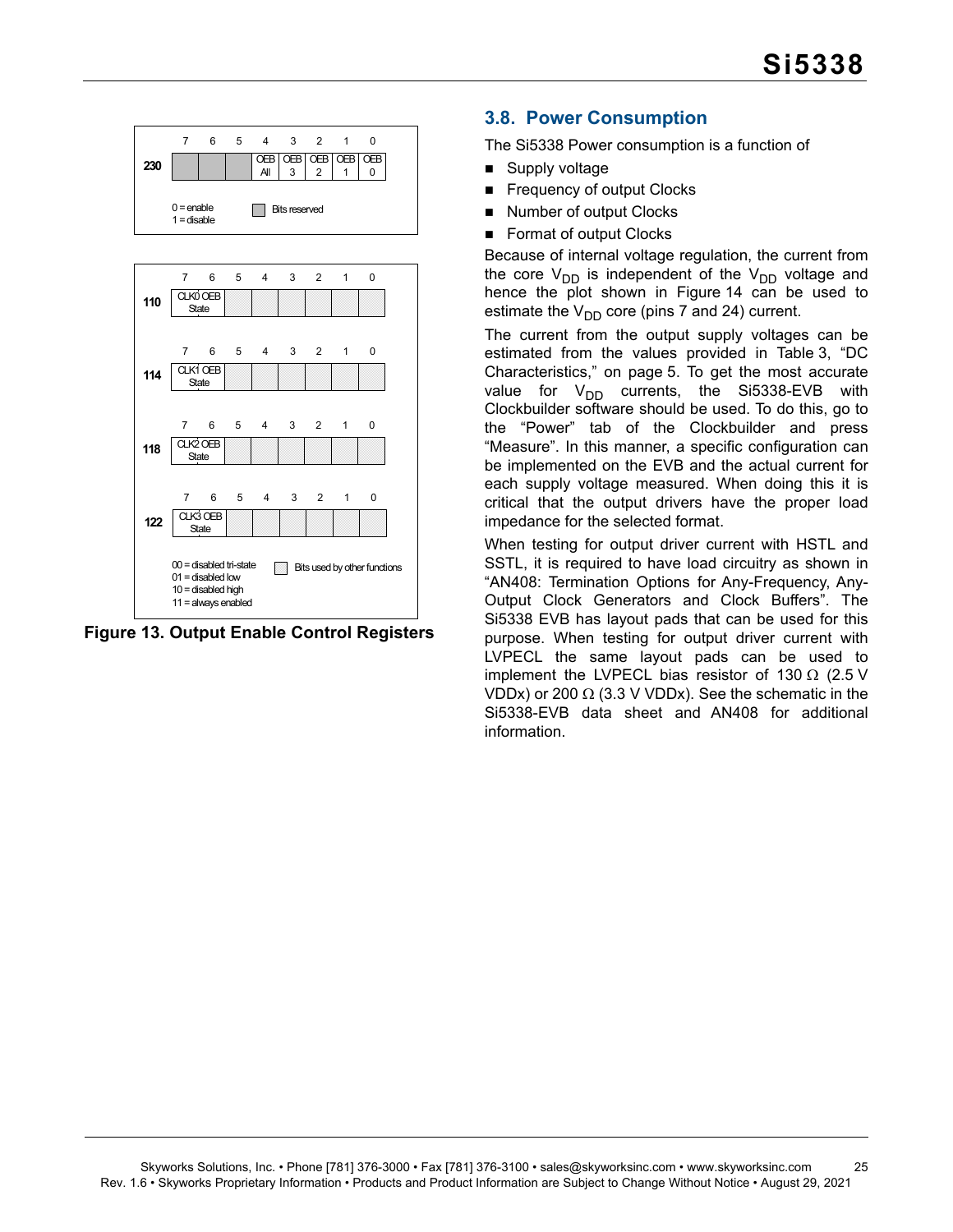

<span id="page-25-0"></span>**Figure 14. Core VDD Supply Average Current vs Output Frequency**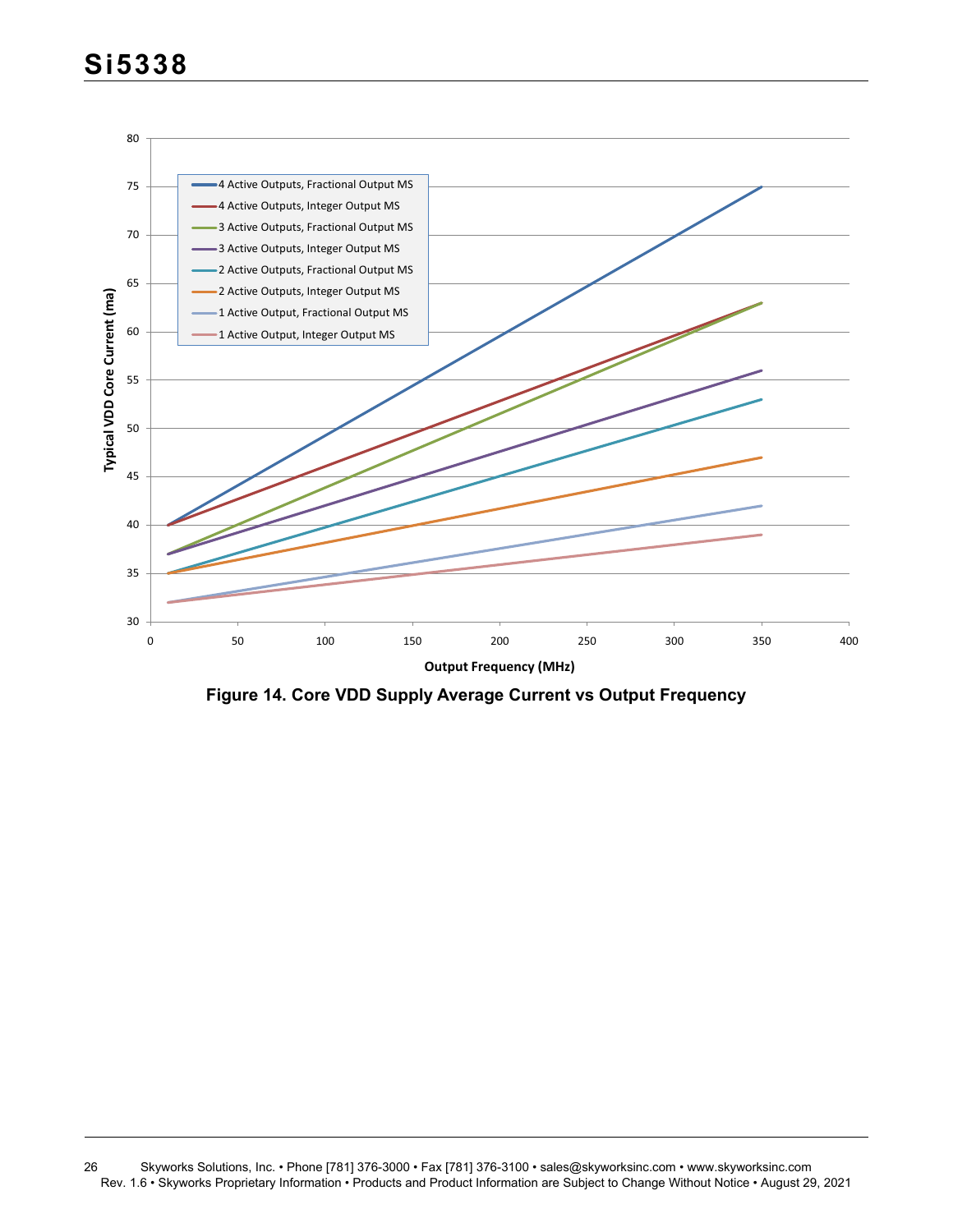## <span id="page-26-0"></span>**3.9. Reset Options**

There are two types of resets on the Si5338, POR and soft reset. A POR reset automatically occurs whenever the supply voltage on the VDD is applied.

The soft reset is forced by writing 0x02 to register 246. This bit is not self-clearing, and thus it may read back as a 1 or a 0. A soft reset will not download any preprogrammed NVM and will not change any register values in RAM.

The soft reset performs the following sequence:

- 1. All outputs turn off except if programmed to be always on.
- 2. Internal calibrations are done and MultiSynths are initialized.
	- a. Outputs that are synchronous are phase aligned (if  $Rn = 1$ ).
- 3. 25 ms is allowed for the PLL to lock (no delay occurs when FCAL OVRD  $EN = 1$ ).
- 4. Turn on all outputs that were turned off in step 1.

#### <span id="page-26-1"></span>**3.10. Features of the Si5338**

The Si5338 offers several features and functions that are useful in many timing applications. The following paragraphs describe in detail the main features and typical applications. All of these features can be easily configured using the ClockBuilder Pro. See ["3.1.1.](#page-17-2) [ClockBuilder Pro™ Software" on page 18.](#page-17-2)

#### <span id="page-26-4"></span>**3.10.1. Frequency Increment/Decrement**

Each of the output clock frequencies can be independently stepped up or down in predefined steps as low as 1 ppm per step and with a resolution of 1 ppm. Setting of the step size and control of the frequency increment or decrement is accomplished through the  $I^2C$  interface. Alternatively, the Si5338 can be ordered with optional frequency increment (FINC) and frequency decrement (FDEC) pins for pincontrolled applications. Note that FINC and FDEC pins only affect CLK0. Frequency increment and decrement of all other channels must be performed by  $I^2C$  writes to the appropriate registers. See [Table 17 on page 37](#page-36-1) for ordering information of pin-controlled devices. When phase is decremented, the MultiSynth output clock edge will happen sooner which will create a single half cycle that is shorter than expected for the MultiSynth output clock frequency. Care must be taken to insure that a single phase decrement does not produce a half cycle that is less than 4/fvco or an unwanted glitch in the MultiSynth output may occur.

The frequency increment and decrement feature is useful in applications requiring a variable clock frequency (e.g., CPU speed control, FIFO overflow

management, etc.) or in applications where frequency margining (e.g.,  $f_{\text{out}}$  ±5%) is necessary for design verification and manufacturing test. Frequency verification and manufacturing increment or decrement can be applied as fast as 1.5 MHz when it is done by pin control. When under  ${}^{12}C$ control, the frequency increment and decrement update rate is limited by the  $I^2C$  bus speed. The magnitude of the frequency step has 0 ppm error. Frequency steps are seamless and glitchless.

If a frequency increment/decrement command causes the MultiSynth output frequency to exceed the maximum/minimum limits, then a glitch on the output is likely to occur. The max frequency of a MultiSynth output that is using frequency increment/decrement is Fvco/8, and the minimum frequency is 5 MHz.

#### <span id="page-26-3"></span>**3.10.2. Output Phase Increment/Decrement**

The Si5338 has a digitally-controlled glitchless phase increment and decrement feature that allows adjusting the phase of each output clock in relation to the other output clocks. The phase of each output clock can be adjusted with an accuracy of 20 ps over a range of ±45 ns. Setting of the step size and control of the phase increment or decrement is accomplished through the <sup>2</sup>C interface. Alternatively, the Si5338 can be ordered with optional phase increment (PINC) and phase decrement (PDEC) pins for pin-controlled applications. In pin controlled applications the phase increment and decrement update rate is as fast as  $1.5$  MHz. In  $I^2C$ applications, the maximum update rate is limited by the speed of the  $I<sup>2</sup>C$ . See [Table 17](#page-36-1) for ordering information of pin-controlled devices. When phase is decremented, the MultiSynth output clock edge will happen sooner, which will create a single half cycle that is shorter than expected for the MultiSynth output clock frequency. Care must be taken to insure that a single phase decrement does not produce a half cycle that is less than 4/fvco or an unwanted glitch in the MultiSynth output may occur.

The phase increment and decrement feature provides a useful method for fine tuning setup and hold timing margins or adjusting for mismatched PCB trace lengths.

#### <span id="page-26-2"></span>**3.10.3. Programmable Initial Phase Offset**

Each output clock can be set for its initial phase offset up to ±45 ns. In order for the initial phase offset to be applied correctly at power up, the VDDOx output supply voltage must cross 1.2 V before the VDD (pins 7,24) core power supply voltage crosses 1.45 V. This applies to the each driver output individually. A soft reset will also guarantee that the programmed Initial Phase Offset is applied correctly. The initial phase offset only works on outputs that have their R divider set to 1.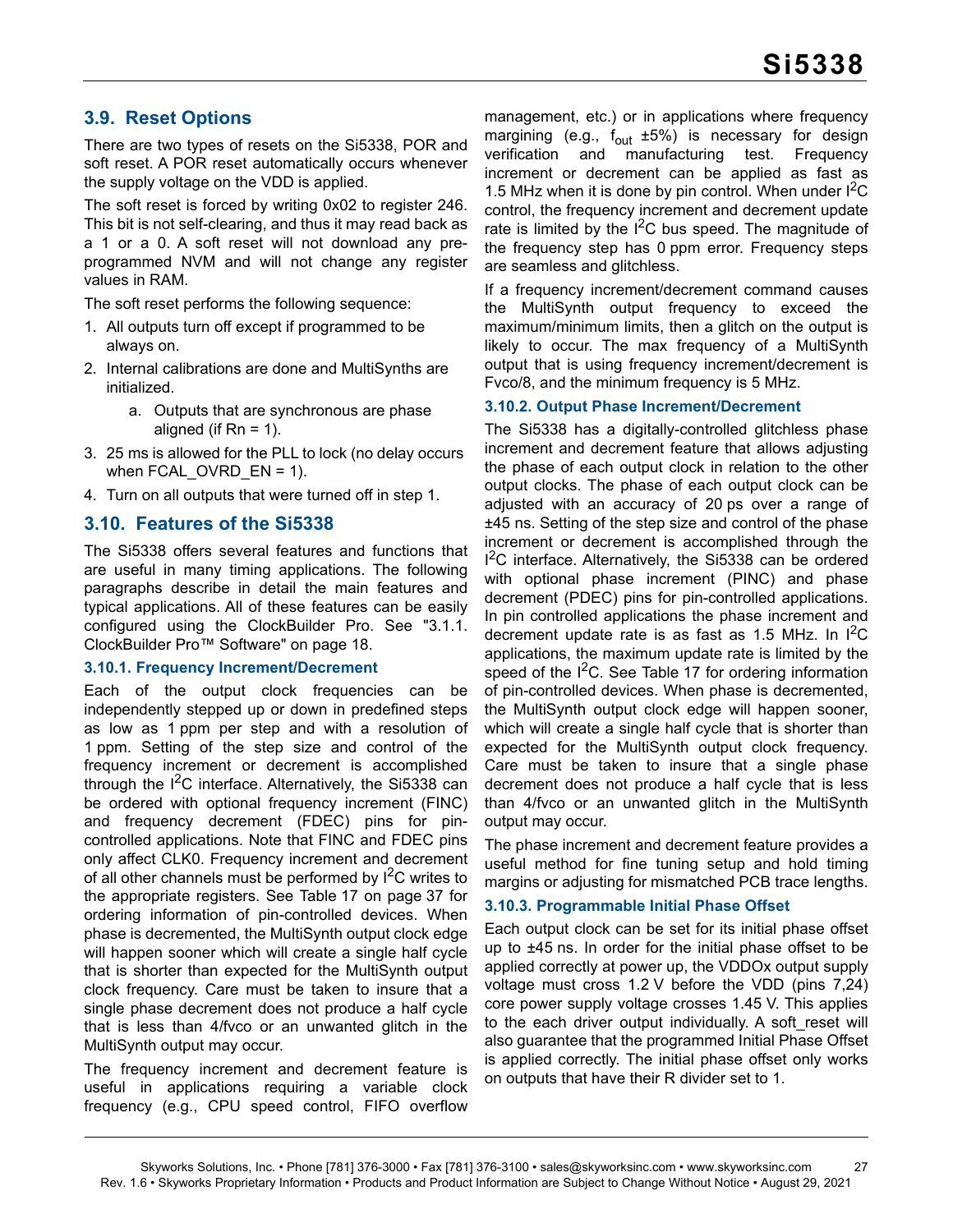#### **3.10.4. Output Synchronization**

Upon power up or a soft\_reset the Si5338 synchronizes the output clocks. With normal output polarity (no output clock inversion), the Si5338 synchronizes the output clocks to the falling, not rising edge. Synchronization at the rising edge can be done by inverting all the clocks that are to be synchronized.

#### **3.10.5. Output R Divider**

When the requested output frequency of a channel is below 5 MHz, the Rn  $(n = 0, 1, 2, 3)$  divider needs to be set and enabled. This is automatically done in register maps generated by the ClockBuilder Pro. When the Rn divider is active the step size range of the frequency increment and decrement function will decrease by the Rn divide ratio. The Rn divider can be set to {1, 2, 4, 8, 16, 32}.

Non-unity settings of R0 will affect the Finc/Fdec step size at the MultiSynth0 output. For example, if the MultiSynth0 output step size is 2.56 MHz and R0 = 8, the step size at the output of R0 will be 2.56 MHz divided by  $8 = .32$  MHz. When the Rn divider is set to non-unity, the initial phase offset of the CLKn output with respect to other CLKn outputs is not guaranteed.

#### <span id="page-27-0"></span>**3.10.6. Zero-Delay Mode**

The Si5338 supports an optional zero delay mode of operation for applications that require minimal input-tooutput delay. In this mode, one of the device output clocks is fed back to the feedback input pin (IN4 or IN5/IN6) to implement an external feedback path which nullifies the delay between the reference input and the output clocks. [Figure 15](#page-27-1) shows the Si5338 in a typical zero-delay configuration. It is generally recommended that Clk3 be LVDS and that the feedback input be pins 5 and 6. For the differential input configuration to pins 5 and 6, see [Figure 3 on page 19](#page-18-2). The zero-delay mode combined with the phase increment/decrement feature allows unprecedented flexibility in generating clocks with precise edge alignment.



#### <span id="page-27-1"></span>**Figure 15. Si5338 in Zero Delay Clock Generator Mode**

#### **3.10.7. Spread Spectrum**

To help reduce electromagnetic interference (EMI), the Si5338 supports spread spectrum modulation. The output clock frequencies can be modulated to spread energy across a broader range of frequencies, lowering system EMI. The Si5338 implements spread spectrum using its patented MultiSynth technology to achieve previously unattainable precision in both modulation rate and spreading magnitude as shown in [Figure 16](#page-28-2). Through  $I^2C$  control, the Spread spectrum can be applied to any output clock, any clock frequency, and any spread amount from ±0.1% to ±2.5% center spread and –0.1% to –5% down spread.

The spreading rate is limited to 30 to 63 kHz.

The Spread Spectrum is generated digitally in the output MultiSynths which means that the Spread Spectrum parameters are virtually independent of process, voltage and temperature variations. Since the Spread Spectrum is created in the output MultiSynths, through <sup>2</sup>C each output channel can have independent Spread Spectrum parameters. Without the use of  $I^2C$  (NVM download only) the only supported Spread Spectrum parameters are for PCI Express compliance composing 100 MHz clock, 31.5 kHz spreading frequency with the choice of the spreading.

Rev A devices provide native support for both down and center spread. Center spread is supported in rev B devices by up-shifting the nominal frequency and using down-spread register parameters. Consult the Si5338 Reference Manual for details.

**Note:** If you currently use center spread on a revision A and would like to migrate to a revision B device, you must generate a new register map using either ClockBuilder Pro or the equations in the Si5338 Reference Manual. Center spread configurations for Revisions A and B are **not** compatible.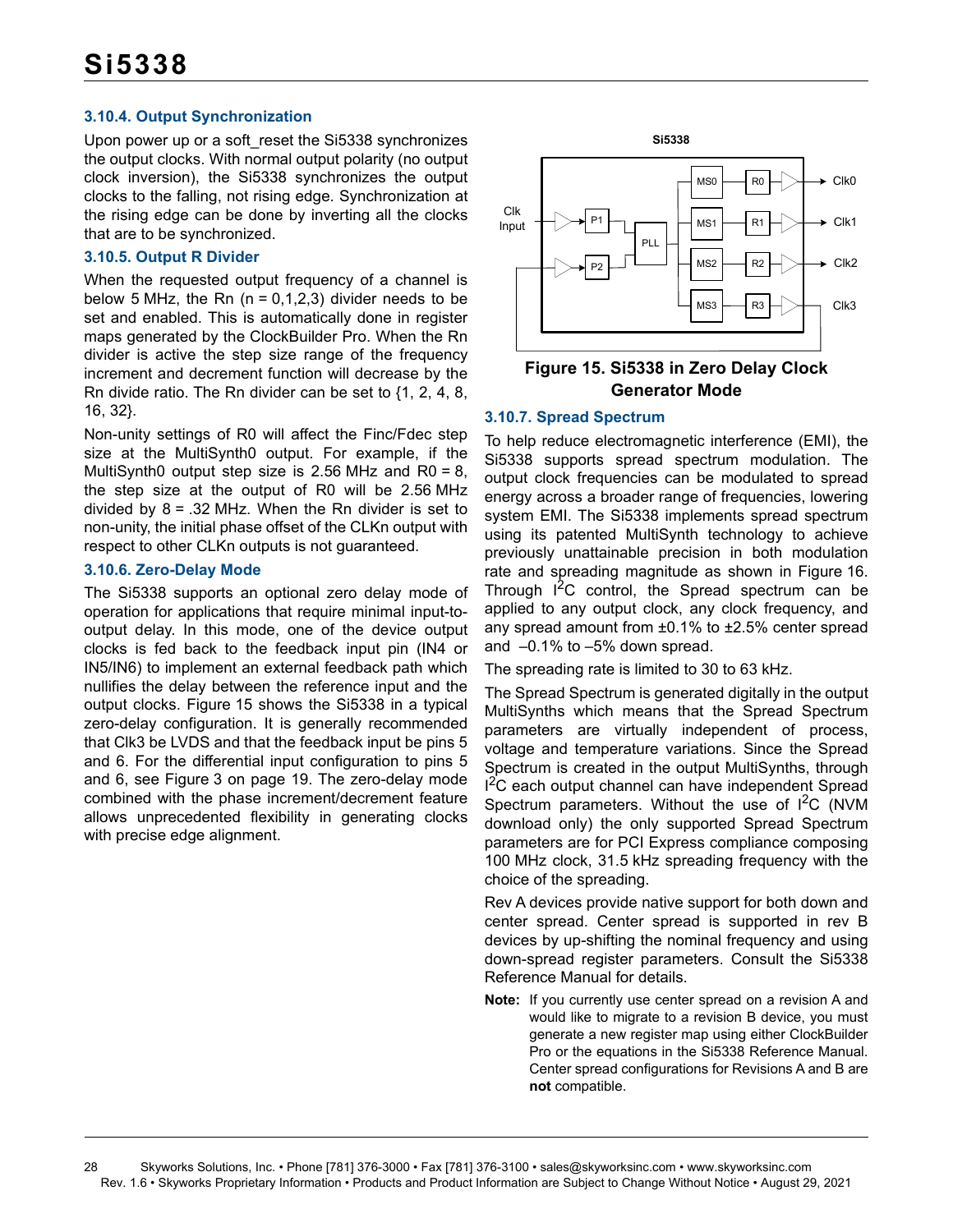

<span id="page-28-2"></span>**Figure 16. Configurable Spread Spectrum**

## <span id="page-28-0"></span>**4. Applications of the Si5338**

Because of its flexible architecture, the Si5338 can be configured to serve several functions in the timing path. The following sections describe some common applications.

## <span id="page-28-1"></span>**4.1. Free-Running Clock Generator**

Using the internal oscillator (Osc) and an inexpensive external crystal (XTAL), the Si5338 can be configured as a free-running clock generator for replacing high-end and long-lead-time crystal oscillators found on many printed circuit boards (PCBs). Replacing several crystal oscillators with a single IC solution helps consolidate the bill of materials (BOM), reduces the number of suppliers, and reduces the number of long-lead-time components on the PCB. In addition, since crystal oscillators tend to be the least reliable aspect of many systems, the overall FIT rate improves with the elimination of each oscillator.

Up to four independent clock frequencies can be generated at any rate within its supported frequency range and with any of supported output types. Features, such as frequency increment and decrement and phase adjustments on a per-output basis, provide unprecedented flexibility for PCB designs. [Figure 17](#page-28-3) shows the Si5338 configured as a free-running clock generator.



<span id="page-28-3"></span>**Figure 17. Si5338 as a Free-Running Clock Generator**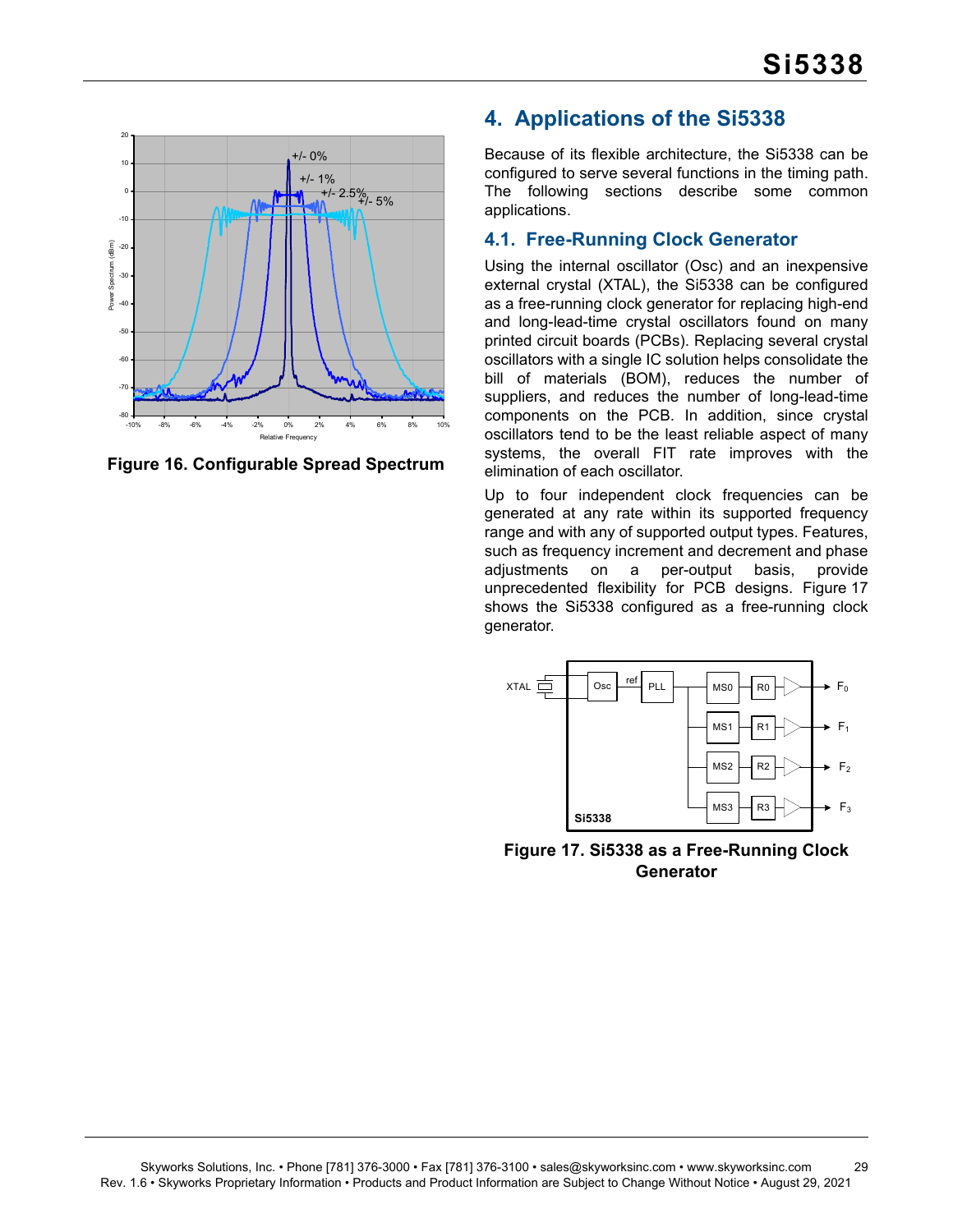### <span id="page-29-0"></span>**4.2. Synchronous Frequency Translation**

In other cases, it is useful to generate an output frequency that is synchronous (or phase-locked) to another clock frequency. The Si5338 is the ideal choice for generating up to four clocks with different frequencies with a fixed phase relationship to an input reference. Because of its highly precise frequency synthesis, the Si5338 can generate all four output frequencies with 0 ppm error to the input reference. The Si5338 is an ideal choice for applications that have traditionally required multiple stages of frequency synthesis to achieve complex frequency translations. Examples are in broadcast video (e.g., 148.5 MHz to 148.351648351648 MHz), WAN/LAN applications (e.g. 155.52 MHz to 156.25 MHz), and Forward Error Correction (FEC) applications (e.g., 156.25 MHz to 161.1328125 MHz). Using the input reference selectors, the Si5338 can select from one of four inputs (IN1/IN2, IN3, IN4, and IN5/IN6). [Figure 18](#page-29-2) shows the Si5338 configured as a synchronous clock generator. Frequencies and multiplication ratios may be entered into ClockBuilder Pro using fractional notation to ensure that the exact scaling ratios can be achieved.



<span id="page-29-2"></span>**Figure 18. Si5338 as a Synchronous Clock Generator or Frequency Translator**

### <span id="page-29-1"></span>**4.3. Configurable Buffer and Level Translator**

Using the output selectors, the synthesis stage can be entirely bypassed allowing the Si5338 to act as a configurable clock buffer/divider with level translation and selectable inputs. Because of its highly selectable configuration, virtually any combination is possible. The configurable output drivers allow four differential outputs, eight single-ended outputs, or a combination of both. [Figure 19](#page-29-3) shows the Si5338 configured as a flexible clock buffer.



#### <span id="page-29-3"></span>**Figure 19. Si5338 as a Configurable Clock Buffer/Divider with Level Translation**

#### **4.3.1. Combination Free-Running and Synchronous Clock Generator**

Another application of the Si5338 is in generating both free-running and synchronous clocks in one device. This is accomplished by configuring the input and output selectors for the desired split configuration. An example of such an application is shown in [Figure 20.](#page-29-4)



<span id="page-29-4"></span>**Figure 20. Si5338 In a Free-Running and Synchronous Clock Generator Application**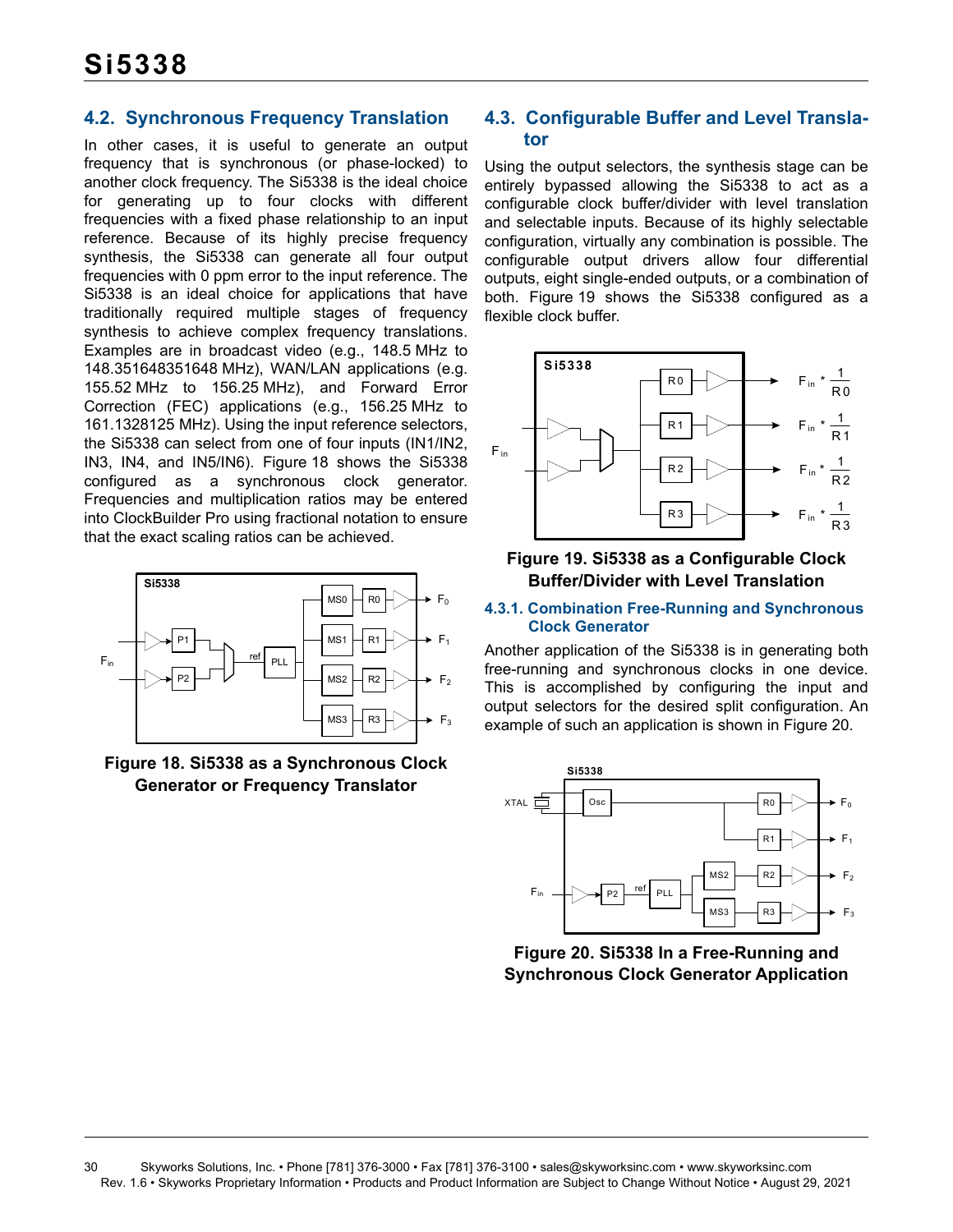## <span id="page-30-0"></span>**5. I2C Interface**

Configuration and operation of the Si5338 is controlled by reading and writing to the RAM space using the  $I^2C$ interface. The device operates in slave mode with 7-bit addressing and can operate in Standard-Mode (100 kbps) or Fast-Mode (400 kbps) and supports burst data transfer with auto address increments.

The  $I^2C$  bus consists of a bidirectional serial data line (SDA) and a serial clock input (SCL) as shown in [Figure 21](#page-30-1). Both the SDA and SCL pins must be connected to the VDD supply via an external pull-up as recommended by the  $I<sup>2</sup>C$  specification.



## **Figure 21. I2C and Control Signals**

<span id="page-30-1"></span>The 7-bit device (slave) address of the Si5338 consists of a 6-bit fixed address plus a user-selectable LSB bit as shown in [Figure 22](#page-30-2). The LSB bit is selectable using the optional I2C\_LSB pin which is available as an ordering option for applications that require more than one Si5338 on a single  $I^2C$  bus. Devices without the I2C\_LSB pin option have a fixed 7-bit address of 70h  $(111 0000)$  as shown in [Figure 22.](#page-30-2) Other custom  $\overline{P}C$ addresses are also possible. See [Table 17](#page-36-1) for details on device ordering information with the optional I2C\_LSB pin.



## **Figure 22. Si5338 I2C Slave Address**

<span id="page-30-2"></span>Data is transferred MSB first in 8-bit words as specified by the I<sup>2</sup>C specification. A write command consists of a 7-bit device (slave) address  $+$  a write bit, an 8-bit register address, and 8 bits of data as shown in [Figure 23](#page-30-3). A write burst operation is also shown where every additional data word is written using an autoincremented address.

**Write Operation – Single Byte**

 $|S|$  Slv Addr [6:0]  $|O|A|$  Reg Addr [7:0]  $|A|$  Data [7:0]



## **Figure 23. I2C Write Operation**

<span id="page-30-3"></span>A read operation is performed in two stages. A data write is used to set the register address, then a data read is performed to retrieve the data from the set address. A read burst operation is also supported. This is shown in [Figure 24.](#page-30-4)



## **Figure 24. I2C Read Operation**

<span id="page-30-4"></span>AC and dc electrical specifications for the SCL and SDA pins are shown in [Table 15.](#page-15-2) The timing specifications and timing diagram for the  $I^2C$  bus are compatible with the I<sup>2</sup>C-Bus Standard. SDA timeout is supported for compatibility with SMBus interfaces.

The  $I^2C$  bus can be operated at a bus voltage of 1.71 to 3.63 V and is 3.3 V tolerant. If a bus voltage of less than 2.5 V is used, register  $27[7] = 1$  must be written to maintain compatibility with the  $I^2C$  bus standard.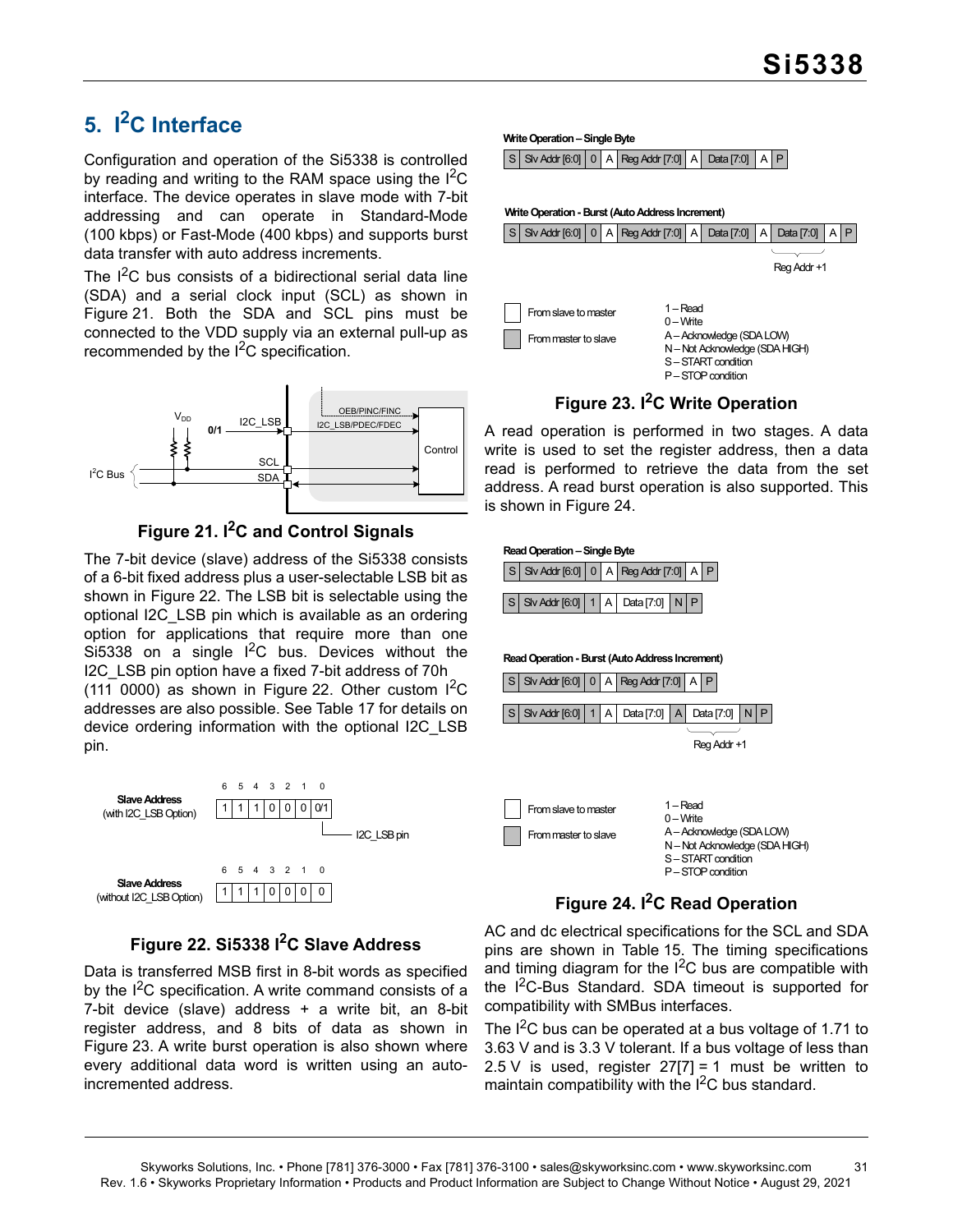## <span id="page-31-0"></span>**6. Si5338 Registers**

For many applications, the Si5338's register values are easily configured using ClockBuilder Pro (see ["3.1.1.](#page-17-2) [ClockBuilder Pro™ Software" on page 18\)](#page-17-2). However, for customers interested in using the Si5338 in operating modes beyond the capabilities available with ClockBuilder™, refer to the Si5338 Reference Manual: Configuring the Si5338 without ClockBuilder Pro for a detailed description of the Si5338 registers and their usage. Also refer to "AN428: Jump Start: In-System, Flash-Based Programming for Skyworks Solutions' Timing Products" for a working application example using Skyworks Solutions' F301 MCU to program the Si5338 register set.

32 Skyworks Solutions, Inc. • Phone [781] 376-3000 • Fax [781] 376-3100 • sales@skyworksinc.com • www.skyworksinc.com Rev. 1.6 • Skyworks Proprietary Information • Products and Product Information are Subject to Change Without Notice • August 29, 2021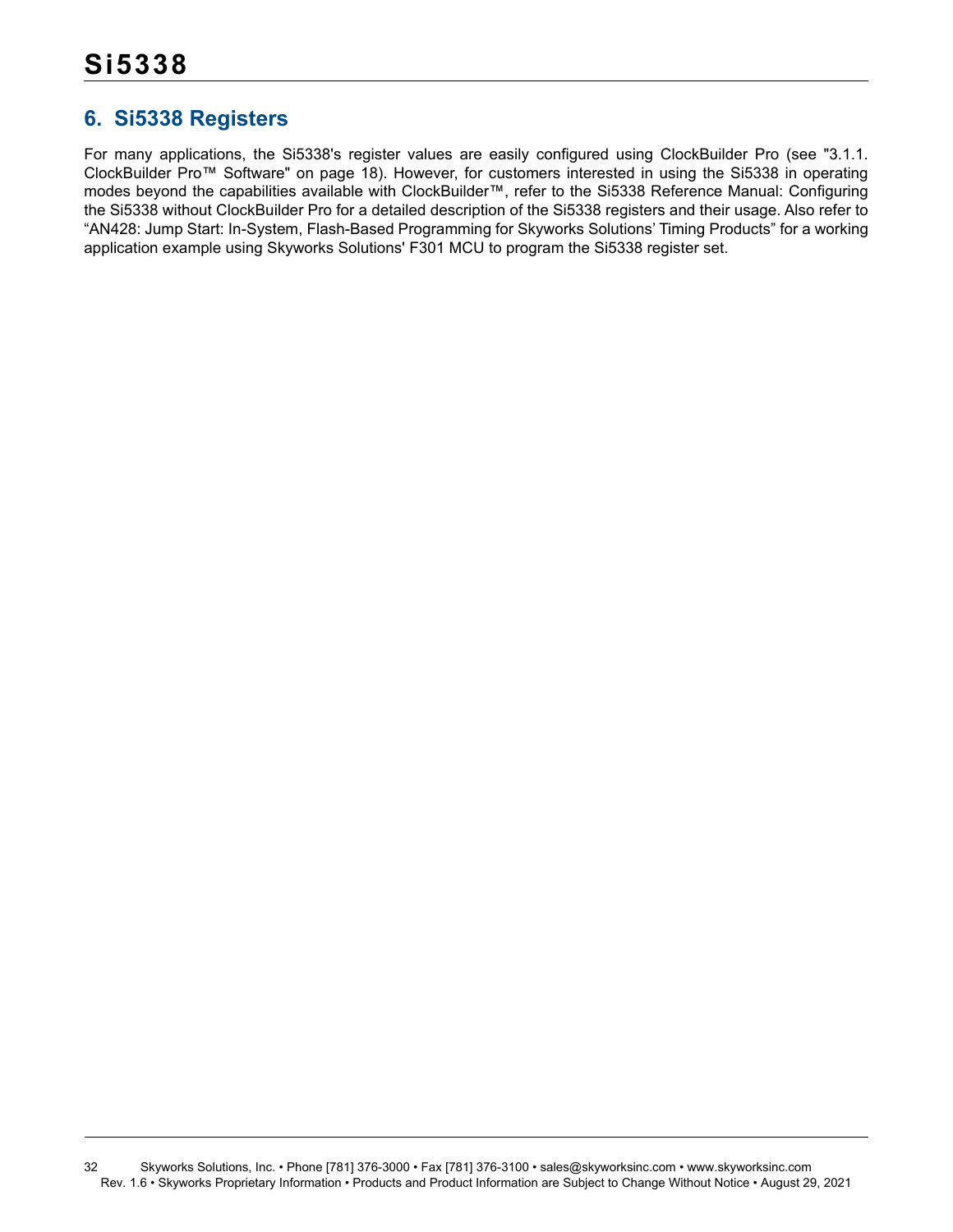## <span id="page-32-0"></span>**7. Pin Descriptions**



**Note:** Center pad must be tied to GND for normal operation.

|  |  |  | Table 16. Si5338 Pin Descriptions |
|--|--|--|-----------------------------------|
|--|--|--|-----------------------------------|

| Pin# | <b>Pin Name</b> | <b>I/O</b> | <b>Signal Type</b> | <b>Description</b>                                                                                                                                                                                                                                                                                                                                                                                                                          |
|------|-----------------|------------|--------------------|---------------------------------------------------------------------------------------------------------------------------------------------------------------------------------------------------------------------------------------------------------------------------------------------------------------------------------------------------------------------------------------------------------------------------------------------|
|      |                 |            |                    | <b>CLKIN/CLKINB.</b>                                                                                                                                                                                                                                                                                                                                                                                                                        |
| 1.2  | IN1/IN2         |            | Multi              | These pins are used as the main differential clock input or as the<br>XTAL input. See "3.2. Input Stage" on page 19, Figure 3 and<br>Figure 4, for connection details. Clock inputs to these pins must be<br>ac-coupled. Keep the traces from pins 1,2 to the crystal as short as<br>possible and keep other signals and radiating sources away from<br>the crystal.<br>When not in use, leave IN1 unconnected and IN2 connected to<br>GND. |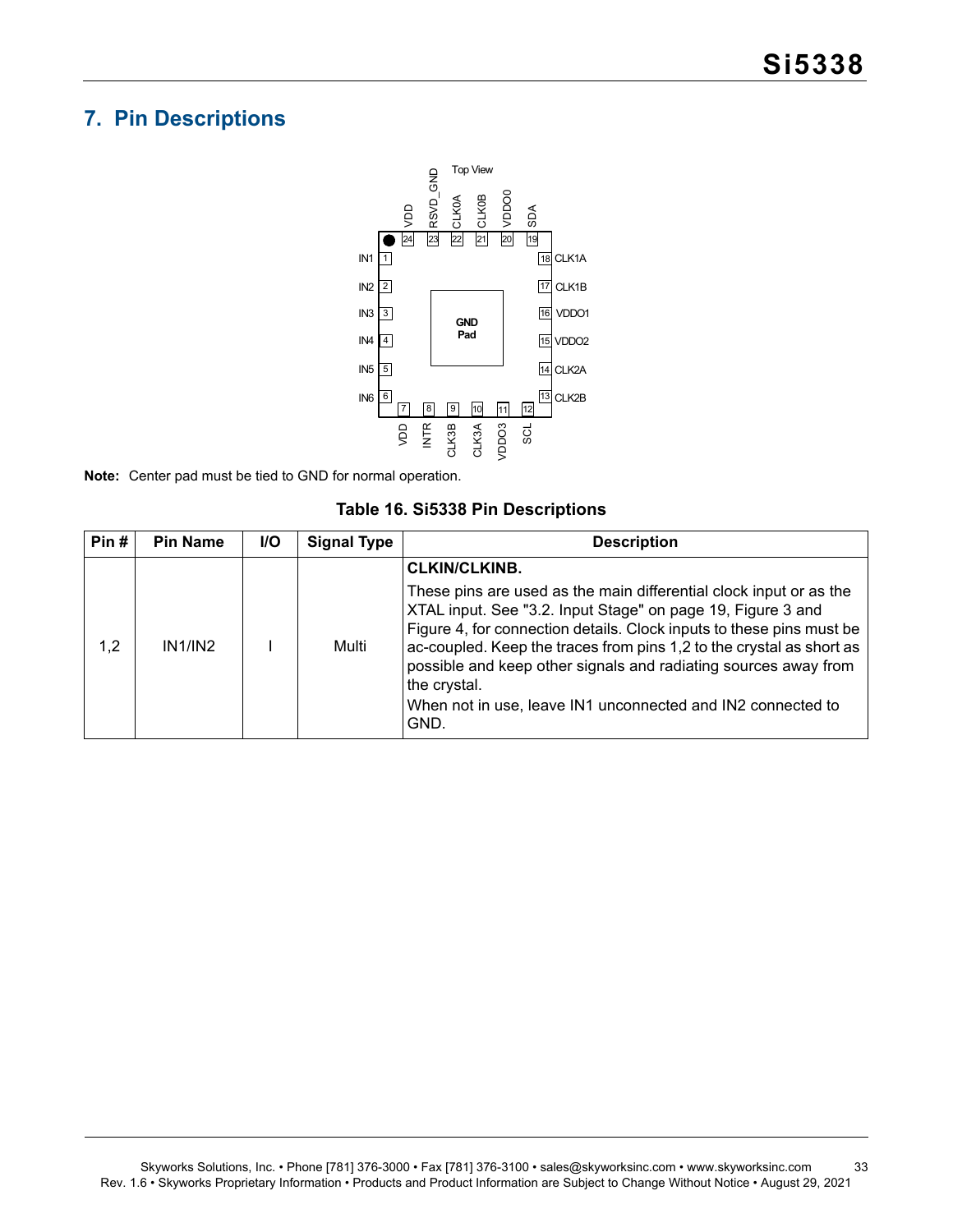| Pin# | <b>Pin Name</b> | I/O | <b>Signal Type</b> | <b>Description</b>                                                                                                                                                                                                                                                                      |  |
|------|-----------------|-----|--------------------|-----------------------------------------------------------------------------------------------------------------------------------------------------------------------------------------------------------------------------------------------------------------------------------------|--|
|      |                 |     |                    | This pin can have one of the following functions depending on the<br>part number:                                                                                                                                                                                                       |  |
|      |                 |     |                    | <b>CLKIN</b> (for Si5338A/B/C and Si5338N/P/Q devices only)                                                                                                                                                                                                                             |  |
| 3    |                 |     |                    | Provides a high-impedance clock input for single ended clock<br>signals. This input should be dc-coupled as shown in "3.2. Input<br>Stage", Figure 3.<br>If this pin is not used, it should be connected to ground.<br>PINC (for Si5338D/E/F devices only)                              |  |
|      | IN <sub>3</sub> |     | Multi              | Used as the phase increment pin. See "3.10.2. Output Phase<br>Increment/Decrement" on page 27 for more details. Minimum<br>pulse width of 100 ns is required for proper operation. If this pin is<br>not used, it should be connected to ground.<br>FINC (for Si5338G/H/J devices only) |  |
|      |                 |     |                    | Used as the frequency increment pin. See "3.10.1. Frequency<br>Increment/Decrement" on page 27 for more details. Minimum<br>pulse width of 100 ns is required for proper operation. If this pin is<br>not used, it should be connected to ground.<br>OEB (for Si5338K/L/M devices only) |  |
|      |                 |     |                    | Used as an output enable pin. $0 =$ All outputs enabled; $1 =$ All<br>outputs disabled. By default, outputs are tri-stated when disabled.                                                                                                                                               |  |
|      |                 |     |                    | This pin can have one of the following functions depending on the<br>part number                                                                                                                                                                                                        |  |
|      |                 |     |                    | I <sup>2</sup> C_LSB (for Si5338A/B/C and Si5338K/L/M devices only)                                                                                                                                                                                                                     |  |
|      |                 |     | Multi              | This is the LSB of the Si5338 $1^2$ C address. 0 = $1^2$ C address<br>70h (111 0000), $1 = 1^2C$ address 71h (111 0001).<br>FDBK (for Si5338N/P/Q devices only)                                                                                                                         |  |
| 4    | IN4             |     |                    | Provides a high-impedance feedback input for single-ended clock<br>signals. This input should be dc-coupled as shown in "3.2. Input<br>Stage", Figure 3. If this pin is not used, it should be connected to<br>ground.<br>PDEC (for Si5338D/E/F) devices only)                          |  |
|      |                 |     |                    | Used as the phase decrement pin. See "3.10.2. Output Phase<br>Increment/Decrement" for more details. Minimum pulse width of<br>100 ns is required for proper operation. If this pin is not used, it<br>should be connected to ground.<br>FDEC (for Si5338G/H/J devices only)            |  |
|      |                 |     |                    | Used as the frequency decrement pin. See "3.10.1. Frequency<br>Increment/Decrement" for more details. Minimum pulse width of<br>100 ns is required for proper operation. If this pin is not used, it<br>should be connected to ground.                                                  |  |

## **Table 16. Si5338 Pin Descriptions (Continued)**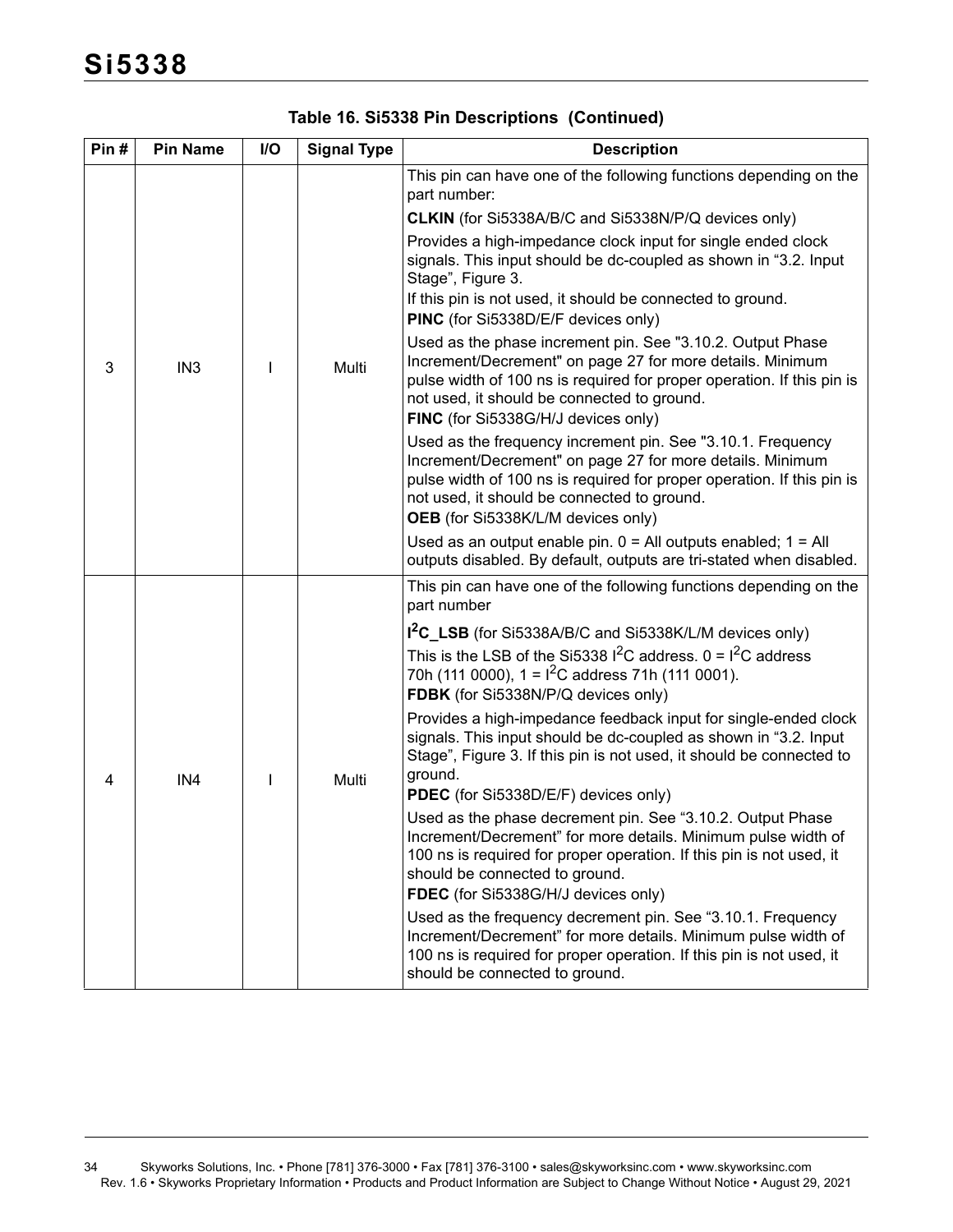|  |  |  | Table 16. Si5338 Pin Descriptions (Continued) |  |
|--|--|--|-----------------------------------------------|--|
|--|--|--|-----------------------------------------------|--|

| Pin#           | <b>Pin Name</b> | I/O        | <b>Signal Type</b> | <b>Description</b>                                                                                                                                                                                                                                                                                                                                                            |  |  |
|----------------|-----------------|------------|--------------------|-------------------------------------------------------------------------------------------------------------------------------------------------------------------------------------------------------------------------------------------------------------------------------------------------------------------------------------------------------------------------------|--|--|
| 5,6            | <b>IN5/IN6</b>  |            | Multi              | FDBK/FDBKB.<br>These pins can be used as a differential feedback input in zero<br>delay mode or as a secondary clock input. See section 3.2,<br>Figure 3, for termination details. See "3.10.6. Zero-Delay Mode" on<br>page 28 for zero delay mode set-up. Inputs to these pins must be<br>ac-coupled.<br>When not in use, leave IN5 unconnected and IN6 connected to<br>GND. |  |  |
| $\overline{7}$ | <b>VDD</b>      | <b>VDD</b> | Supply             | <b>Core Supply Voltage.</b><br>This is the core supply voltage, which can operate from a 1.8, 2.5,<br>or 3.3 V supply. A 0.1 µF bypass capacitor should be located very<br>close to this pin.                                                                                                                                                                                 |  |  |
| 8              | <b>INTR</b>     | $\circ$    | Open Drain         | Interrupt.<br>A typical pullup resistor of 1–4 k $\Omega$ is used on this pin. This pin can<br>be pulled up to a supply voltage as high as 3.6 V regardless of the<br>other supply voltages on pins 7, 11, 15, 16, 20, and 24. The inter-<br>rupt condition allows the pull up resistor to pull the output up to the<br>supply voltage.                                       |  |  |
| 9              | CLK3B           | $\circ$    | Multi              | <b>Output Clock B for Channel 3.</b><br>May be a single-ended output or half of a differential output with<br>CLK3A being the other differential half. If unused, leave this pin<br>floating.                                                                                                                                                                                 |  |  |
| 10             | CLK3A           | $\circ$    | Multi              | <b>Output Clock A for Channel 3.</b><br>May be a single-ended output or half of a differential output with<br>CLK3B being the other differential half. If unused, leave this pin<br>floating.                                                                                                                                                                                 |  |  |
| 11             | VDDO3           | <b>VDD</b> | Supply             | <b>Output Clock Supply Voltage.</b><br>Supply voltage (3.3, 2.5, 1.8, or 1.5 V) for CLK3A, B. A 0.1 µF<br>capacitor must be located very close to this pin. If CLK3 is not<br>used, this pin must be tied to VDD (pin 7, 24).                                                                                                                                                 |  |  |
| 12             | <b>SCL</b>      |            | <b>LVCMOS</b>      | I <sup>2</sup> C Serial Clock Input.<br>This is the serial clock input for the $I^2C$ bus. A pullup resistor at this<br>pin is required. Typical values would be $1-4$ k $\Omega$ . See the I <sup>2</sup> C bus<br>spec for more information. This pin is 3.3 V tolerant regardless of<br>the other supply voltages on pins 7, 11, 15, 16, 20, 24. See Regis-<br>ter 27.     |  |  |
| 13             | CLK2B           | O          | Multi              | <b>Output Clock B for Channel 2.</b><br>May be a single-ended output or half of a differential output with<br>CLK2A being the other differential half. If unused, leave this pin<br>floating.                                                                                                                                                                                 |  |  |
| 14             | CLK2A           | O          | Multi              | <b>Output Clock A for Channel 2.</b><br>May be a single-ended output or half of a differential output with<br>CLK2B being the other differential half. If unused, leave this pin<br>floating.                                                                                                                                                                                 |  |  |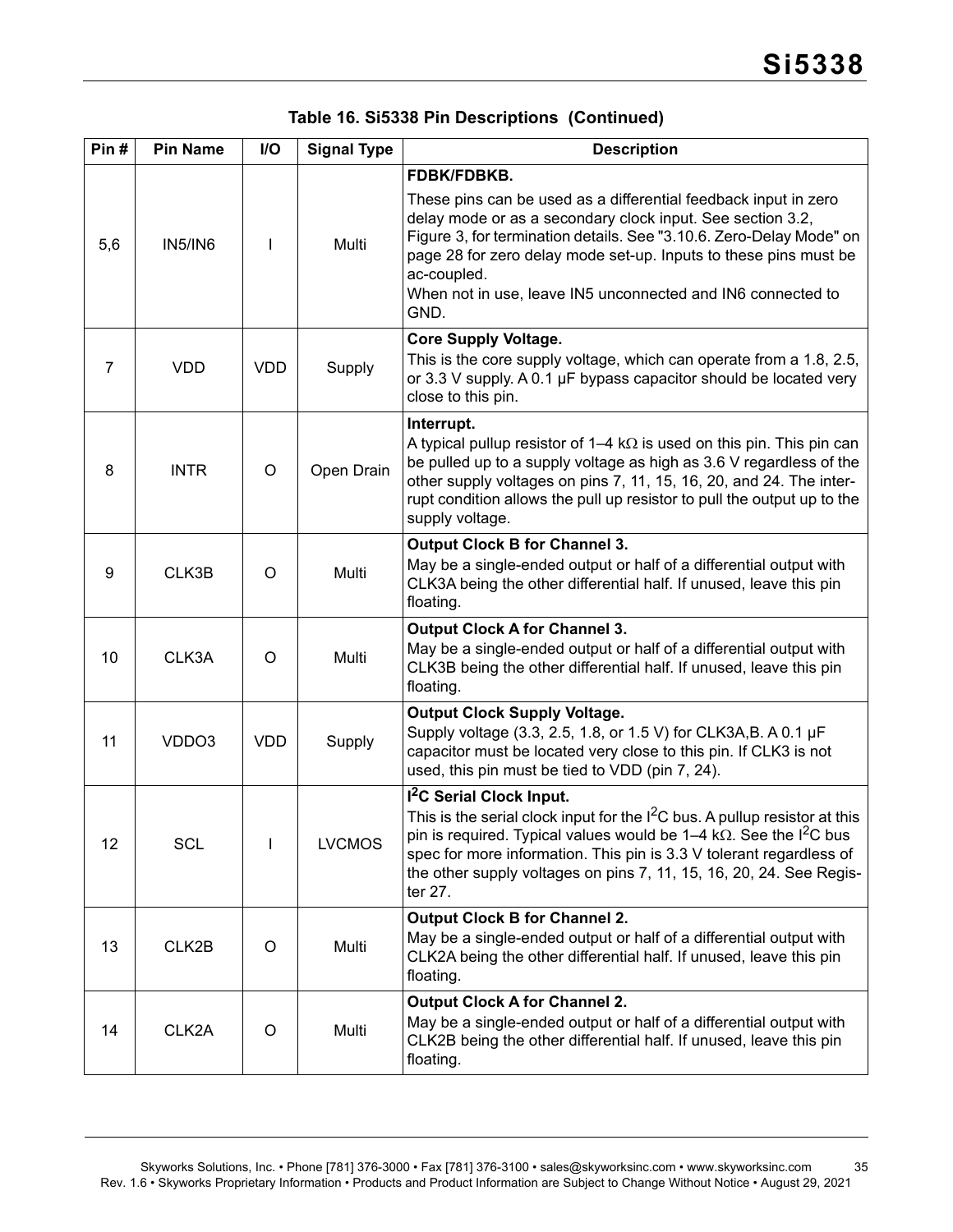| Pin#                     | <b>Pin Name</b>   | I/O        | <b>Signal Type</b> | <b>Description</b>                                                                                                                                                                                                                                                                                                                                      |  |  |
|--------------------------|-------------------|------------|--------------------|---------------------------------------------------------------------------------------------------------------------------------------------------------------------------------------------------------------------------------------------------------------------------------------------------------------------------------------------------------|--|--|
| 15                       | VDDO <sub>2</sub> | <b>VDD</b> | Supply             | <b>Output Clock Supply Voltage.</b><br>Supply voltage (3.3, 2.5, 1.8, or 1.5 V) for CLK2A, B.<br>A 0.1 µF capacitor must be located very close to this pin. If CLK2 is<br>not used, this pin must be tied to VDD (pin 7, 24).                                                                                                                           |  |  |
| 16                       | VDDO1             | <b>VDD</b> | Supply             | <b>Output Clock Supply Voltage.</b><br>Supply voltage (3.3, 2.5, 1.8, or 1.5 V) for CLK1A, B.<br>A 0.1 µF capacitor must be located very close to this pin. If CLK1 is<br>not used, this pin must be tied to VDD (pin 7, 24).                                                                                                                           |  |  |
| 17                       | CLK1B             | O          | Multi              | <b>Output Clock B for Channel 1.</b><br>May be a single-ended output or half of a differential output with<br>CLK1A being the other differential half. If unused, leave this pin<br>floating.                                                                                                                                                           |  |  |
| 18                       | CLK1A             | O          | Multi              | <b>Output Clock A for Channel 1.</b><br>May be a single-ended output or half of a differential output with<br>CLK1B being the other differential half. If unused, leave this pin<br>floating.                                                                                                                                                           |  |  |
| 19                       | <b>SDA</b>        | I/O        | <b>LVCMOS</b>      | I <sup>2</sup> C Serial Data.<br>This is the serial data for the $I^2C$ bus. A pullup resistor at this pin is<br>required. Typical values would be 1–4 k $\Omega$ . See the I <sup>2</sup> C bus spec<br>for more information. This pin is 3.3 V tolerant regardless of the<br>other supply voltages on pins 7, 11, 15, 16, 20, 24. See Register<br>27. |  |  |
| 20                       | VDDO <sub>0</sub> | <b>VDD</b> | Supply             | <b>Output Clock Supply Voltage.</b><br>Supply voltage (3.3, 2.5, 1.8, or 1.5 V) for CLK0A,B.<br>A 0.1 µF capacitor must be located very close to this pin. If CLK0 is<br>not used, this pin must be tied to VDD (pin 7, 24).                                                                                                                            |  |  |
| 21                       | CLK0B             | $\circ$    | Multi              | <b>Output Clock B for Channel 0.</b><br>May be a single-ended output or half of a differential output with<br>CLK0A being the other differential half. If unused, leave this pin<br>floating.                                                                                                                                                           |  |  |
| 22                       | CLK0A             | $\circ$    | Multi              | <b>Output Clock A for Channel 0.</b><br>May be a single-ended output or half of a differential output with<br>CLK0B being the other differential half. If unused, leave this pin<br>floating.                                                                                                                                                           |  |  |
| 23                       | RSVD_GND          | <b>GND</b> | <b>GND</b>         | Ground.<br>Must be connected to system ground. Minimize the ground path<br>impedance for optimal performance of this device.                                                                                                                                                                                                                            |  |  |
| 24                       | <b>VDD</b>        | <b>VDD</b> | Supply             | <b>Core Supply Voltage.</b><br>The device operates from a 1.8, 2.5, or 3.3 V supply. A 0.1 $\mu$ F<br>bypass capacitor should be located very close to this pin.                                                                                                                                                                                        |  |  |
| <b>GND</b><br><b>PAD</b> | GND               | <b>GND</b> | <b>GND</b>         | <b>Ground Pad.</b><br>This is the large pad in the center of the package. Device<br>specifications cannot be guaranteed unless the ground pad is<br>properly connected to a ground plane on the PCB. See Table 19,<br>"PCB Land Pattern," on page 40 for ground via requirements.                                                                       |  |  |

## **Table 16. Si5338 Pin Descriptions (Continued)**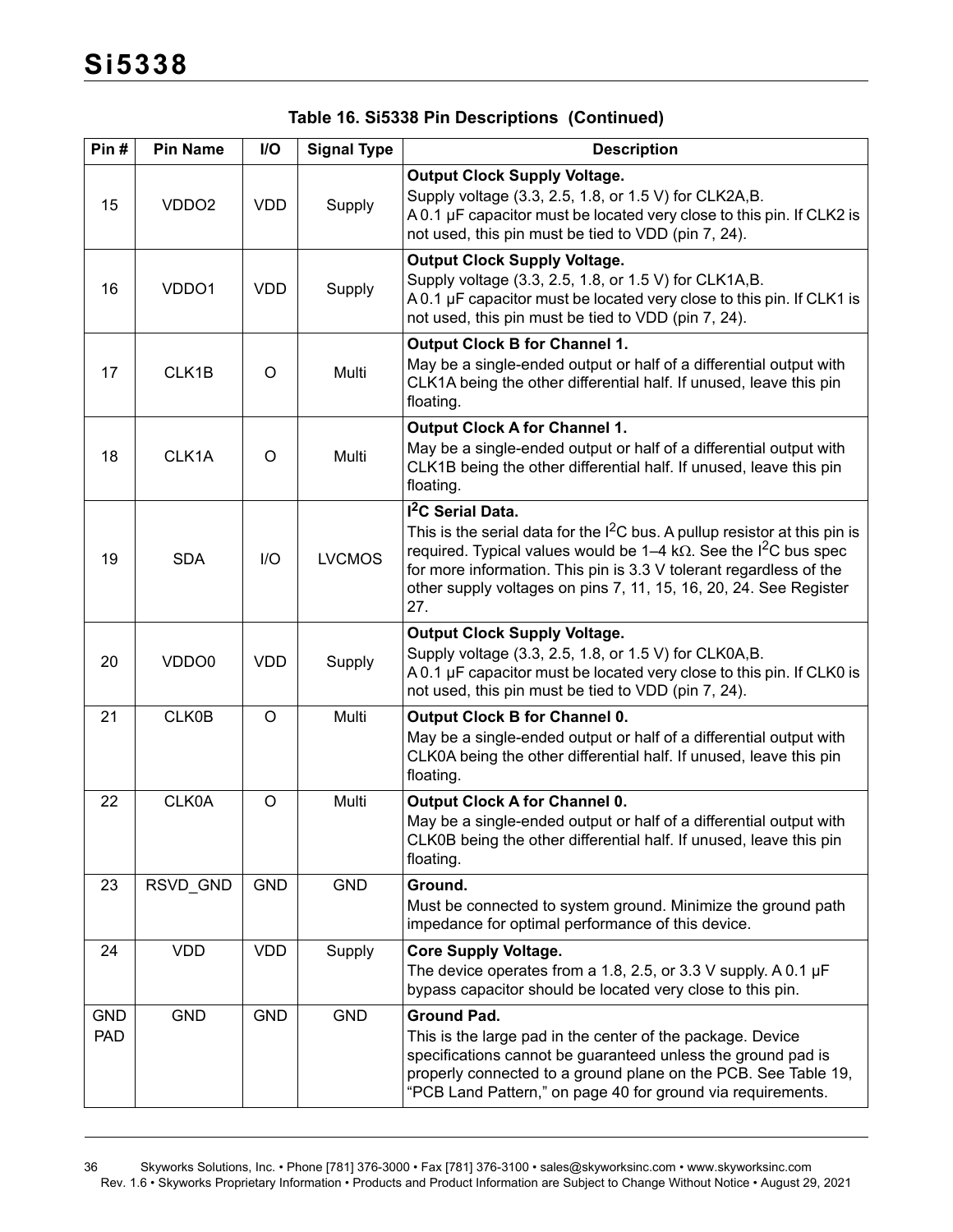## <span id="page-36-0"></span>**8. Device Pinout by Part Number**

The Si5338 is orderable in three different speed grades: Si5338A/D/G/K/N have a maximum output clock frequency limit of 710 MHz. Si5338B/E/H/L/P have a maximum output clock frequency of 350 MHz. Si5338C/F/J/M/Q have a maximum output clock frequency of 200 MHz.

Devices are also orderable according to the pin control functions available on Pins 3 and 4:

- **CLKIN**—single-ended clock input
- **I2C\_LSB**—determines the LSB bit of the 7-bit I<sup>2</sup>C address
- **FINC**—frequency increment pin
- **FDEC**—frequency decrement pin
- **PINC**—phase increment pin
- **PDEC**—phase decrement pin
- **FDBK**—single-ended feedback input
- <span id="page-36-1"></span>**OEB**—output enable

#### **Table 17. Pin Function by Part Number**

| Pin#           | Si5338A: 710 MHz<br>Si5338B: 350 MHz<br>Si5338C: 200 MHz | Si5338D: 710 MHz<br>Si5338E: 350 MHz<br>Si5338F: 200 MHz | Si5338G: 710 MHz<br>Si5338H: 350 MHz<br>Si5338J: 200 MHz | Si5338K: 710 MHz<br>Si5338L: 350 MHz<br>Si5338M: 200 MHz | Si5338N: 710 MHz<br>Si5338P: 350 MHz<br>Si5338Q: 200 MHz |
|----------------|----------------------------------------------------------|----------------------------------------------------------|----------------------------------------------------------|----------------------------------------------------------|----------------------------------------------------------|
| 1              | CLKIN <sup>1</sup>                                       | CLKIN <sup>1</sup>                                       | CLKIN <sup>1</sup>                                       | CLKIN <sup>1</sup>                                       | CLKIN <sup>1</sup>                                       |
| $\overline{2}$ | CLKINB <sup>1</sup>                                      | CLKINB <sup>1</sup>                                      | CLKINB <sup>1</sup>                                      | CLKINB <sup>1</sup>                                      | CLKINB <sup>1</sup>                                      |
| 3              | CLKIN <sup>2</sup>                                       | <b>PINC</b>                                              | <b>FINC</b>                                              | OEB                                                      | CLKIN <sup>2</sup>                                       |
| 4              | I2C_LSB                                                  | <b>PDEC</b>                                              | <b>FDEC</b>                                              | I2C_LSB                                                  | FDBK <sup>3</sup>                                        |
| 5              | FDBK <sup>4</sup>                                        | FDBK <sup>4</sup>                                        | FDBK <sup>4</sup>                                        | FDBK <sup>4</sup>                                        | FDBK <sup>4</sup>                                        |
| $6\phantom{1}$ | FDBKB <sup>4</sup>                                       | FDBKB <sup>4</sup>                                       | FDBKB <sup>4</sup>                                       | FDBKB <sup>4</sup>                                       | FDBKB <sup>4</sup>                                       |
| $\overline{7}$ | <b>VDD</b>                                               | <b>VDD</b>                                               | <b>VDD</b>                                               | <b>VDD</b>                                               | <b>VDD</b>                                               |
| 8              | <b>INTR</b>                                              | <b>INTR</b>                                              | <b>INTR</b>                                              | <b>INTR</b>                                              | <b>INTR</b>                                              |
| 9              | CLK3B                                                    | CLK3B                                                    | CLK3B                                                    | CLK3B                                                    | CLK3B                                                    |
| 10             | CLK3A                                                    | CLK3A                                                    | CLK3A                                                    | CLK3A                                                    | CLK3A                                                    |
| 11             | VDDO3                                                    | VDDO3                                                    | VDDO3                                                    | VDDO3                                                    | VDDO3                                                    |
| 12             | <b>SCL</b>                                               | <b>SCL</b>                                               | <b>SCL</b>                                               | <b>SCL</b>                                               | <b>SCL</b>                                               |
| 13             | CLK2B                                                    | CLK2B                                                    | CLK2B                                                    | CLK2B                                                    | CLK2B                                                    |
| 14             | CLK2A                                                    | CLK2A                                                    | CLK2A                                                    | CLK2A                                                    | CLK2A                                                    |
| 15             | VDDO <sub>2</sub>                                        | VDDO <sub>2</sub>                                        | VDDO <sub>2</sub>                                        | VDDO <sub>2</sub>                                        | VDDO <sub>2</sub>                                        |
| 16             | VDDO1                                                    | VDDO1                                                    | VDDO1                                                    | VDDO1                                                    | VDDO1                                                    |

<span id="page-36-2"></span>**Notes:**

**1.** CLKIN/CLKINB on pins 1 and 2 are differential clock inputs or XTAL inputs.

- <span id="page-36-5"></span>**2.** CLKIN on pin 3 is a single-ended clock input.
- <span id="page-36-4"></span>**3.** FDBK on pin 4 is a single-ended feedback input.
- <span id="page-36-3"></span>**4.** FDBK/FDBKB on pins 5 and 6 are differential feedback inputs.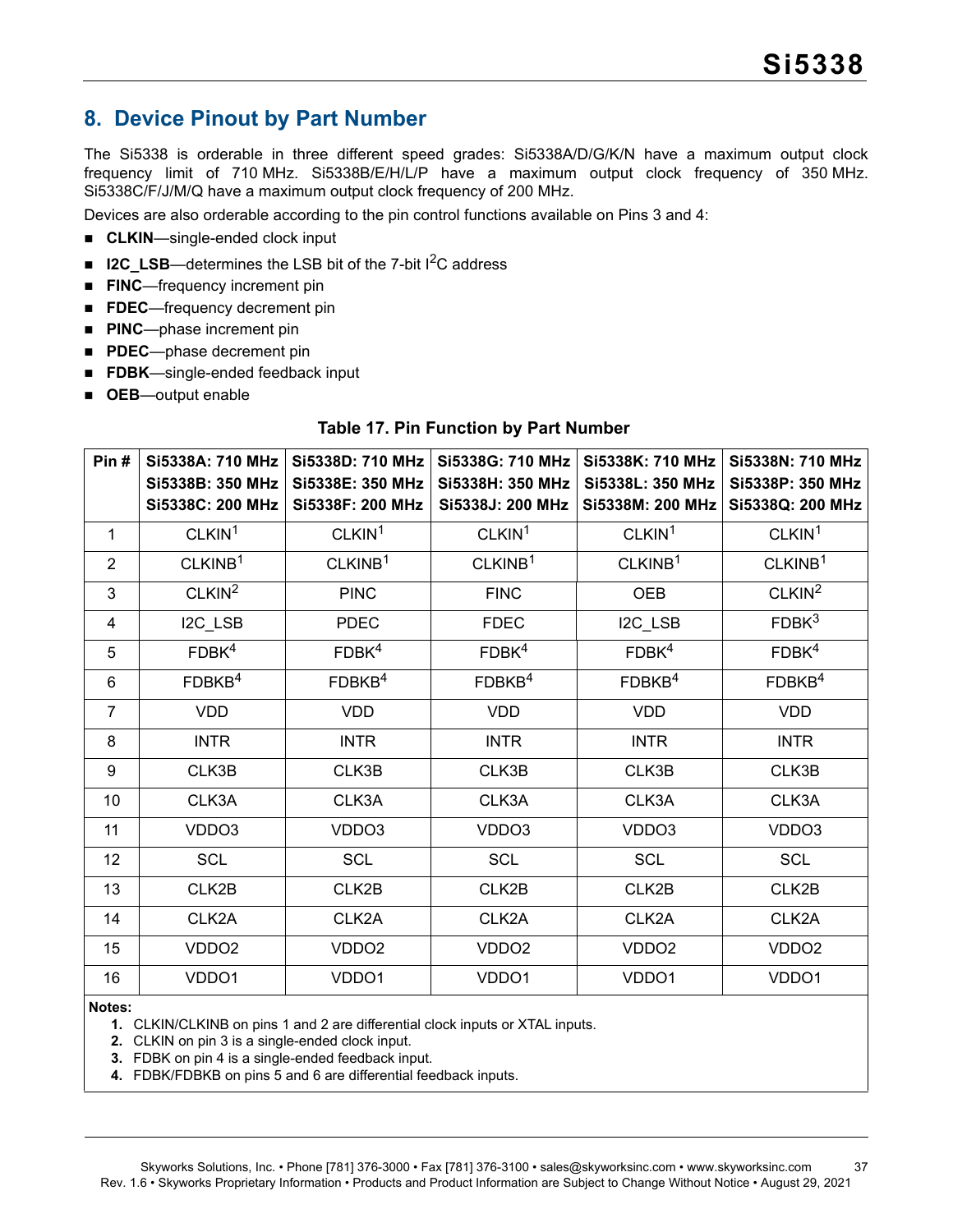| Pin#   | Si5338A: 710 MHz<br>Si5338B: 350 MHz<br>Si5338C: 200 MHz                                                                                                                                                                                                                                                                                                           | Si5338D: 710 MHz<br>Si5338E: 350 MHz<br>Si5338F: 200 MHz | Si5338G: 710 MHz<br>Si5338H: 350 MHz<br>Si5338J: 200 MHz | Si5338K: 710 MHz<br>Si5338L: 350 MHz<br>Si5338M: 200 MHz | Si5338N: 710 MHz<br>Si5338P: 350 MHz<br>Si5338Q: 200 MHz |
|--------|--------------------------------------------------------------------------------------------------------------------------------------------------------------------------------------------------------------------------------------------------------------------------------------------------------------------------------------------------------------------|----------------------------------------------------------|----------------------------------------------------------|----------------------------------------------------------|----------------------------------------------------------|
| 17     | CLK1B                                                                                                                                                                                                                                                                                                                                                              | CLK <sub>1</sub> B                                       | CLK <sub>1</sub> B                                       | CLK <sub>1</sub> B                                       | CLK <sub>1</sub> B                                       |
| 18     | CLK1A                                                                                                                                                                                                                                                                                                                                                              | CLK <sub>1</sub> A                                       | CLK1A                                                    | CLK1A                                                    | CLK1A                                                    |
| 19     | <b>SDA</b>                                                                                                                                                                                                                                                                                                                                                         | <b>SDA</b>                                               | <b>SDA</b>                                               | <b>SDA</b>                                               | <b>SDA</b>                                               |
| 20     | VDDO <sub>0</sub>                                                                                                                                                                                                                                                                                                                                                  | VDDO0                                                    | VDDO0                                                    | VDDO0                                                    | VDDO0                                                    |
| 21     | <b>CLK0B</b>                                                                                                                                                                                                                                                                                                                                                       | <b>CLK0B</b>                                             | <b>CLK0B</b>                                             | <b>CLK0B</b>                                             | <b>CLK0B</b>                                             |
| 22     | <b>CLK0A</b>                                                                                                                                                                                                                                                                                                                                                       | <b>CLK0A</b>                                             | <b>CLK0A</b>                                             | <b>CLK0A</b>                                             | <b>CLK0A</b>                                             |
| 23     | <b>GND</b>                                                                                                                                                                                                                                                                                                                                                         | <b>GND</b>                                               | <b>GND</b>                                               | <b>GND</b>                                               | <b>GND</b>                                               |
| 24     | VDD                                                                                                                                                                                                                                                                                                                                                                | <b>VDD</b>                                               | <b>VDD</b>                                               | <b>VDD</b>                                               | <b>VDD</b>                                               |
| Notes: | $\blacktriangleleft$ $\cap$ $V(N)/\cap$ $V(N)$ $\cap$ $\sim$ $\sim$ $\sim$ $\blacktriangleleft$ $\sim$ $\sim$ $\blacktriangleleft$ $\sim$ $\sim$ $\mathcal{L}$ $\mathcal{L}$ $\sim$ $\sim$ $\mathcal{L}$ $\sim$ $\sim$ $\mathcal{L}$ $\sim$ $\sim$ $\mathcal{L}$ $\sim$ $\sim$ $\mathcal{L}$ $\sim$ $\sim$ $\mathcal{L}$ $\sim$ $\sim$ $\sim$ $\sim$ $\sim$ $\sim$ |                                                          |                                                          |                                                          |                                                          |

## **Table 17. Pin Function by Part Number (Continued)**

**1.** CLKIN/CLKINB on pins 1 and 2 are differential clock inputs or XTAL inputs.

**2.** CLKIN on pin 3 is a single-ended clock input.

**3.** FDBK on pin 4 is a single-ended feedback input.

**4.** FDBK/FDBKB on pins 5 and 6 are differential feedback inputs.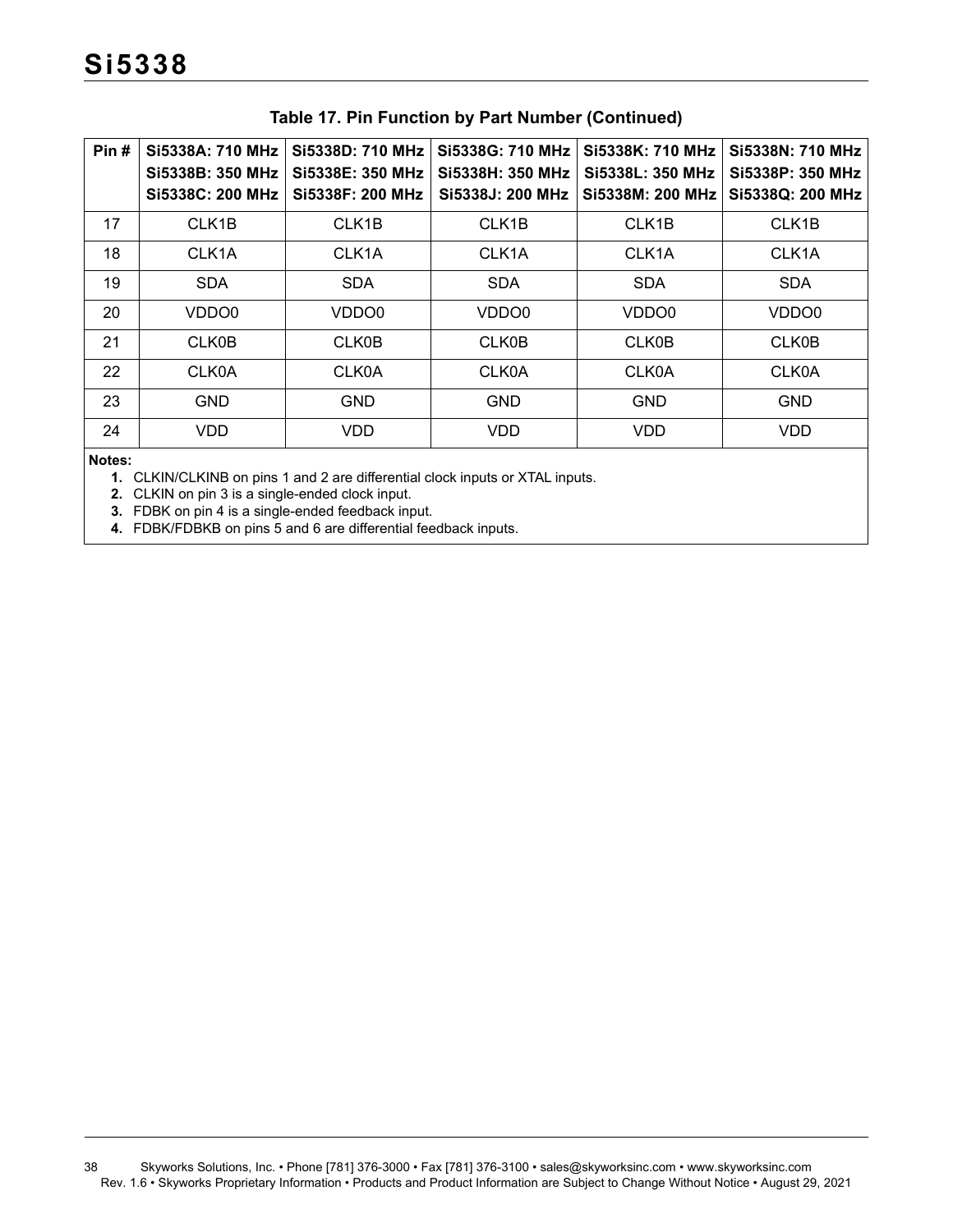## <span id="page-38-0"></span>**9. Package Outline: 24-Lead QFN**



**Figure 25. 24-Lead Quad Flat No-lead (QFN)**

| <b>Dimension</b> | Min                  | <b>Nom</b>   | <b>Max</b> |  |  |  |
|------------------|----------------------|--------------|------------|--|--|--|
| A                | 0.80<br>0.85<br>0.90 |              |            |  |  |  |
| A <sub>1</sub>   | 0.05<br>0.00<br>0.02 |              |            |  |  |  |
| b                | 0.18                 | 0.25<br>0.30 |            |  |  |  |
| D                | 4.00 BSC.            |              |            |  |  |  |
| D <sub>2</sub>   | 2.35<br>2.50<br>2.65 |              |            |  |  |  |
| e                | 0.50 BSC.            |              |            |  |  |  |
| E                | 4.00 BSC.            |              |            |  |  |  |
| E <sub>2</sub>   | 2.35<br>2.50<br>2.65 |              |            |  |  |  |
| L                | 0.30<br>0.40<br>0.50 |              |            |  |  |  |
| aaa              |                      | 0.10         |            |  |  |  |
| bbb              |                      | 0.10         |            |  |  |  |
| ccc              | 0.08                 |              |            |  |  |  |
| ddd              | 0.10                 |              |            |  |  |  |
| eee              |                      | 0.05         |            |  |  |  |

### **Table 18. Package Dimensions**

#### **Notes:**

**1.** All dimensions shown are in millimeters (mm) unless otherwise noted.

- **2.** Dimensioning and Tolerancing per ANSI Y14.5M-1994.
- **3.** This drawing conforms to the JEDEC Outline MO-220, variation VGGD-8.
- **4.** Recommended card reflow profile is per the JEDEC/IPC J-STD-020 specification for Small Body Components.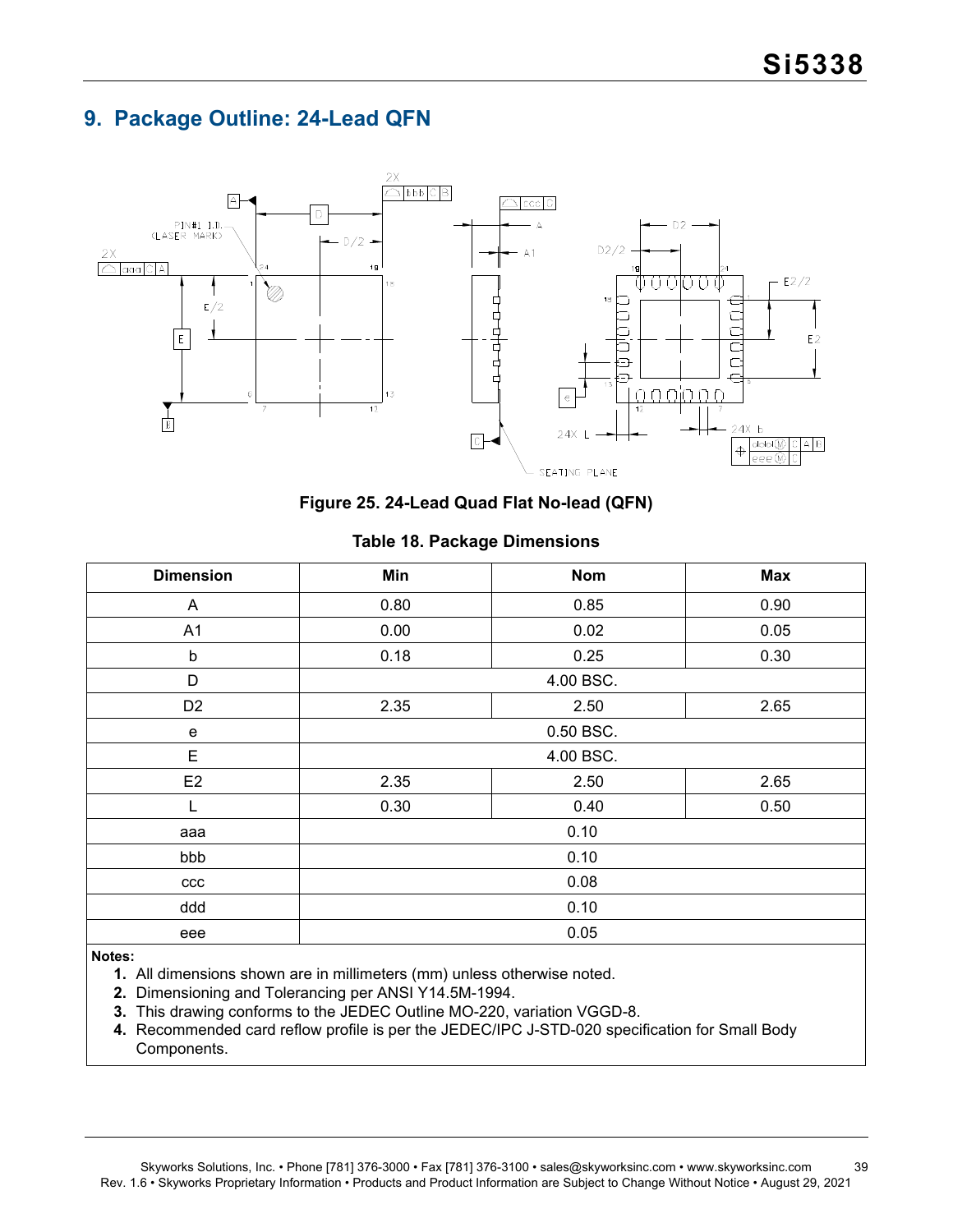## <span id="page-39-0"></span>**10. Recommended PCB Land Pattern**



**Table 19. PCB Land Pattern**

<span id="page-39-1"></span>

| <b>Dimension</b> | Min  | <b>Nom</b> | <b>Max</b> |  |  |
|------------------|------|------------|------------|--|--|
| P <sub>1</sub>   | 2.50 | 2.55       | 2.60       |  |  |
| P <sub>2</sub>   | 2.50 | 2.55       | 2.60       |  |  |
| X <sub>1</sub>   | 0.20 | 0.25       | 0.30       |  |  |
| Y1               | 0.75 | 0.80       | 0.85       |  |  |
| C <sub>1</sub>   |      | 3.90       |            |  |  |
| C <sub>2</sub>   | 3.90 |            |            |  |  |
| Е                | 0.50 |            |            |  |  |

#### **Notes:**

#### **General**

- **1.** All dimensions shown are in millimeters (mm) unless otherwise noted.
- **2.** Dimensioning and Tolerancing per ANSI Y14.5M-1994 specification.
- **3.** This Land Pattern Design is based on the IPC-7351 guidelines.
- **4.** Connect the center ground pad to a ground plane with no less than five vias. These 5 vias should have a length of no more than 20 mils to the ground plane. Via drill size should be no smaller than 10 mils. A longer distance to the ground plane is allowed if more vias are used to keep the inductance from increasing.

#### **Solder Mask Design**

**5.** All metal pads are to be non-solder mask defined (NSMD). Clearance between the solder mask and the metal pad is to be 60 µm minimum, all the way around the pad.

#### **Stencil Design**

- **6.** A stainless steel, laser-cut and electro-polished stencil with trapezoidal walls should be used to assure good solder paste release.
- **7.** The stencil thickness should be 0.125 mm (5 mils).
- **8.** The ratio of stencil aperture to land pad size should be 1:1 for all perimeter pins.
- **9.** A 2x2 array of 1.0 mm square openings on 1.25 mm pitch should be used for the center ground pad.

#### **Card Assembly**

- **10.** A No-Clean, Type-3 solder paste is recommended.
- **11.** The recommended card reflow profile is per the JEDEC/IPC J-STD-020 specification for Small Body Components.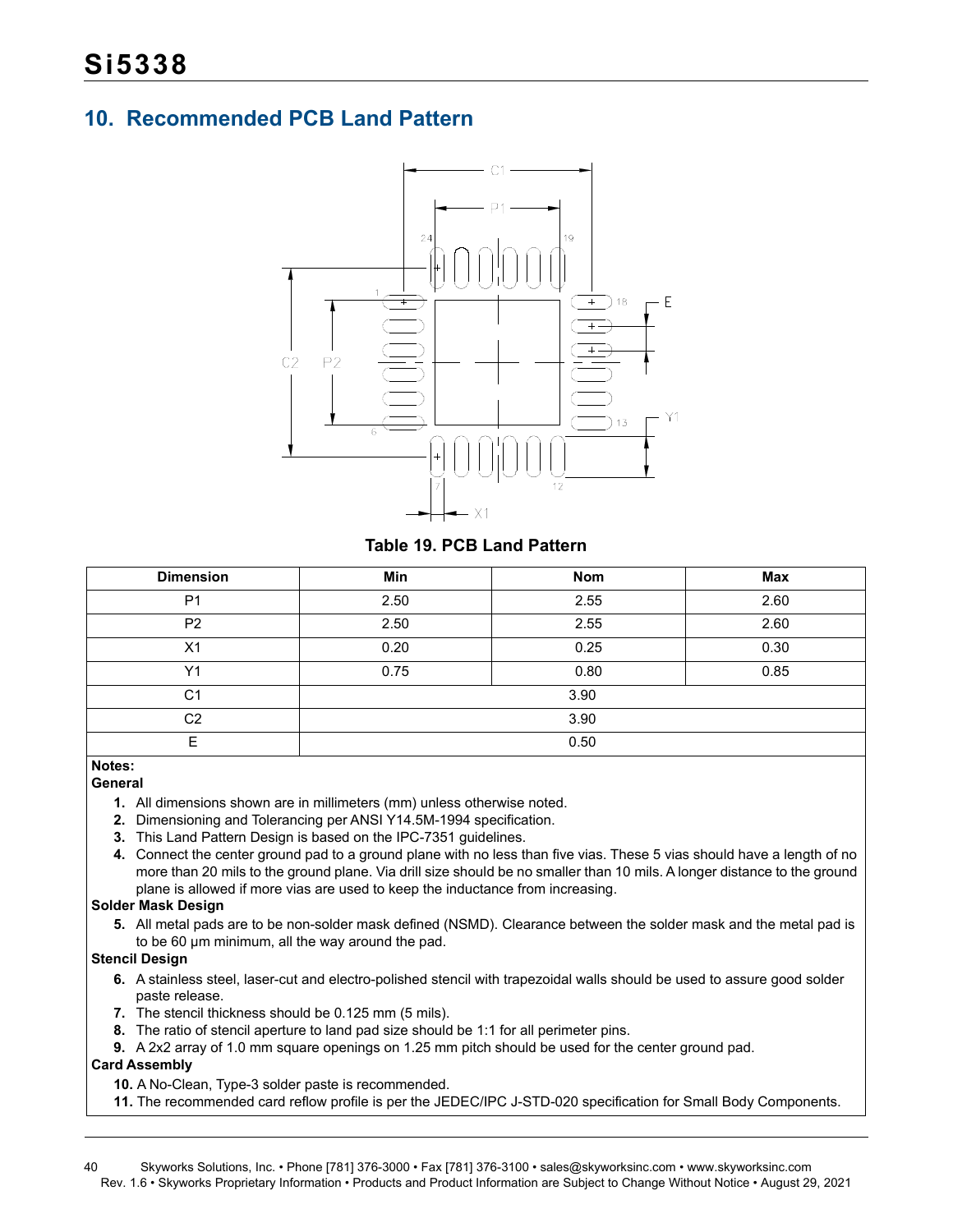## <span id="page-40-0"></span>**11. Top Marking**

## <span id="page-40-1"></span>**11.1. Si5338 Top Marking**



## <span id="page-40-2"></span>**11.2. Top Marking Explanation**

| <b>Table 20. Top Marking Explanation</b> |  |  |  |  |
|------------------------------------------|--|--|--|--|
|------------------------------------------|--|--|--|--|

<span id="page-40-3"></span>

| Line   | <b>Characters</b>                              | <b>Description</b>                                                                                                                                                                                           |
|--------|------------------------------------------------|--------------------------------------------------------------------------------------------------------------------------------------------------------------------------------------------------------------|
| Line 1 | Si5338                                         | Base part number.                                                                                                                                                                                            |
| Line 2 | Xxxxxx                                         | $X =$ Frequency and configuration code.<br>xxxxx = Optional NVM code for custom factory-programmed devices<br>(characters are not included for blank devices).<br>See "12. Ordering Information" on page 42. |
| Line 3 | RTTTTT                                         | $R =$ Product revision.<br>TTTTT = Manufacturing trace code.                                                                                                                                                 |
|        | Circle with 0.5 mm diameter:<br>left-justified | Pin 1 indicator.                                                                                                                                                                                             |
| Line 4 | <b>YYWW</b>                                    | $YY = Year.$<br>WW = Work week.<br>Characters correspond to the year and work week of package assem-<br>bly.                                                                                                 |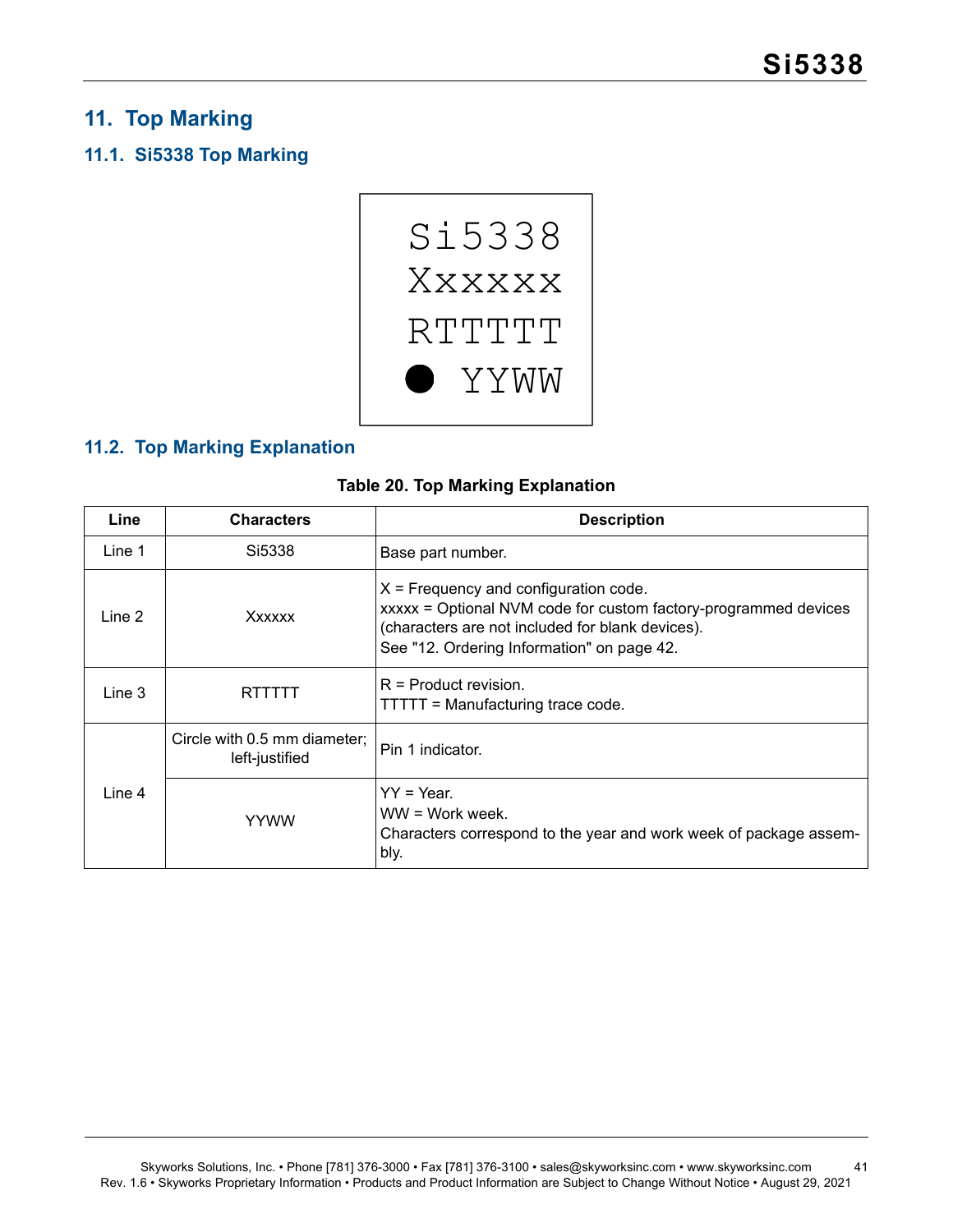## <span id="page-41-0"></span>**12. Ordering Information**

|  | <b>BXXXXX</b> |                                                                                           | <b>GMR</b>                                                                                                                                                                                                                                                                                                                                                                                                                                         |                                                                                                                                                                                                                                                                                                                                                                                                                                                                                           |
|--|---------------|-------------------------------------------------------------------------------------------|----------------------------------------------------------------------------------------------------------------------------------------------------------------------------------------------------------------------------------------------------------------------------------------------------------------------------------------------------------------------------------------------------------------------------------------------------|-------------------------------------------------------------------------------------------------------------------------------------------------------------------------------------------------------------------------------------------------------------------------------------------------------------------------------------------------------------------------------------------------------------------------------------------------------------------------------------------|
|  |               |                                                                                           | Operating Temp Range: -40 to +85 °C<br>$R =$ Tape & Reel (ordering option)<br>media, contact your sales representative<br>for more information.                                                                                                                                                                                                                                                                                                    | Package: 4 x 4 mm QFN, ROHS6, Pb-free<br>When ordering non Tape & Reel shipment                                                                                                                                                                                                                                                                                                                                                                                                           |
|  |               |                                                                                           |                                                                                                                                                                                                                                                                                                                                                                                                                                                    |                                                                                                                                                                                                                                                                                                                                                                                                                                                                                           |
|  |               |                                                                                           |                                                                                                                                                                                                                                                                                                                                                                                                                                                    |                                                                                                                                                                                                                                                                                                                                                                                                                                                                                           |
|  |               | 0.16 MHz to 710 MHz I2C LSB<br>0.16 MHz to 350 MHz I2C LSB<br>0.16 MHz to 200 MHz I2C LSB | 0.16 MHz to 710 MHz Phase Inc/Dec Pin Control<br>0.16 MHz to 350 MHz Phase Inc/Dec Pin Control<br>0.16 MHz to 200 MHz Phase Inc/Dec Pin Control<br>0.16 MHz to 710 MHz Freq Inc/Dec Pin Control<br>0.16 MHz to 350 MHz Freq Inc/Dec Pin Control<br>0.16 MHz to 200 MHz Freq Inc/Dec Pin Control<br>0.16 MHz to 710 MHz OEB Pin Control + I2C LSB<br>0.16 MHz to 350 MHz OEB Pin Control + I2C LSB<br>0.16 MHz to 200 MHz OEB Pin Control + I2C LSB | B = Product Revision B<br>$XXXX = NVM code (optional).$<br>For blank devices, order Si5338X-B-GM(R).<br>For custom NVM configurations, a unique 5-digit ordering code<br>will be assigned by the factory. Consult your sales representative<br>for custom NVM configurations.<br>0.16 MHz to 710 MHz Four Inputs (2 Differential, 2 Single-ended)<br>0.16 MHz to 350 MHz Four Inputs (2 Differential, 2 Single-ended)<br>0.16 MHz to 200 MHz Four Inputs (2 Differential, 2 Single-ended) |

## **Evaluation Boards**

<span id="page-41-1"></span>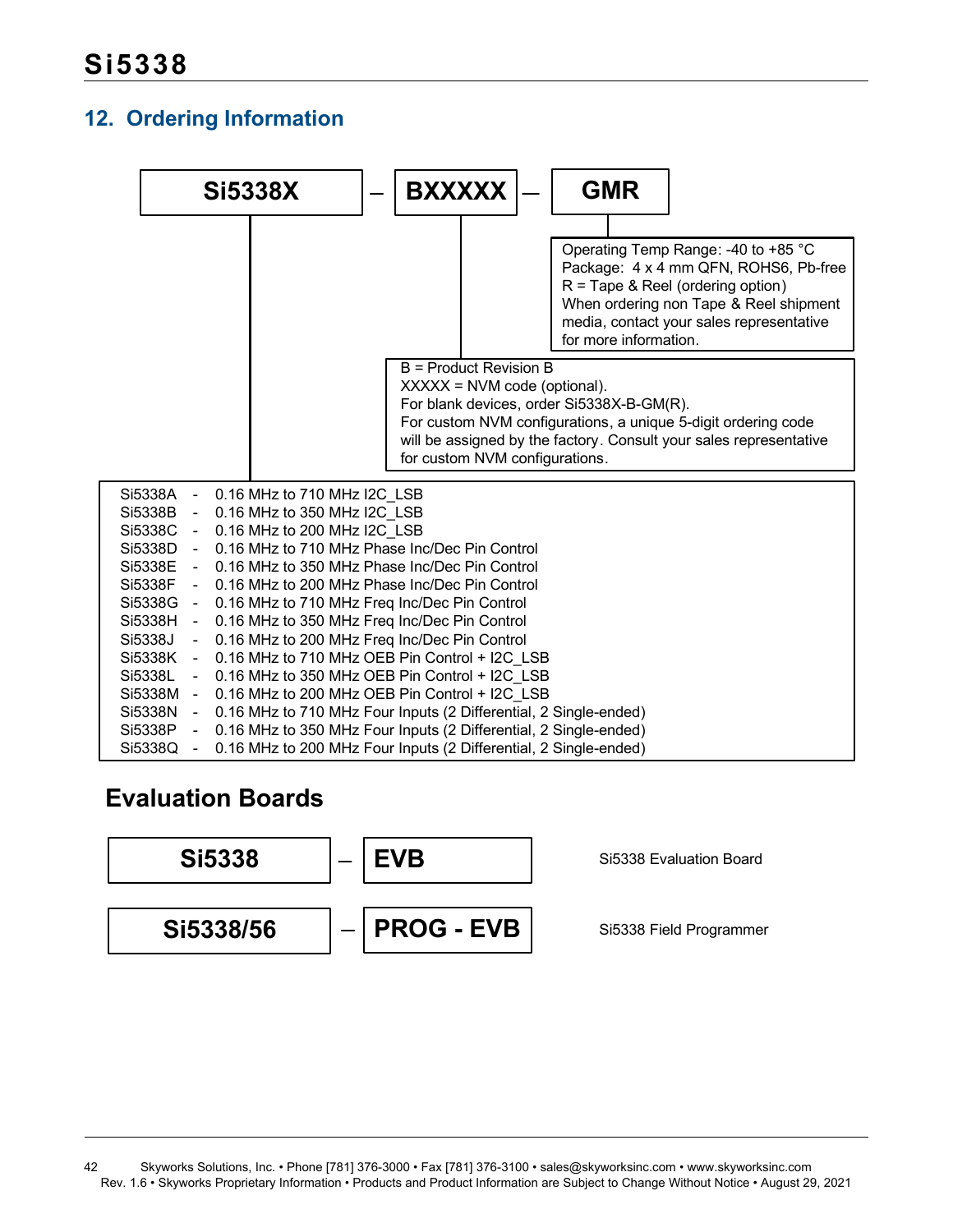## <span id="page-42-0"></span>**13. Device Errata**

Please visit [www.skyworksinc.com](http://www.skyworksinc.com) to access the device errata document.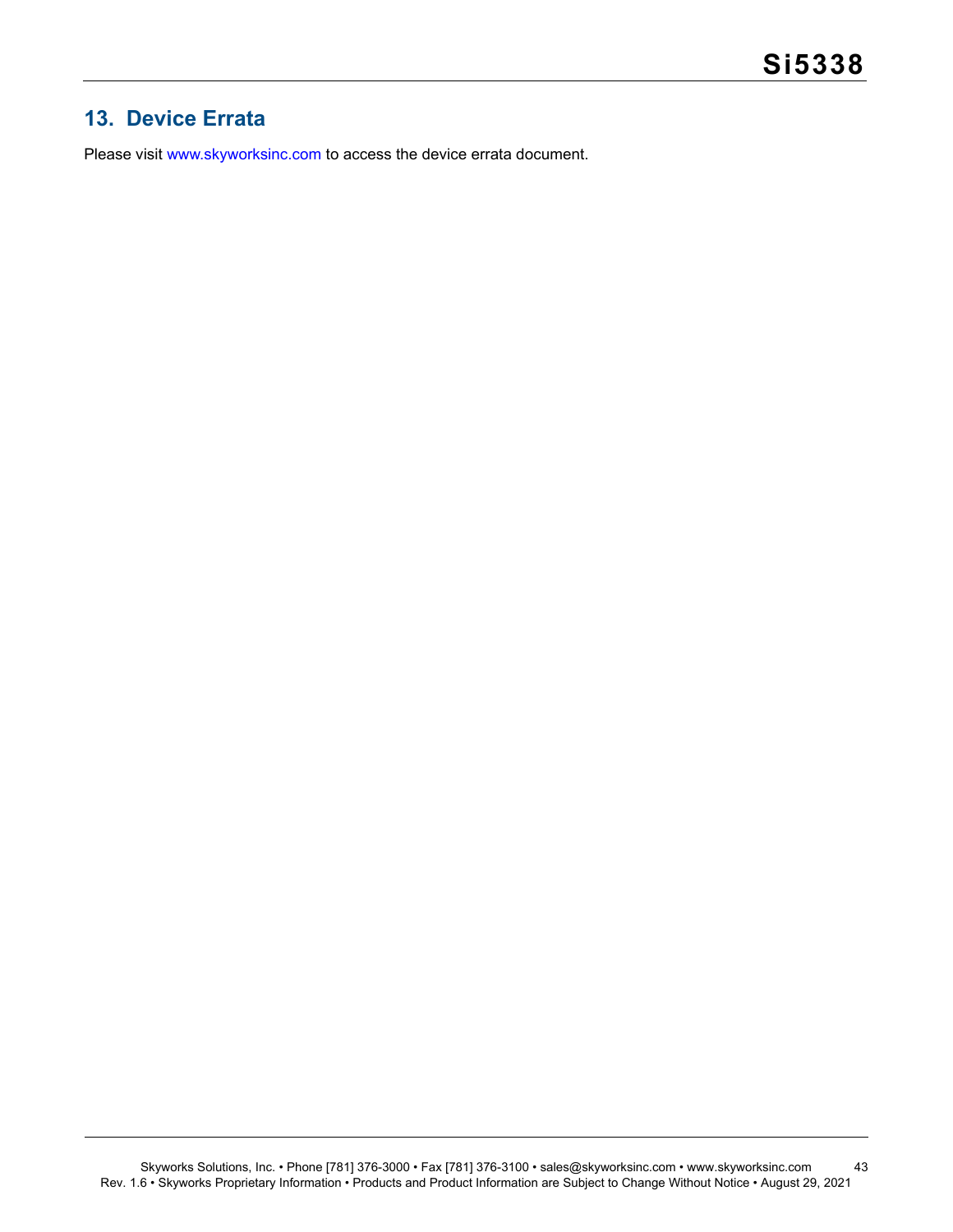## <span id="page-43-0"></span>**DOCUMENT CHANGE LIST**

## **Revision 0.2 to Revision 0.3**

- Changed minimum output clock frequency from 5 MHz to 1 MHz.
- Updated slew rates.
- Updated [" Features" on page 1.](#page-0-0)
- Updated Table 6, "Input and Output Clock [Characteristics," on page 8.](#page-7-8)
- Deleted Table 12, "Output Driver Slew Rate Control".

## **Revision 0.3 to Revision 0.5**

- Major editorial changes to all sections to improve clarity
- Completed electrical specification tables with final characterization results
- Revised the maximum input and output frequencies from 700 MHz to 710 MHz
- **IMPROVED IN** Improved jitter specifications to reflect updated characterization results
- Added new Si5338N/P/Q ordering codes
- Added typical application diagrams
- Added an application section to highlight the flexibility of the Si5338 in various timing functions
- Added a configuration section to clarify configuration options

## **Revision 0.5 to Revision 0.55**

- Editorial changes to section [3.5](#page-20-1) "Configuring the Si5338" to improve clarity on ordering custom Si5338 and on configuring "blank" Si5338.
- Added pin numbers to device package drawings.
- **Updated ordering information to include evaluation** boards.
- **Updated first page description and applications**
- Added  $\theta_{\text{JC}}$  to specification tables.
- Added GbE RM jitter specification with 1.875– 20 MHz integration band.

## **Revision 0.55 to Revision 0.6**

- Changed output duty cycle to 45-55%.
- All  $I^2C$  address now in binary.
- Changed ordering information to reflect 710 MHz limit.
- Info on POR and soft reset added.
- Updated [Figure 15 on page 28.](#page-27-1)
- Added register section.
- **DEDUPE Update programming procedure in "3.5. Configuring** [the Si5338"](#page-20-1) to improve robustness.
- Updated [Figure 9](#page-22-0) to include the entire programming procedure.
- Added "3.2.1. Loss-of-Signal (LOS) Alarm [Detectors" on page 19](#page-18-4) to show the location of the LOS detector circuits.
- Updated input circuit diagrams in "3.2. Input Stage" [on page 19.](#page-18-0)
- Update block diagrams with new input circuit diagrams.

## **Revision 0.6 to Revision 0.65**

■ Updated Figure 9, "I2C Programming Procedure," on [page 23](#page-22-0) for consistency with register description.

## **Revision 0.65 to Revision 1.0**

- Expanded PCI jitter specifications in [Table 12.](#page-12-9)
- Moved "Si5338 Registers" section to AN411.
- Added  $1^2C$  data rate specifications to [Table 15.](#page-15-2)
- Revised CMOS output currents down for each CMOS driver that is active in [Table 3](#page-4-2).
- Clarified CMOS output loads in [Table 3](#page-4-2)
- Added peak reflow temperature and footnote in [Table 2](#page-3-3).
- Added sticky and mask register info in "3.6. Status [Indicators" on page 24](#page-23-0).
- Added more information to Table note about CMOS outputs and jitter in [Table 12.](#page-12-9)
- Changed all reference of MultiSynth Mn to MSn
- Added ["11. Top Marking" on page 41.](#page-40-0)
- Reworded 3.5.2 and 3.5.3 for clarity.

## **Revision 1.0 to Revision 1.1**

- Replaced all references to AN411 with "Si5338 Reference Manual" (AN411 has been replaced by the Si5338 Reference Manual).
- Clarified crystal specifications in Tables 8, 9, 10, 11 and added references to AN360.

## **Revision 1.1 to Revision 1.2**

- Updated [Table 2 on page 4.](#page-3-3)
	- Added CML current consumption specification.
- Updated [Table 6 on page 8.](#page-7-8)
	- Corrected  $t_R/t_F$  for output clocks (single-ended) from 1.7 ns (max ) to 2.0 ns (max).
	- Added CML Output Voltage parameter.
- Updated [Table 12 on page 13.](#page-12-9)
	- Updated typical specifications for total jitter for PCI Express 1.1 Common clocked topology.
	- Updated typical specifications for RMS jitter for PCI Express 2.1 Common clocked topology.
	- Removed RMS jitter specification for PCI Express 2.1